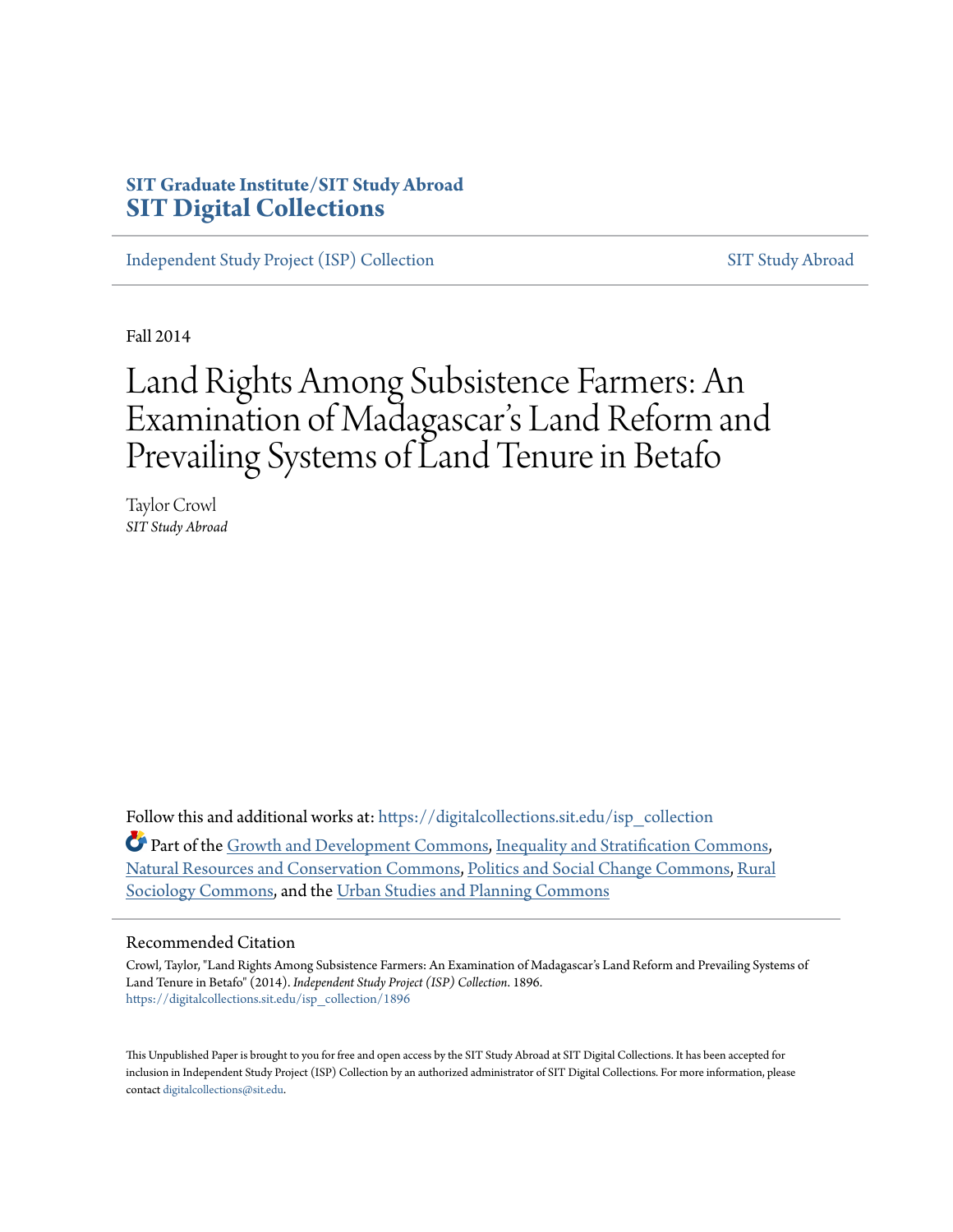Land Rights Among Subsistence Farmers: An Examination of Madagascar's Land Reform and Prevailing Systems of Land Tenure in Betafo



Taylor Crowl Academic Advisor: Reine Razafimahefa Academic Director: Roland Pritchett Fall 2014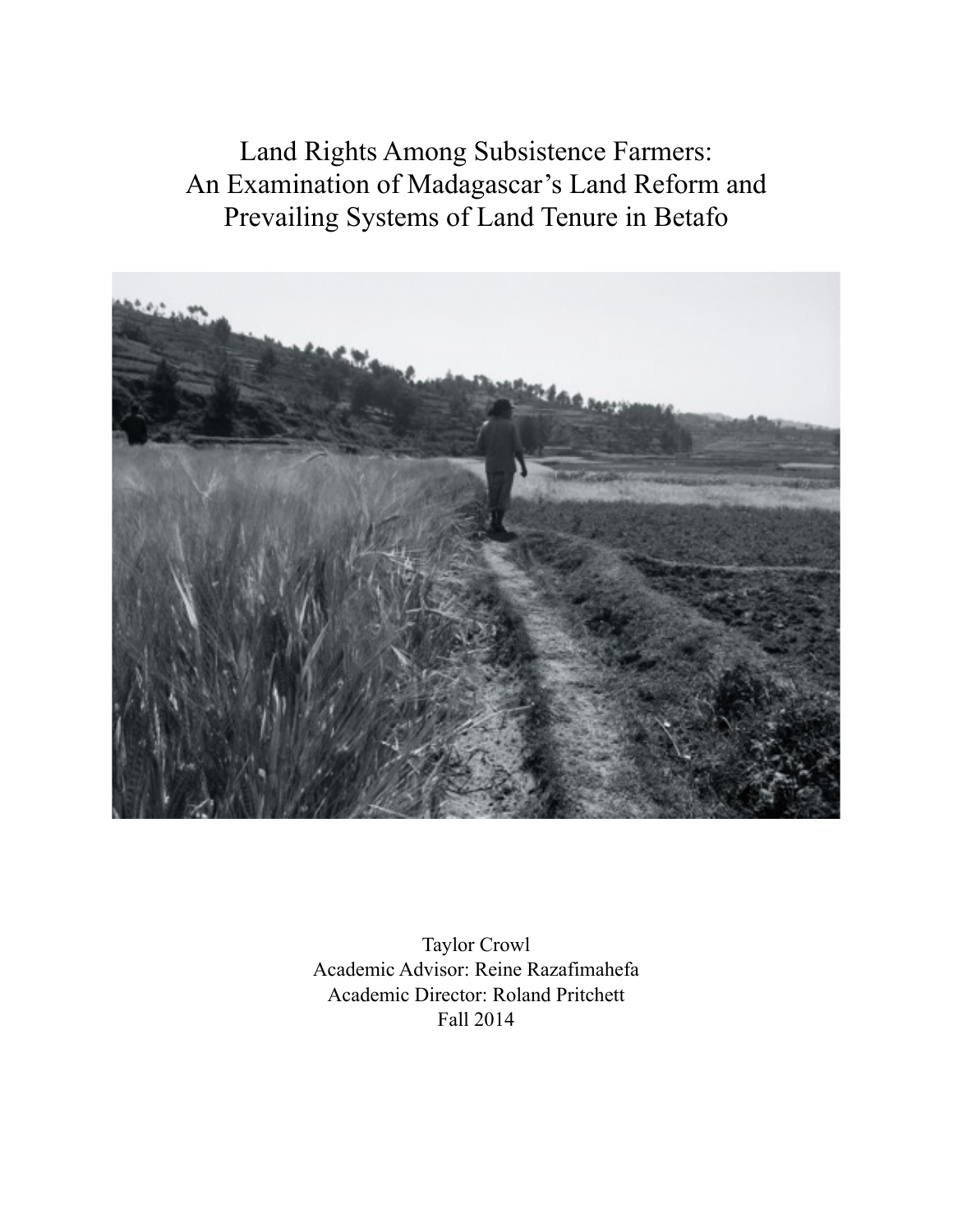#### **Abstract**

In Madagascar, legal systems of land tenure have been inaccessible for the vast majority of the rural population. This has stranded millions of subsistence farmers in a sense of insecurity, as they lack legal rights for the property that they have farmed for generations. Madagascar's land reform, launched in 2005, attempted to change these exclusionary tenure practices. This reform —known as the *Plan National Foncier—*created land certificates and local land offices in an attempt to make legal land tenure financially, geographically, and logistically accessible to the local population. This study discusses the successes, failures, and unforeseen consequences of Madagascar's land reform within the agrarian community of Betafo. Through an examination of theoretical contexts and various findings, this study concludes that land certificates are increasingly approachable to a rural population and provide a valuable form of tenure security. However, large swaths of land remain unclaimed, marginalized members of society continue to be excluded, "official" systems of tenure are encumbered by confusion, bureaucratic frailty plagues land institutions, and many "development" goals not been achieved.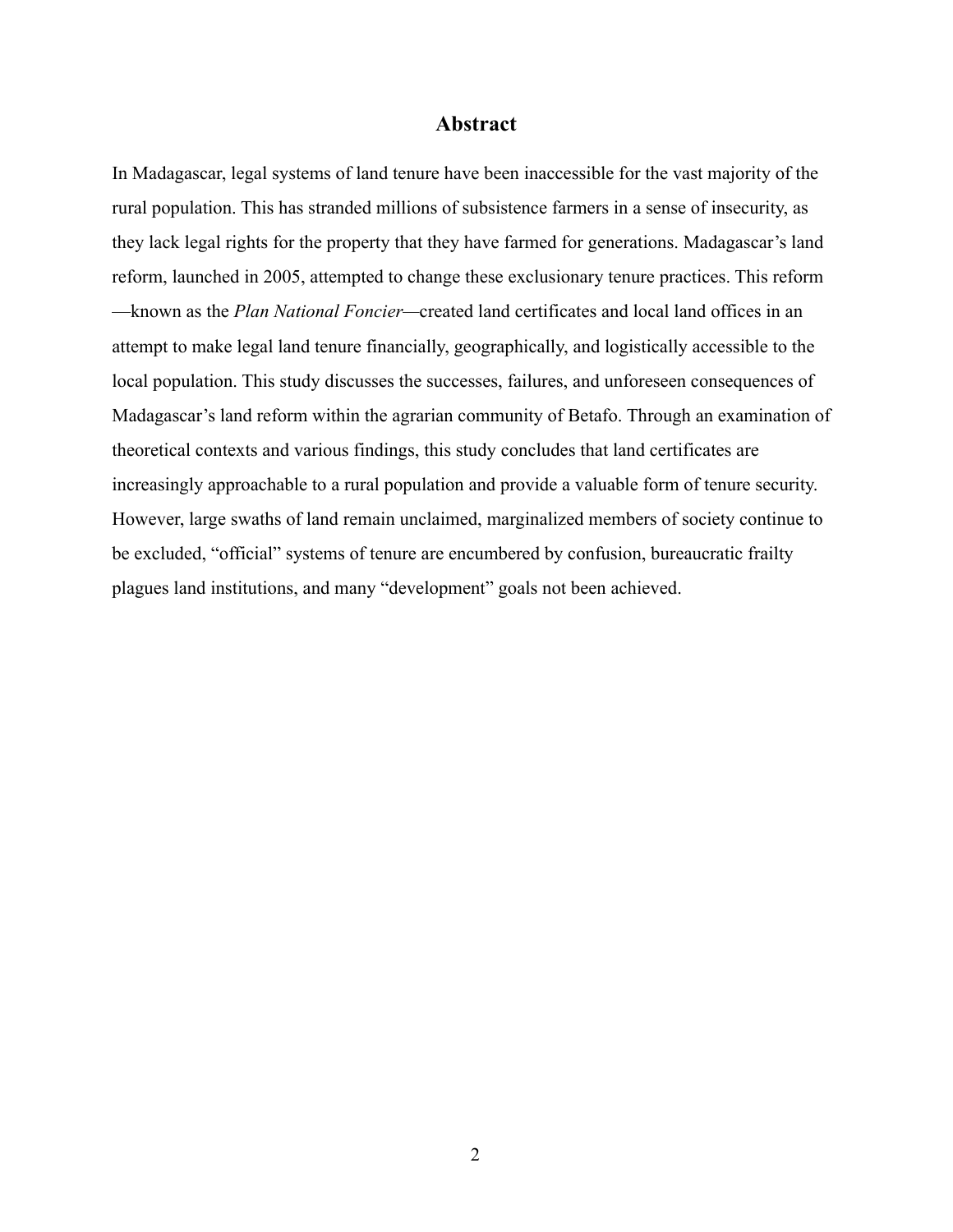# **Acknowledgements**

To Faly and Hery in Ankabahaba, Abel and Tantely in Miaramamindra, Sylvio and Hanta in Ampilanonana, Albert and Lalaina in Ambohiambo, and Richard and Esther in Vakinifasina, for welcoming me into your communities, loving me like your own daughter, and feeding me copious amounts of rice.

To Mrs. Vola, Mr. Manana, and *Les Trois Pins*, for helping me coordinate each home stay, introducing me to local contacts, and enthusiastically encouraging me to pursue my academic interests in Betafo.

To the program staff, for helping with the study's complicated logistics, teaching me invaluable words in Malagasy, and providing a supportive academic community.

To my Geography professors at The University of Antananarivo and Vassar College, for showing me how studying space, borders, and territories opens up the world.

To Roland, for patiently listening to my rambling ideas and providing invaluable support throughout the entirety of the semester.

To Natanya, Bethany, Will, Ashley, and Caroline, for helping me explore the complexities and wonders of this island, for letting me laugh and cry, and for being my American family in Madagascar.

To my family, for letting me find my own way.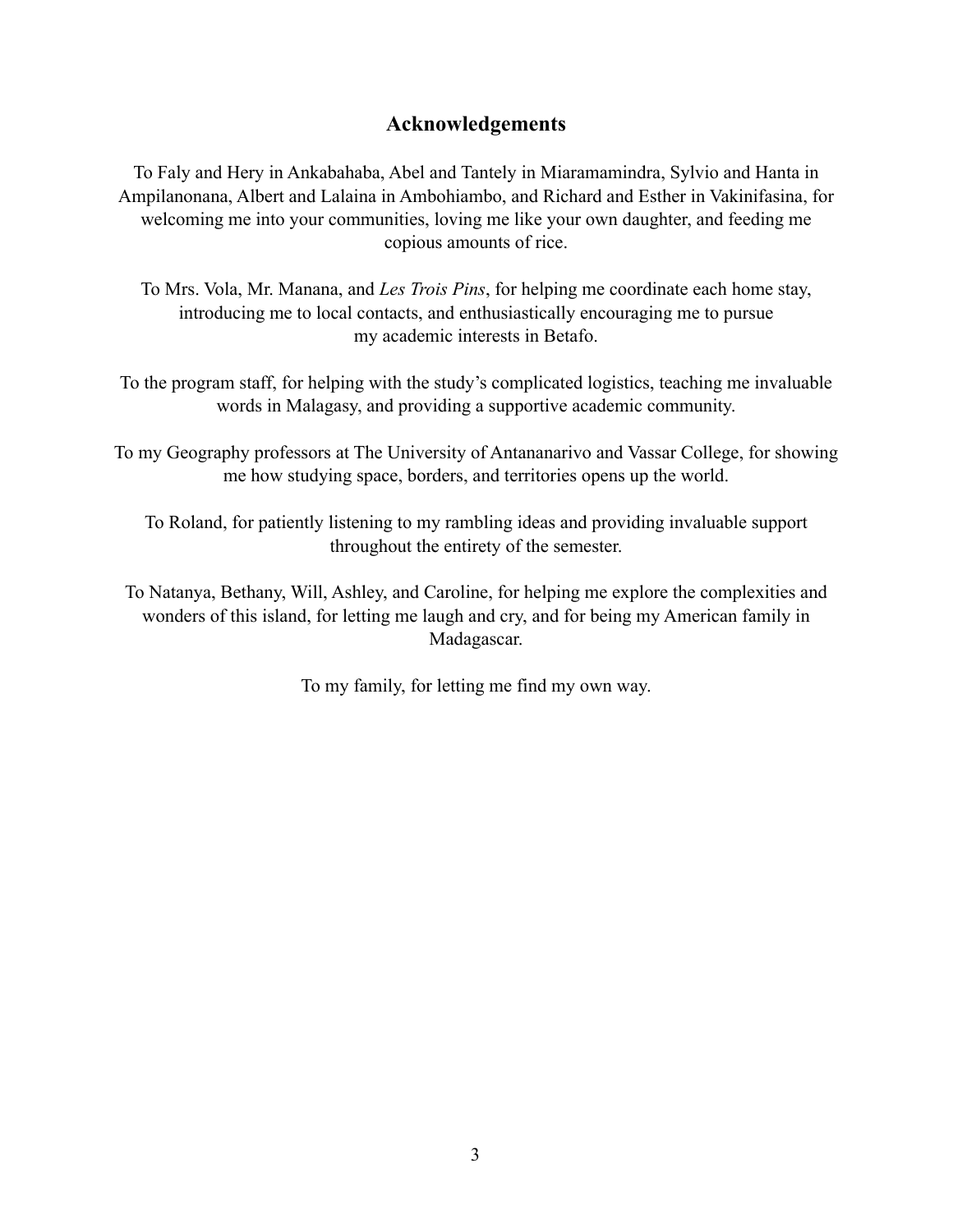# **Table of Contents**

| Abstract                                                       | 2  |
|----------------------------------------------------------------|----|
| Acknowledgements                                               | 3  |
| Glossary of Acronyms                                           | 5  |
| Glossary of Terms                                              | 5  |
| Introduction                                                   | 6  |
| The Theoretical Concepts of Land Tenure and Reform             | 7  |
| Definitions of Land Tenure, Tenure Security, and Land Reform   | 7  |
| The Affects of Land Tenure and Tenure Security                 | 8  |
| The Importance of Land Reforms for "Development"               | 9  |
| Historical Systems of Land Tenure in Madagascar                | 10 |
| Case Study: Land Access in the Agricultural Nexus of Betafo    | 14 |
| Methodology                                                    | 15 |
| <b>Ethical Considerations</b>                                  | 18 |
| Limitations of the Study                                       | 21 |
| <b>Findings and Analysis</b>                                   | 22 |
| The Need for Legal Land Rights                                 | 22 |
| The Inaccessibility and Lack of Land Titles                    | 25 |
| The Prevalence, Validity, and Benefits of Land Certificates    | 26 |
| Exclusion from the Legal System of Land Tenure                 | 30 |
| Local Misconceptions and Institutional Resistance              | 32 |
| The Need to Update and Maintain Accurate Information           | 34 |
| Institutional Suspension and Corruption                        | 35 |
| Familial and Societal Forms of Land Security                   | 37 |
| Conclusion                                                     | 38 |
| Synthesis of the Affects of Madagascar's Land Reform in Betafo | 38 |
| Topics for Further Study                                       | 40 |
| Reference List                                                 | 41 |
| Appendix                                                       | 43 |
| <b>Interviews Conducted</b>                                    | 43 |
| Questions Posed to Subsistence Farmers                         | 44 |
| Statistical Information on Land Tenure in the Betafo Area      | 45 |
| Map of Betafo in the Region of Vakinankaratra                  | 45 |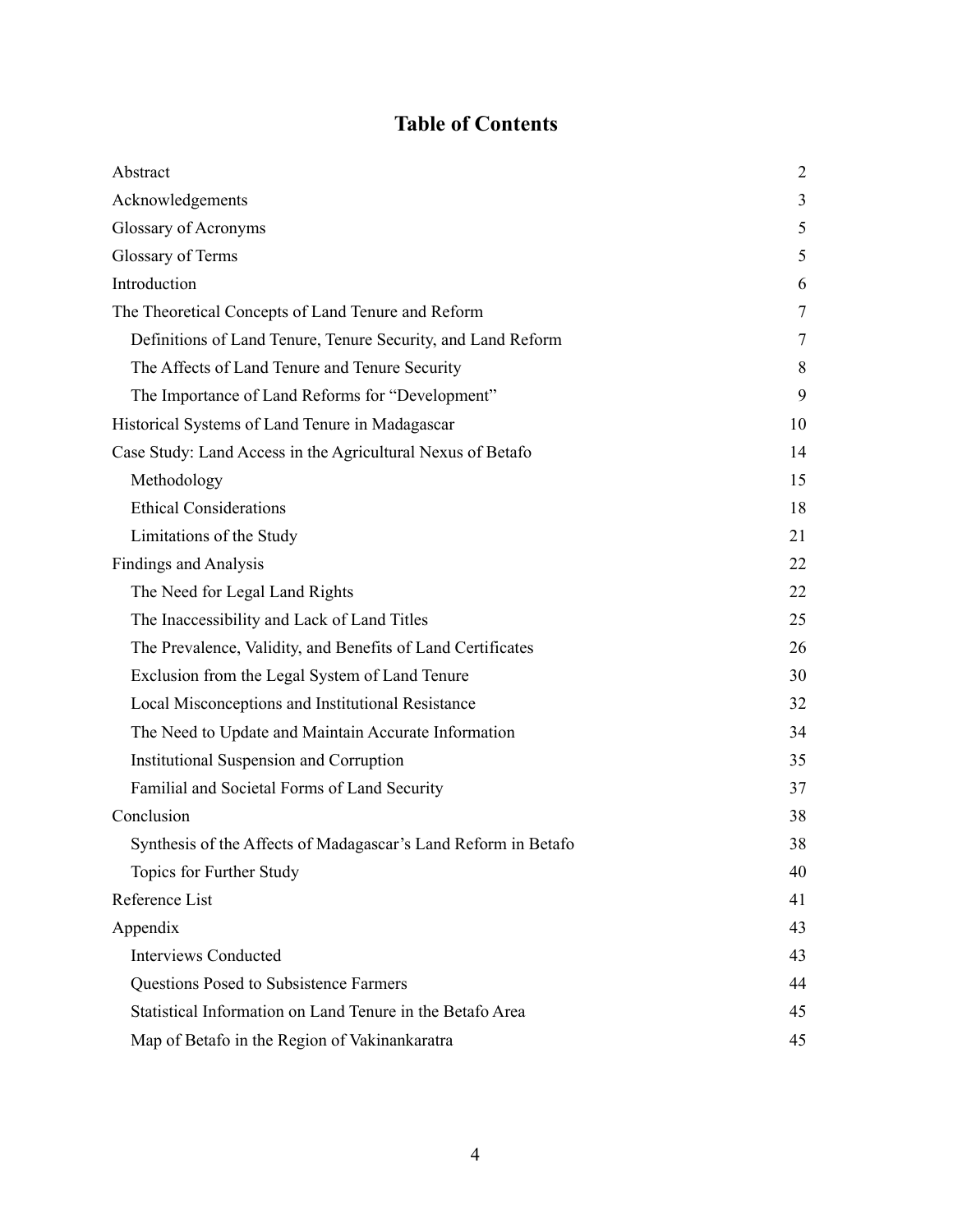# **Glossary of Acronyms**

CF: Certificat Foncier

CIRDOMA: Circonscription Domaniale

CIRTOPO: Circonscription Topographique

CSA: Centre de Service Agricole

GF: Guichet Foncier

INSTAT: Institut National de la Statistique de Madagascar

MCA: Millennium Challenge Account

PLOF: Plan Local d'Occupation Foncière

PNF: Programme National Foncier

SRAT: Service Regional d'Aménagement du Territoire

SRD: Service Regional de Domaine

# **Glossary of Terms**

Land reform: measures designed to change laws, regulations, and customs to effect a more equitable distribution of agricultural land.

Land tenure: "the relationship, whether legally or customarily defined, among people, as individuals or groups, with respect to land. Land tenure is an institution, i.e., rules invented by societies to regulate behavior. Rules of tenure define how property rights to land are to be allocated within societies. They define how access is granted to use, control, and transfer land, as well as associated responsibilities and restraints. In simple terms, land tenure systems determine who can use what resources, for how long, and under what conditions" (United Nations' Food and Agriculture Organization, 2002, p. 7).

Tenure security: "a process that allows land holders to gain social or legal recognition of their rights and to reaffirm them against challenging claims" (Burnod et al., 2012, p. 8).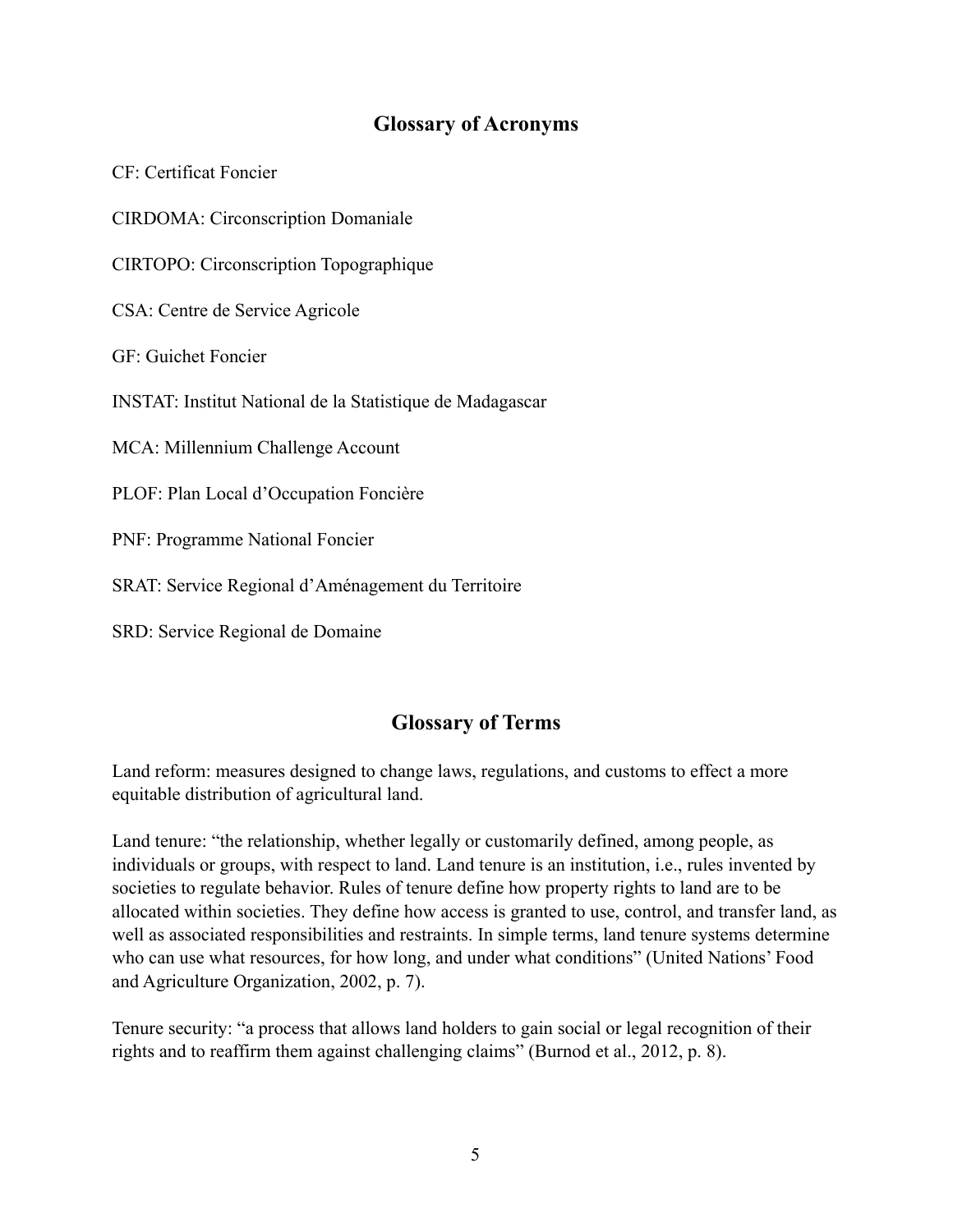#### **Introduction**

 For centuries, Madagascar's vast territory has primarily "belonged" to kingdoms, colonizers, and the State. During different moments in the island's history, these governing bodies savagely claimed the land, ignoring the preexisting rights of thousands of subsistence farmers. These farming families had cultivated their land for generations, but the swift changes in tenure policies eroded the legality of their land rights. Unfortunately, these events are not unique to Madagascar and echo pre-colonial to post-colonial land transitions throughout the world.

 Madagascar's land reform, introduced in 2005, was meant to rectify these injustices and secure legal land rights for the majority of the country's population. This process, known as the *Plan National Foncier*, introduced a decentralized system of land certificates that are administered through local land offices, known as *Guichet Fonciers*. At the local, national, and international levels, Madagascar's newly developed policies have been praised for certain actions and criticized for others. Although ten years is not a sufficient amount of time for widespread change, the impending announcement of President Hery Rajaonarimampampianina's land policies along with increased international pressure for rural "development," necessitate reflection on the successes, failures, and unforeseen consequences of Madagascar's land reform.

 Therefore this study, conducted in the rural area of Betafo, revolves around three main inquires: *What has been the affect of Madagascar's 2005 land reform on systems of land tenure in the agrarian community of Betafo? Has the reform helped the local population gain access to the country's land tenure system? What is the role and importance of the newly created land certificates and Guichet Fonciers in Betafo and the surrounding area?*

Guided by interviews, observations, and various findings, the study concludes that land certificates and *Guichet Fonciers* are increasingly accessible to a rural population. They are accepted and trusted by subsistence farmers because they provide a valuable form of tenure security. However, large swaths of land in Madagascar remain unregistered and unclaimed, while some marginalized members of Betafo's community are excluded from obtaining legal land rights. In addition, "official" systems of tenure are hindered by confusion, land institutions are plagued by bureaucratic frailty, and many "development" goals have not been met.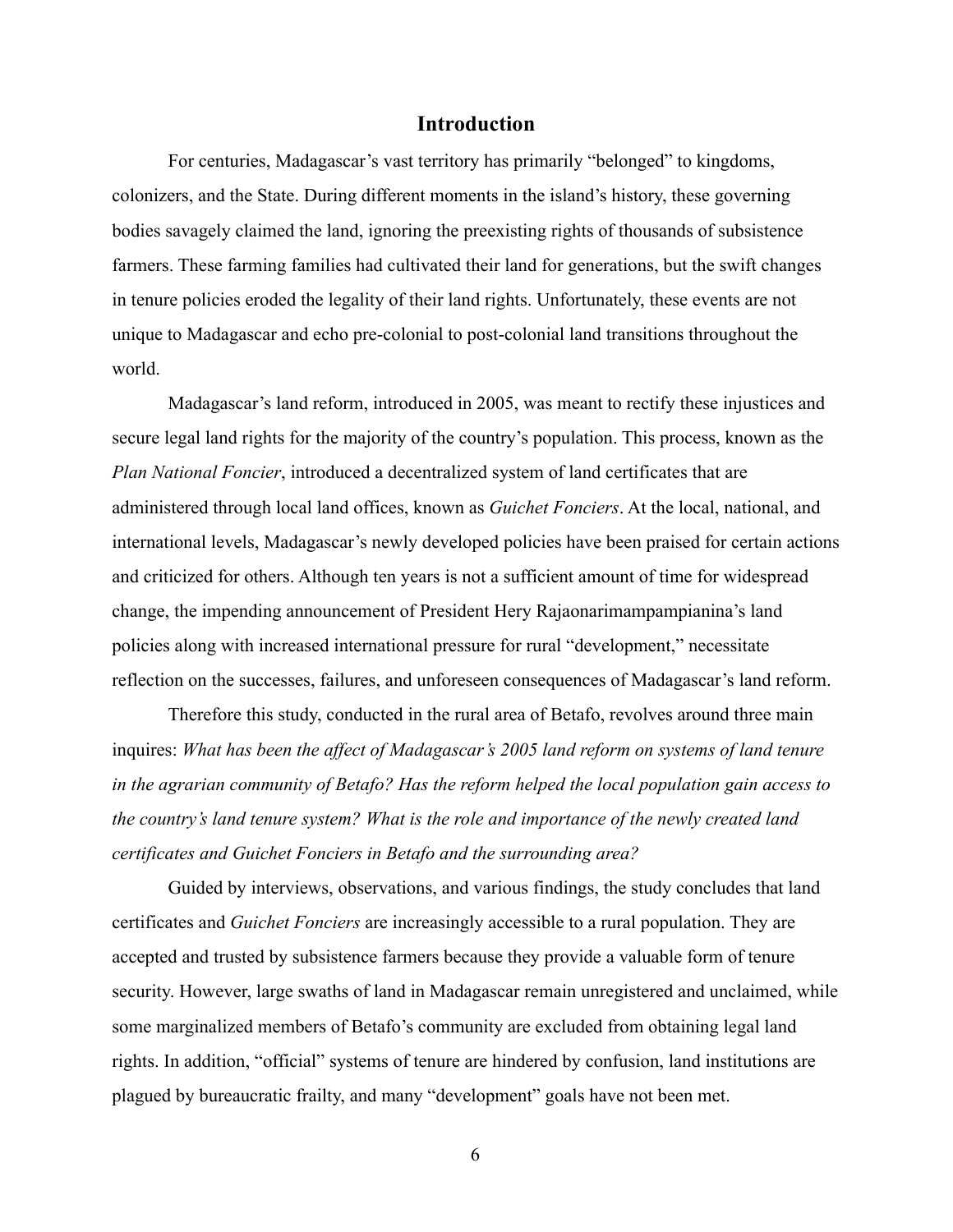#### **The Theoretical Concepts of Land Tenure and Reform**

#### *Definitions of Land Tenure, Tenure Security, and Land Reform*

 In the world of academia, there are numerous debates about land reforms and their varying impacts. Advocates believe that they promote "development" and increase land access, while critics claim that they produce social and political conflicts. Among these contrasting opinions, controversies often arise from disagreements over the definition of "land tenure," "tenure security," "land reform," and the complex relations linking these concepts (Burnod et al., 2012). Therefore, for this study, it is imperative to establish explicit definitions of these central ideas.

 In defining the complex and multifaceted nature of land tenure, I used a definition written by the United Nations' Food and Agriculture Organization (2002), which states that:

Land tenure is the relationship, whether legally or customarily defined, among people, as individuals or groups, with respect to land. Land tenure is an institution, i.e., rules invented by societies to regulate behavior. Rules of tenure define how property rights to land are to be allocated within societies. They define how access is granted to use, control, and transfer land, as well as associated responsibilities and restraints. In simple terms, land tenure systems determine who can use what resources, for how long, and under what conditions (p. 7).

This interpretation highlights the legal along with the social nature of systems of land tenure—a vital cornerstone of the study. It emphasizes that land tenure does not strictly denote well-defined legal rights that are enforceable in a formal court of law, but also customary rules that can be imposed within a community. In addition, it accentuates land tenure as an institution that is a product of society. There is no inherent power or authority to systems of land tenure, instead, they are only as effective as the land users' perceptions about the system's legitimacy, reliability, and accessibility (Burnod et al., 2012).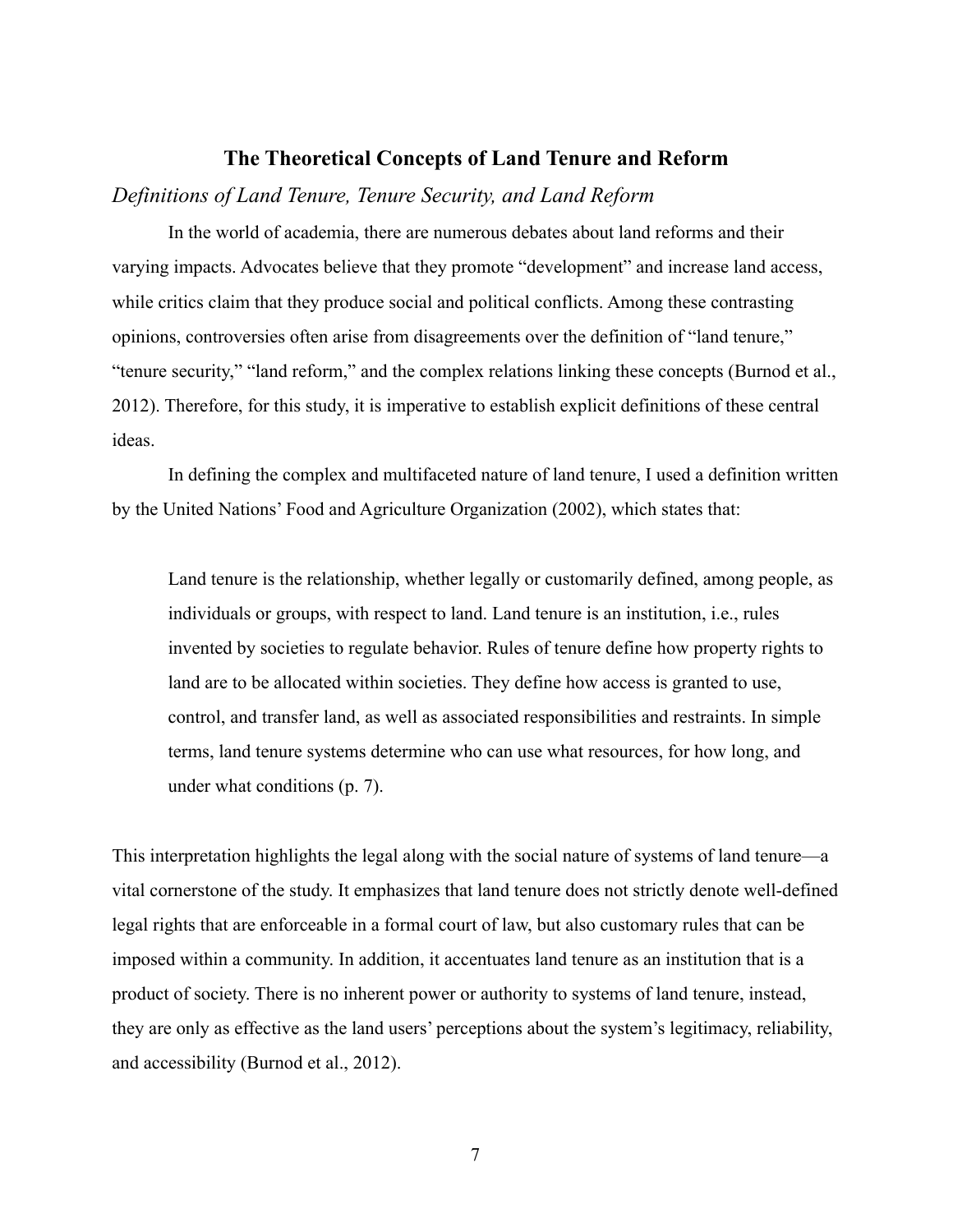Building off of this definition of land tenure, land reform is the changing of these laws, regulations, and customs to effect a more equitable distribution of agricultural land. Examples of land reforms are vast, they range from upgrading informal rights to legally enforceable rights and the clarification of property rights through improvements to formal land institutions (FAO, 2002). However, all of these changes are predominately created to strengthen notions of tenure security. Tenure security, as defined by Burnod et al. (2012), is "a process that allows land holders to gain social or legal recognition of their rights and to reaffirm them against challenging claims" (p. 8). This definition emphasizes the relative rather than substantive nature of tenure security. It does not assume that State-issued titles are the sole means of securing property; instead, it allows room for the existence of other forms of tenure security, like community-level recognition. This form of security is unimportant, what matters is that landholders' do not fear someones' ability to challenge their land rights.

## *The Affects of Land Tenure and Tenure Security*

 Land tenure and tenure security are extremely significant in a rural context, like Betafo, because they largely dictate the local populations' economic, political, and cultural relationship with the land. As Sandron (2008) stated, "In rural areas of the Global South, $<sup>1</sup>$  land is at the center</sup> of economics, politics, and society; it nourishes the family along with carrying a symbolic and patrimonial value" (p. 5).2

 Economically, land tenure governs how farmers' can access and secure plots, their primary source of income (FAO, 2002). In Madagascar, access to farming land has a heightened importance because of other rural difficulties, like the isolated nature of markets and the rudimentary character of production techniques. In addition, perceptions of tenure security affect how farmers choose to use their land (Sandron, 2008). If a family feels secure in their property rights they may choose to plant rice, one of the dietary staples for the Malagasy, or invest in

<sup>&</sup>lt;sup>1</sup> "Global South" is a term that is not strictly geographical but is used to describe countries in Africa, Latin America, and Southeastern Asia. It is similar to the term "developing country," however, it highlights socio-economic and political divides that exist between the "Global South" and the "Global North."

<sup>&</sup>lt;sup>2</sup> This quote has been translated from French. It originally stated, "Dans le milieu rural des pays du Sud, [la terre] est au centre des sphères économique, sociale, et politique. La terre nourrit la famille et possède une valeur symbolique et patrimoniale" (p. 5).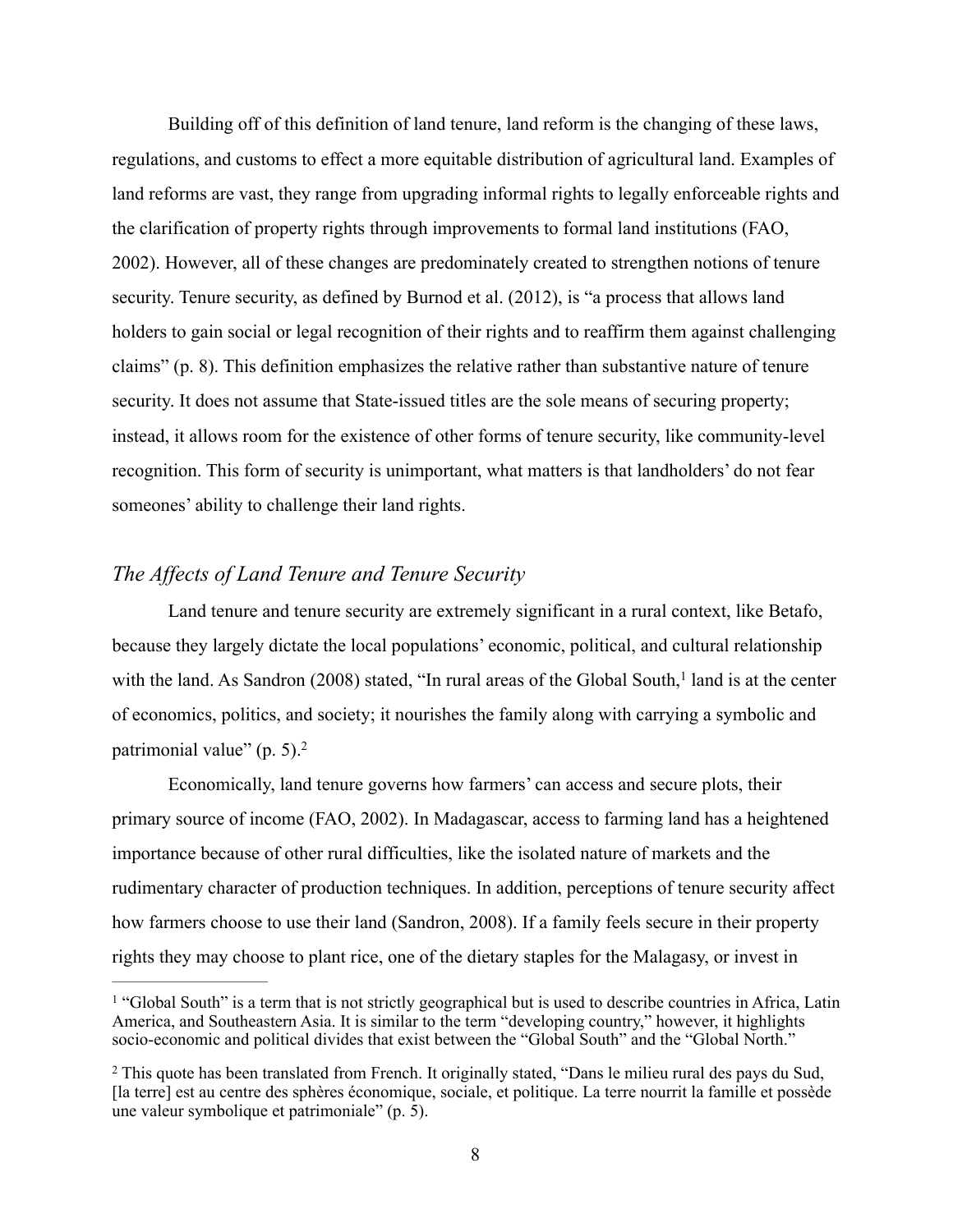riskier modes of production. However, if they feel insecure and fear that their land access could be challenged and revoked, they might not choose to cultivate time and labor intensive crops.

 Politically, systems of land tenure affect farmers' agency. There is a dynamic interconnection between property, authority, and citizenship, especially in a post-colonial context (Berry, 2009). Recognizing a farmer's right to the land allows them to control their own means of subsistence. In addition, it often acknowledges their identity as a community member and a national citizen.

 Culturally, land tenure governs personal and ancestral relationships to the land. In Madagascar, some people believe that the land belongs to the ancestors; this *tanindrazana*, or ancestral land, has become quasi-religious as an inalienable entity that unites all people (Sandron, 2008). However, systems of land tenure can either support or undermine these historical and societal relationships with the land. Legally-recognized systems of land tenure could declare that all property belongs to the State, eroding the proprietorship of the ancestors; while a customary form of land tenure could be based around familial lineages, cementing its validity in these ancestral links to the land. Since land tenure and tenure security have direct and meaningful impacts on rural populations, it is imperative to consider how land reforms—which restructure these concepts—influences the practices and perceptions of local populations.

# *The Importance of Land Reforms for "Development"*

 Land reforms have been prevalent throughout human history. Oftentimes, they occur at the start of demographic, economic, and democratic transitions to create clear, formal, exhaustive, and universal land rights (Sandron, 2008). In this way, they clarify existing uncertainties in property rights that pose an obstacle for agricultural production, economic investment, social conflict, and national development (Stamm, 2009).

 At the beginning of the 21st century, the international community encouraged this type of widespread land reform throughout Africa and Southeast Asia as a method for furthering "development." Madagascar's land reform belongs to this new generation of change. These land reforms were meant to formalize and legalize the rights of millions of subsistence farmers,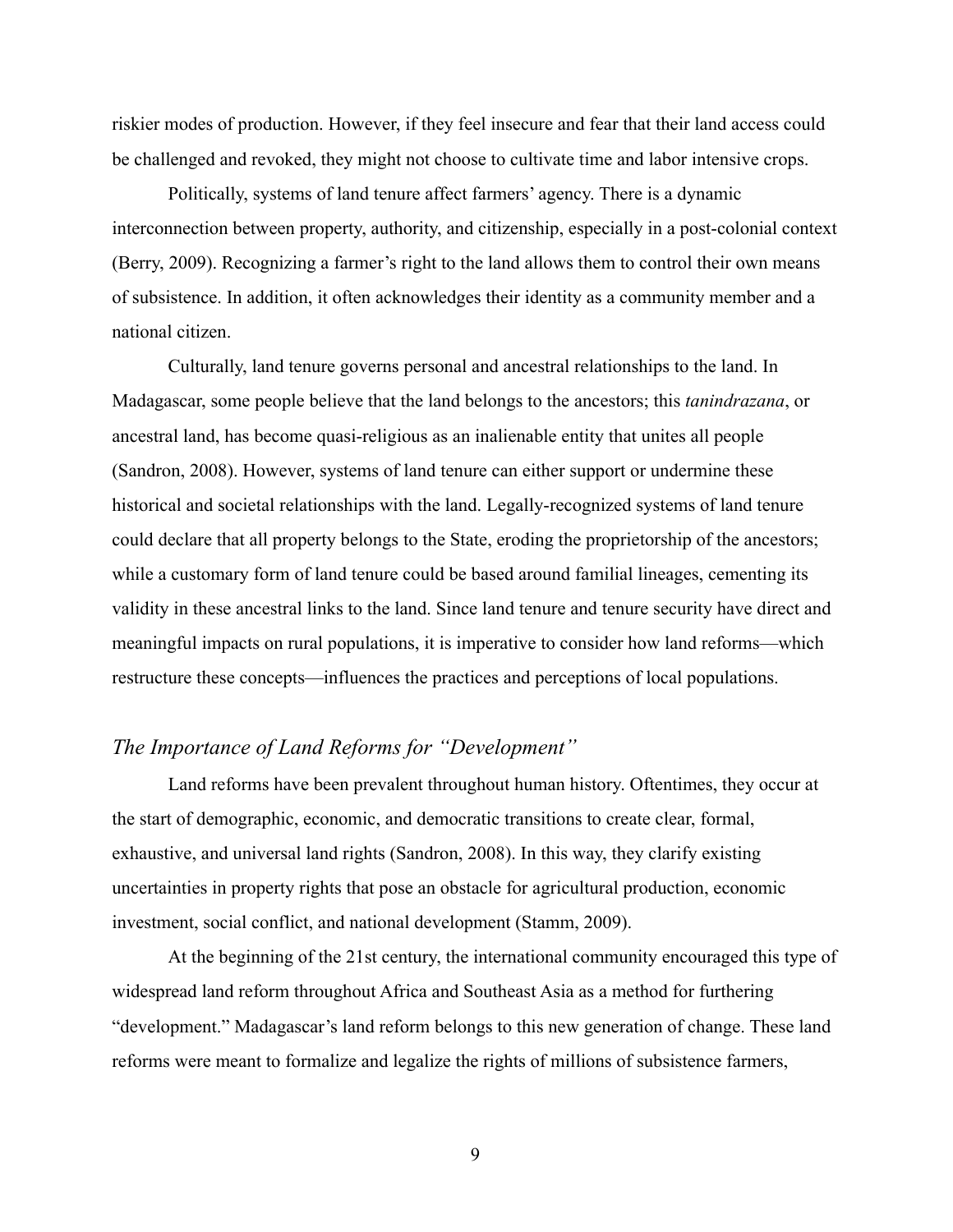providing a greater sense of land security, encouraging investment in agricultural practices, increasing access to loans, and stimulating land markets (World Bank, 2014).

 However, many critics have disagreed with this international agenda for land reform in Madagascar and other countries of the Global South. They argue that this approach promotes a neoliberal policy that strictly measures economic and political development as "progress" towards open competition (Berry, 2009). In doing so, it ignores the fact that land is a political and cultural space; they only address property, authority, and reform as legal facts rather than a social process (ibid). Throughout the world, many land reforms have been implemented in the name of "development," yet these legal practices directly contradict existing informal and customary land tenure practices. As the Food and Agriculture Organization (2002) stated, "the mere act of establishing and documenting land boundaries and titles is not enough, it has to be done in a way that does not make the situation worse" (p. 16). In other words, land reforms do not automatically ensure tenure security and its accompanying impacts—like increases in investment, reduction in conflicts, and rural "development." To understand the ground realities of land reform in Madagascar, it is necessary to understand the historical systems of land tenure, the institutional complexity, and the local perspective.

## **Historical Systems of Land Tenure in Madagascar**

 Madagascar's system of land tenure has been in a constant state of flux since the emergence of ethnic kingdoms in the early 17th century. During this precolonial period, customary land rights and tenure practices differed from region to region along with the dominance of various groups (Sandron, 2008). Widespread land policies did not emerge until the early 19th century when the island's population was largely united under the control of the Merina Kingdom (ibid). During this time, successive rulers claimed eminent domain over the island's vast territory. One of the Merina's most prominent rulers, Andrianampoinimerina, famously stated, "The land is mine. No one owns it except for me because I am the master of the country and its people" (ibid, p. 37).<sup>3</sup> Although Merina sovereigns gave property rights to

<sup>&</sup>lt;sup>3</sup> This quote has been translated from French. It originally stated, "La terre est à moi. Nul n'en est propriétaire, excepte moi qui suis la maître du pays et de sa population" (p. 37).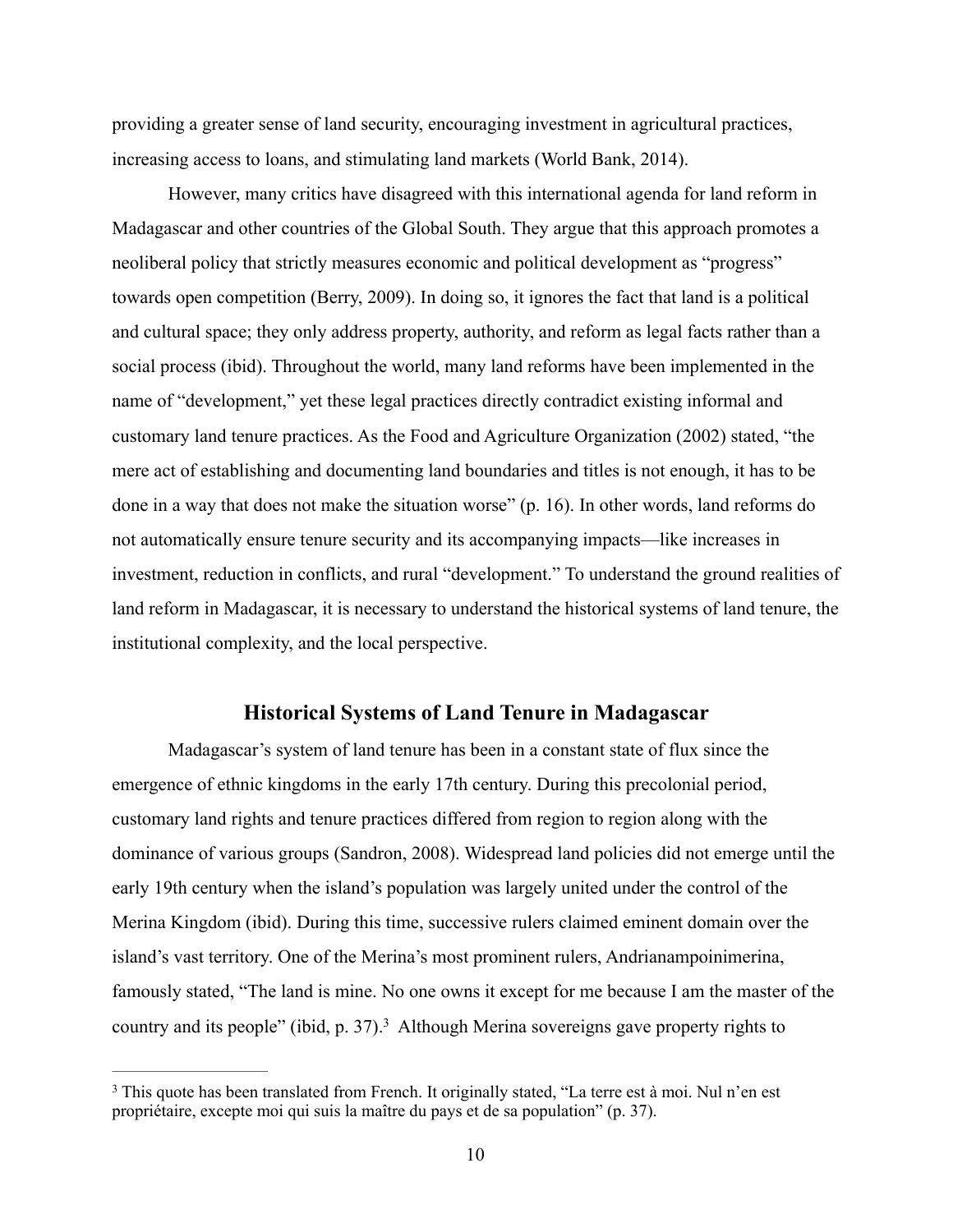various elites and soldiers, the local population was only granted limited access to plots for subsistence farming (ibid). During this time, the Malagasy did not view land as an investment; instead, it was considered a form of production and patrimony to be controlled through familial lineages (ibid). However, these land practices were not strictly regulated and, compared to the rest of Africa, there were relatively few customary laws that governed local relationships with the land (P. Randrianitovina, personal communication, October 24, 2014). This relaxed system of land tenure, which revolved around monarchial control but granted familial access, was drastically reformulated during the country's period of colonial rule.

 In 1885, the French conquered Madagascar and claimed all of the island's untitled land as property of the State. This declaration mirrored actions in colonies around the globe and it ignored thousands of subsistence farmers right to land they had been cultivating for generations. To manage Madagascar's vast territories, the colonial administration introduced a system of tenure based off of Australia's Torrens Act, a piece of legislation that creates a State-managed land registry and indefeasible land titles (Sandron, 2008). Up to the present day, this method has been the foundation for property rights in Madagascar. Instead of using deeds to register land sales and the history of a piece of property, the Torrens system administers irrefutable land titles based on registered claims (ibid). In many ways this system obeyed the logic of the early 20th century, it did not secure land for the masses but gave rights to colonizers and elites so land could be exploited through modern agricultural techniques (ibid). The majority of Madagascar's population could not access this system of land titling because of economic, social, and geographical barriers—titles were too expensive, the Malagasy were actively excluded, and land offices were too far away (Ravelomanantsoa & Randrianitovina, 2013). Therefore, Malagasy farmers were stranded in a sense of insecurity. Although they continued to farm their familial land they had no property rights in the eyes of the State.

 When Madagascar gained independence in 1960, the country's system of land tenure through titles remained largely unchanged. This system, now administered by Regional<sup>4</sup> land offices, involved 24 steps, cost around 600,000 Ariary (close to \$300), and took between six and

<sup>&</sup>lt;sup>4</sup> Madagascar is divided into 22 Regions, or *faritra*; they are the highest administrative division. They govern the Districts, Communes, and *fokontany* below them.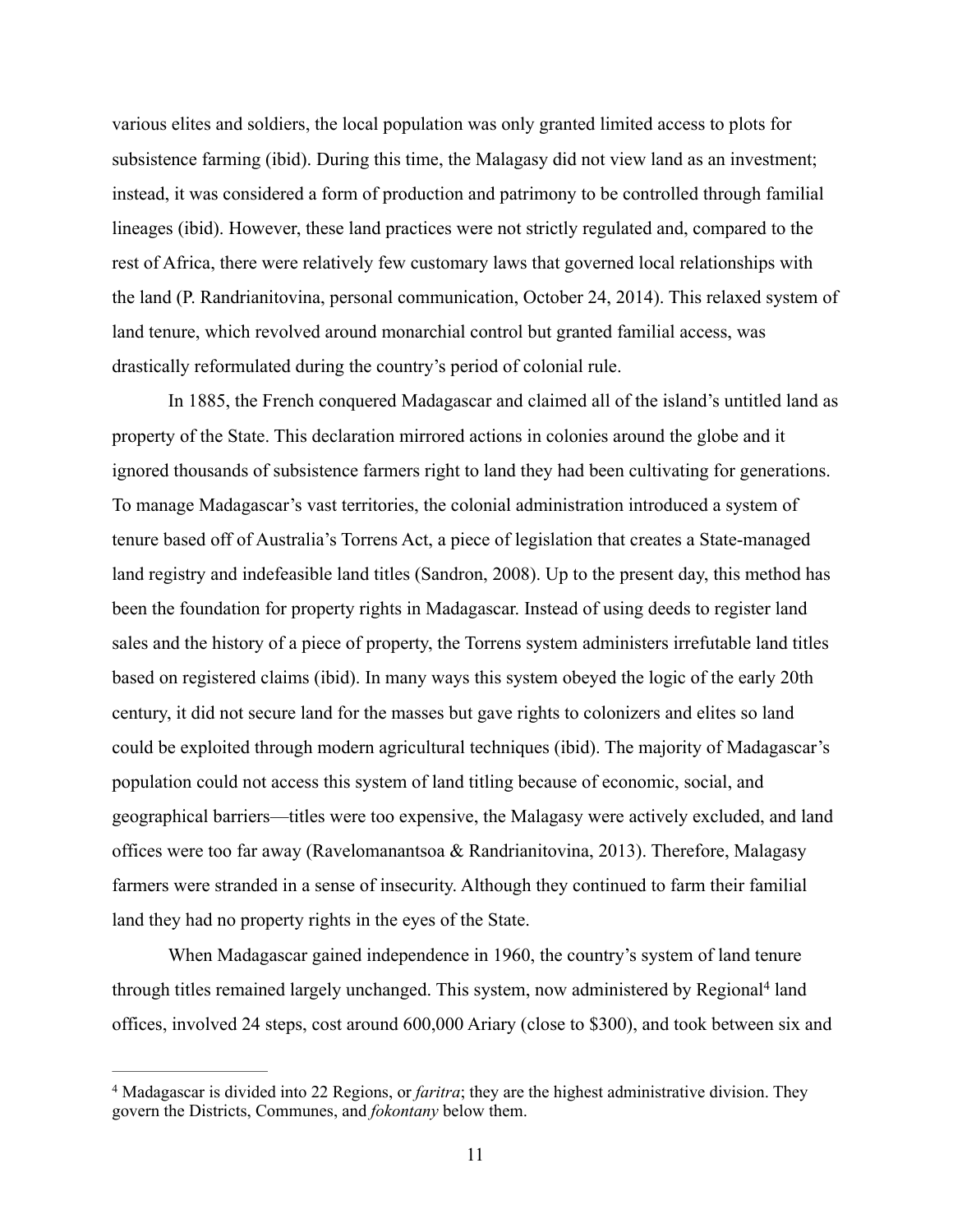ten years (Raharison, 2008). Most Malagasy farmers could not afford this exorbitant price, nor could they travel to the Regional offices that were often located hours away. In addition, this system of land tenure was not institutionally efficient. Of the 10 million plots in Madagascar, only 500,000 parcels of land had been titled and close to 400,000 applications had been left unanswered at the beginning of the 21st century (World Bank, 2014). The Regional land offices were issuing around 1,200 titles per year, an incredibly small number and they had managed to title only seven to ten percent of the country's entire territory (Comby et al., 2013). Facing economic, social, and geographical barriers along with the inefficiency of the State's system, Madagascar's population turned towards *petits papiers—*documents that registered the owner, neighbors, estimated area, origin, and use of the land—to claim their property at the local level. These papers were obtained through the *fokontany*<sup>5</sup> office and offered an informal recognition of their rights, but they did not protect farmers from outside influences nor were they recognized by higher levels of the national government (Burnod et al., 2012). Issues surrounding the frailties of these *petits papiers* continuously arose throughout Madagascar. Most commonly in the form of land disputes, conflicts, and violence. In addition, the lack of titles brought about problems with foreign agribusiness investment. The most notable dispute occurred in 2008 when South Korea's Daewoo Logistics planned to sign a 99-year lease on 3.2 million acres—nearly half of Madagascar's arable land—to plant corn and produce palm oil (Walt, 2008). These disputes, the incapacity of the titling system, presumed tenure insecurity, and a need for rural "development," spurred discussions of land reform throughout the country.

 In 2005, government officials, local and international NGOs, and global development organizations banded together to address Madagascar's land tenure crisis. Their task was to create a land policy that recognized the legitimate practices of the population with a universal and complete application (Sandron, 2008). This goal to satisfy the citizens, local leaders, collective territories, and the State proved to be incredibly difficult. Nevertheless, the Malagasy government launched a country-wide land reform, the *Plan National Foncier* (PNF) in May. The PNF revolved around four main axes: first, reconstructing and modernizing the surveying and

<sup>&</sup>lt;sup>5</sup> Fokontany are the lowest level of administrative government in Madagascar, they are closest to the population that they serve.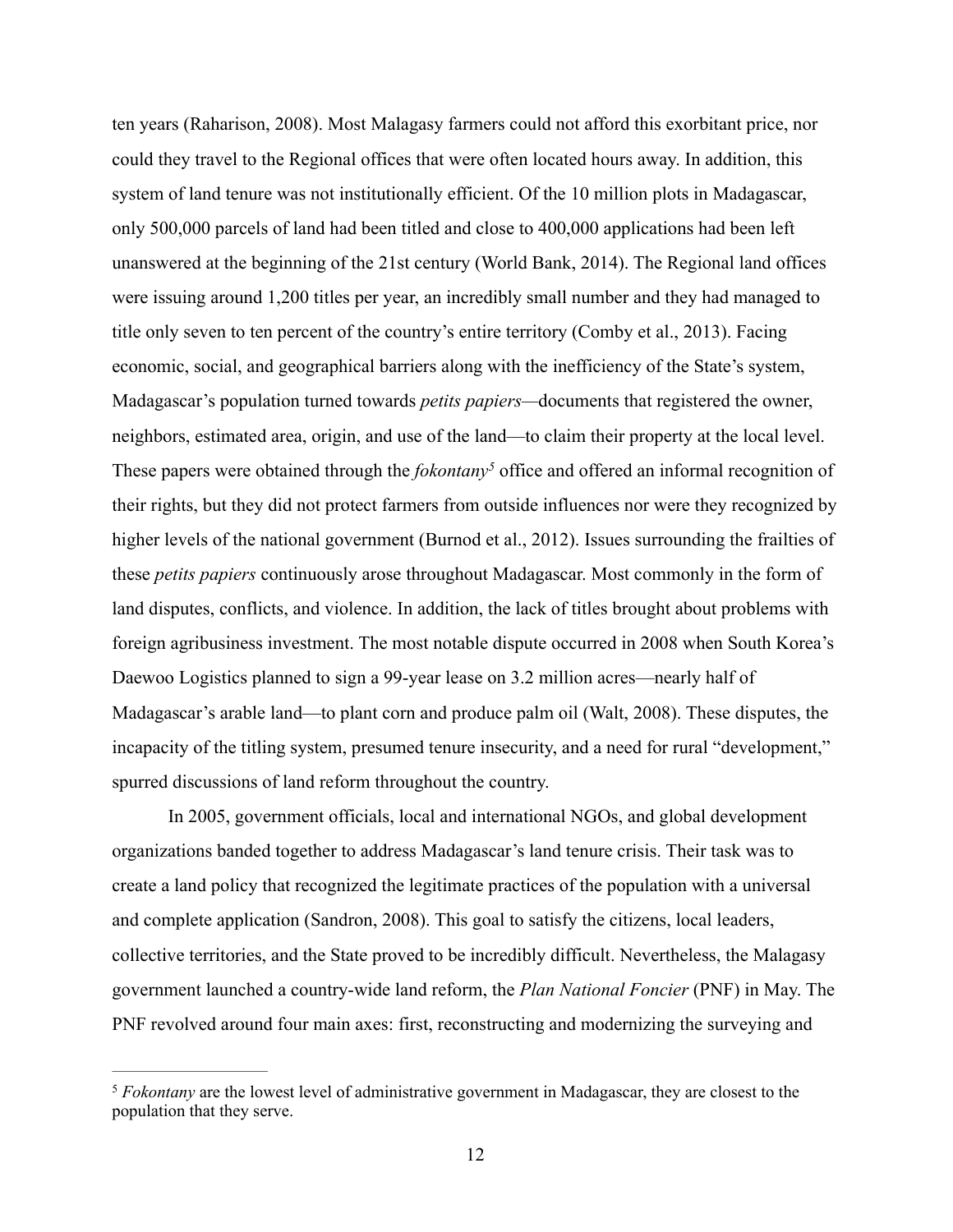titling processes; second, improving and decentralizing legal systems of land tenure; third, rewriting the rules and legislation regarding land practices; and fourth, creating a national program to train governmental personnel on land issues (ibid).

 Although these axes presented lofty goals, in practice Madagascar's land reform had two principal outcomes—the creation of land certificates and *Guichet Fonciers*.<sup>6</sup> Prior to 2005, land certificates, or *kara-tany*, and *Guichet Fonciers*, or Communal<sup>7</sup> land offices, had not existed. They were developed by the Malagasy government to combat the inaccessibility of land titles by offering a cheaper, quicker, and closer system of legally-recognized land tenure (World Bank, 2014). The PNF had declared that all property that was *mise en valeur*, or cultivated, but that remained untitled, could be legally claimed by a land certificate (Sandron, 2008). Land certificates gave landowners access to all transactions allowed with land titles—sale, inheritance, long-term lease, and mortgage—but were significantly more approachable for the rural population (Burnod et al., 2012). Unlike the process of obtaining a land title, acquiring a land certificate requires four steps, takes around 90 days, and costs about 50,000 Ariary (close to \$20), almost one fifteenth of the price of a land title (Comby et al., 2012). In addition, since land certificates are delivered by a *Guichet Foncier* in the Commune, they are geographically closer to the predominately rural communities they serve. This simplified process, lowered price, and proximity of service was meant to open up State-recognized systems of land tenure to the majority of the island's population.

 Since launching the land reform in 2005, Madagascar's government has opened *Guichet Fonciers* throughout the country. Today, 492 of Madagascar's 1,500 Communes have been equipped with these local land offices (Comby et al., 2013). They have received 192,521 applications and delivered 106,057 land certificates (L'Observatoire du Foncier, 2014). Along with certifying non-titled private property, the *Guichet Fonciers* are in charge of updating the

In Malagasy *Guichet Foncier* translates into *Birao Iofotony Fananan-tany* (BIF). In Betafo, the local 6 population refers to these Communal land offices as BIFs, however, I have chosen to use their French title to mirror national and international reports done on Madagascar's land reform.

A Commune is the second lowest administrative structure. They govern *fokontany* but are governed by 7 Districts, Regions, and the National government.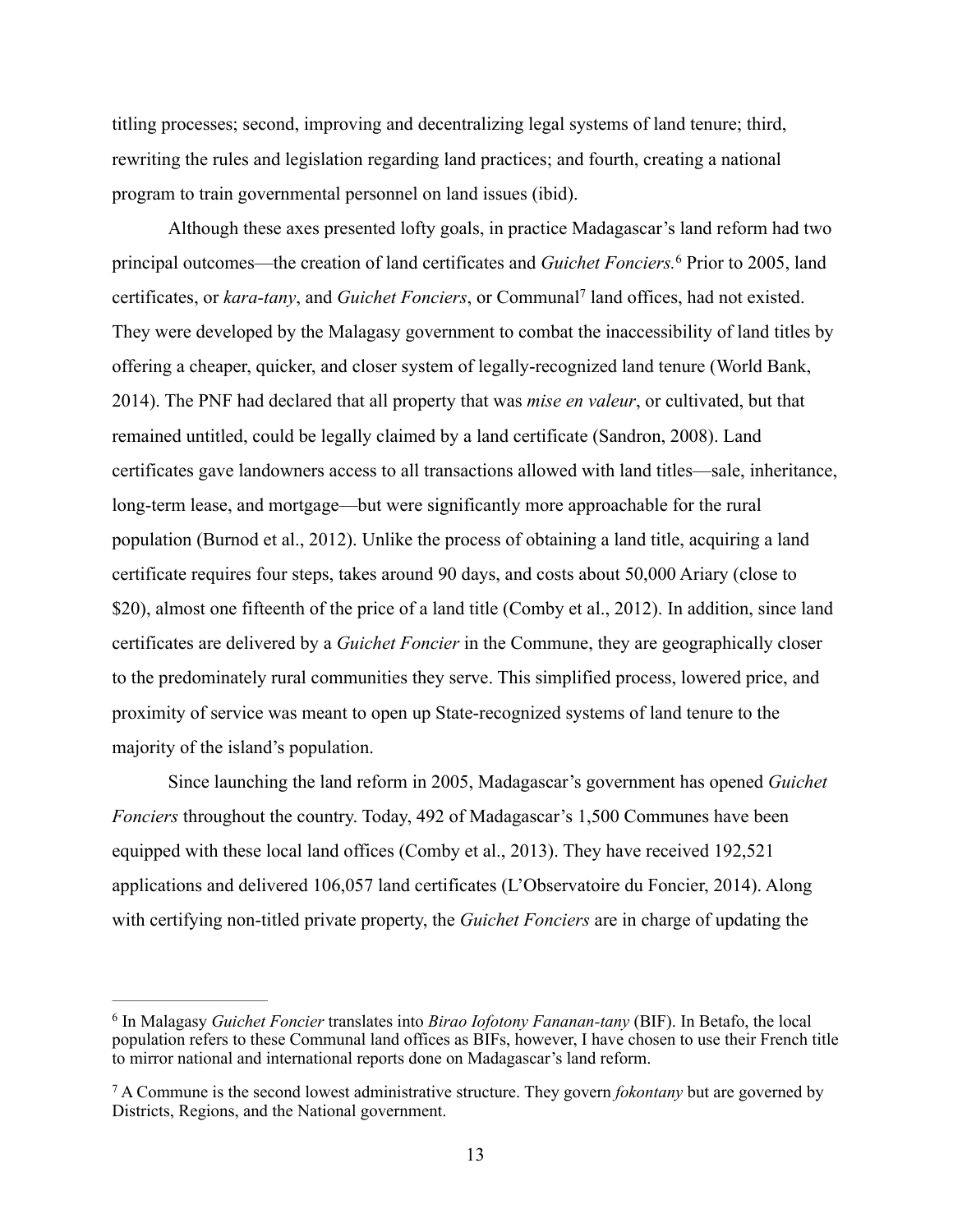*Plan Local d'Occupation Foncier* (PLOF), information on the tenure status of property within the Commune (O. Andrianjaka, personal communication, November 14, 2014).

 The opening of *Guichet Fonciers*, along with other technical aspects of Madagascar's land reform, were predominately financed by the international community. Due to the weak nature of Madagascar's economy, the government invested around \$950,000 in the land reform —less than five percent of the entire project (Comby et al., 2013). Over \$21 million was invested by the United States' Millennium Challenge Corporation (MCC) (ibid). Therefore, there was a huge international influence throughout various stages of the reform.

 Despite the progress made since launching the PNF in 2005, Madagascar's land reform has not solved every problem with the post-colonial system of land titling. At the moment, heated discussions on land security are rampant throughout the country. Articles recounting land disputes appear weekly in the national newspapers, various State-run projects and development NGOs have released conflicting progress reports on the PNF, and countless Malagasy have horrific tales about their own interactions with the country's morphing land policies. In some cases, land certificates have augmented problems that range from the exploitation of natural resources to institutional corruption. In addition, and possibly most importantly, the vast majority of arable land remains untitled and uncertified.

 In 2015, Madagascar's newly elected president, Hery Rajaonarimampampianina, is expected to release an updated land tenure policy (P. Randrianitovina, personal communication, October 24, 2014). To prepare for this event and prevailing discourses on land security, it is imperative to understand the localized successes and failures of Madagascar's land reform, the PNF, and the existing systems of land tenure.

#### **Case Study: Land Access in the Agricultural Nexus of Betafo**

Since the scope of the Madagascar's land tenure system is exceedingly vast, it was necessary to narrow the geographical breadth of this study to the agricultural community of Betafo in the Vakinankaratra Region. Betafo is a growing market town located 22 kilometers from the urban center of Antsirabe. In 2001, the population of the three Communes that were studied, which encompass the town and its periphery, totaled 53,868 inhabitants (Ilo, 2014). The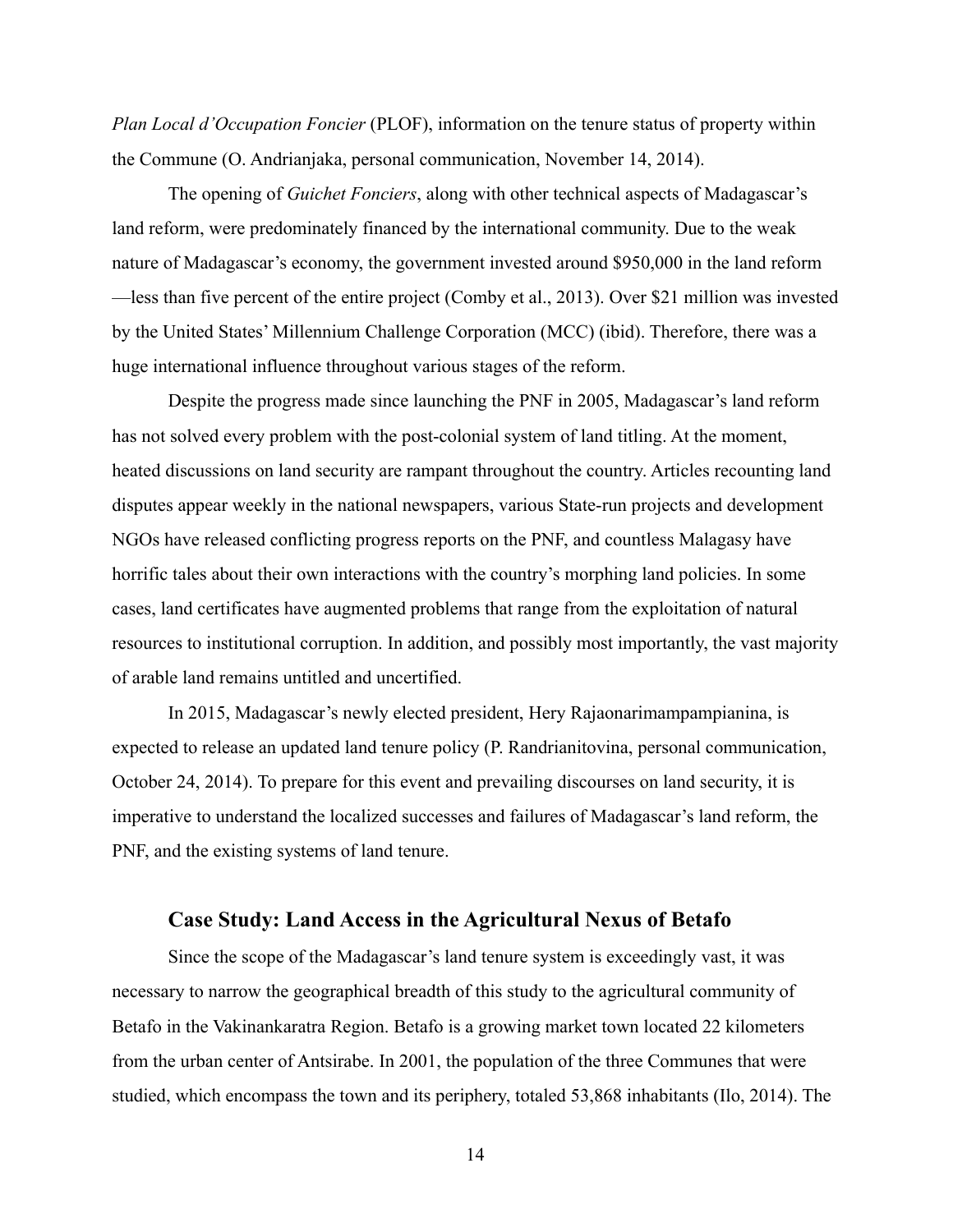town itself is advantageously nestled in a valley between multiple volcanic mountains. Although these are extinct and have not erupted in thousands years, the volcanic soil in the area is incredibly fertile compared to the rest of Madagascar. This fact, coupled with the area's high elevation, large rainfall, and temperate climate, have made Betafo an agricultural nexus in the island.

 Although the agricultural sector represents only 35 percent of Madagascar's gross domestic product, over half of the country's inhabitants are subsistence farmers (Rasambainarivo & Ranaivoarivelo, 2003). In Betafo, 70 percent of the population is involved in the agricultural sector—cultivating rice, potatoes, barley, corn, beans, and tomatoes (Ilo, 2014). Hardly any parcels of land are left unfarmed in this area, terraced rice paddies dip into river basins and dusty potato fields are sliced into mountain sides. Therefore, Betafo's population depends upon their rightful access to this highly valued and productive land.

#### *Methodology*

 I chose Betafo as the study site because of its recognition as an agricultural nexus, SIT's professional connections in the area, and my personal relationship with home stay families in the community. Since 2012, SIT has organized weeklong home stays in Betafo through a partnership with a local private school, *Les Trois Pins*, its director, Mrs. Vola, and its dean of students, Mr. Manana. When I explained that I might return to Betafo to study systems of land tenure, my host family and the school's administration were endearingly supportive. They offered to help me establish contacts at local land offices and organize a series of home stays within the surrounding community. In the monthlong time frame of this study, the field work component would have been painstakingly difficult, and possibly unfeasible, without these preexisting relationships.

 To obtain a comprehensive perspective on current systems of land tenure in Betafo, it was imperative to hear from a multitude of actors involved—the local population, Communal and Regional land offices, municipal government officials, and Tribunal representatives. However, the study's primary participants were local subsistence farmers so I structured the two weeks of field work around five local home stays. These host families had already hosted American students this semester as well as in the past. This familiarity with SIT and its academic objectives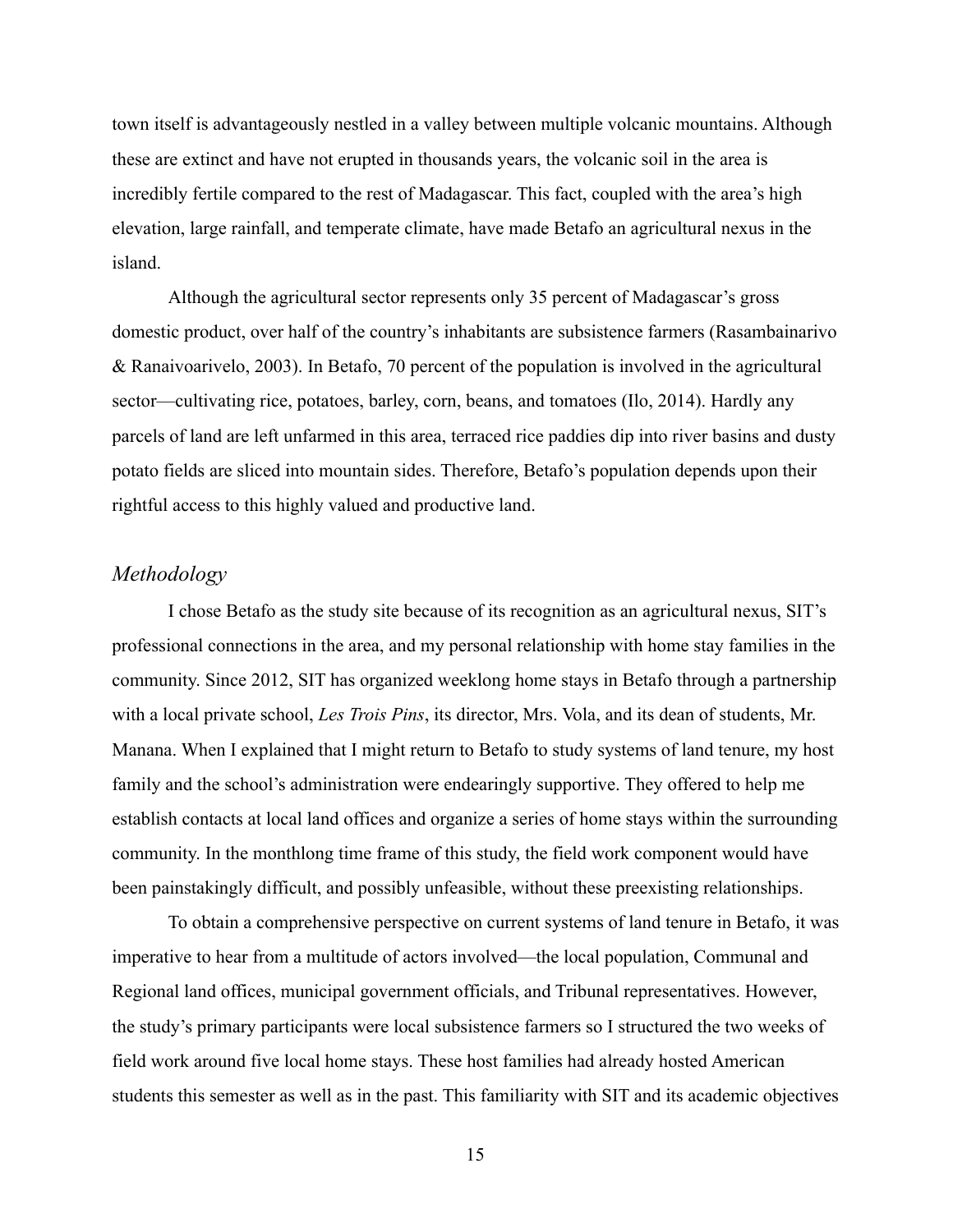proved to be incredibly beneficial in establishing my purpose and legitimacy in the host community. In addition, it fostered a sense of trust and openness between myself and the host families. Throughout the study, host families candidly shared personal anecdotes about land disputes and intimate feelings about their tenure security. I was continuously astounded and greatly appreciative of their receptiveness and honesty.

 The geographic scope of the study was largely dictated by where the host families lived within the community of Betafo. It contained five different *fokontany*—Ankabahaba, Miaramindra, Ampilanonana, Ambohiambo, and Vakinifasina—within three different Communes —Betafo, Mandritsara, and Ranomafana. Although Betafo unites all of these villages as the main market town, each area has a unique character, topography, and demographic. For example, in the six kilometers between Ankabahaba and Ampilanonana, the landscape changes drastically from dusty hillsides to verdant rice paddies. Since these characteristics affect the crops grown in each place and the local population's relationship with the land, conducting the field study in five different areas created a more holistic understanding of land tenure within Betafo.

 In addition, staying with multiple host families provided the study with various local perspectives. During the field world it was imperative not to base my observations off of a single family's experience but on numerous points of view. To collect these opinions, I conducted structured interviews with a member of each host family. The interviews revolved around a prepared list of questions that had been translated into French and Malagasy to avoid failures in communication.<sup>8</sup> Since half of the interviews were in Malagasy, I recorded each conversation and wrote down words or phrases that I did not understand so that I could translate them later. To aid my comprehension, some interviewees were able to elaborate on their answers with a few words of French. These methods allowed me to avoid having a translator onsite for the entirety of the project, which would have been logistically and financially impossible. However, there were many disadvantages to this form of limited communication. For example, during some interviews I was unable to ask follow up questions or understand the nuances and complexities of answers. The other half of the interviews I was able to conduct in French because of the

<sup>&</sup>lt;sup>8</sup> See the appendix and "Questions on Land Tenure in Betafo" for a complete list of questions translated into French and Malagasy.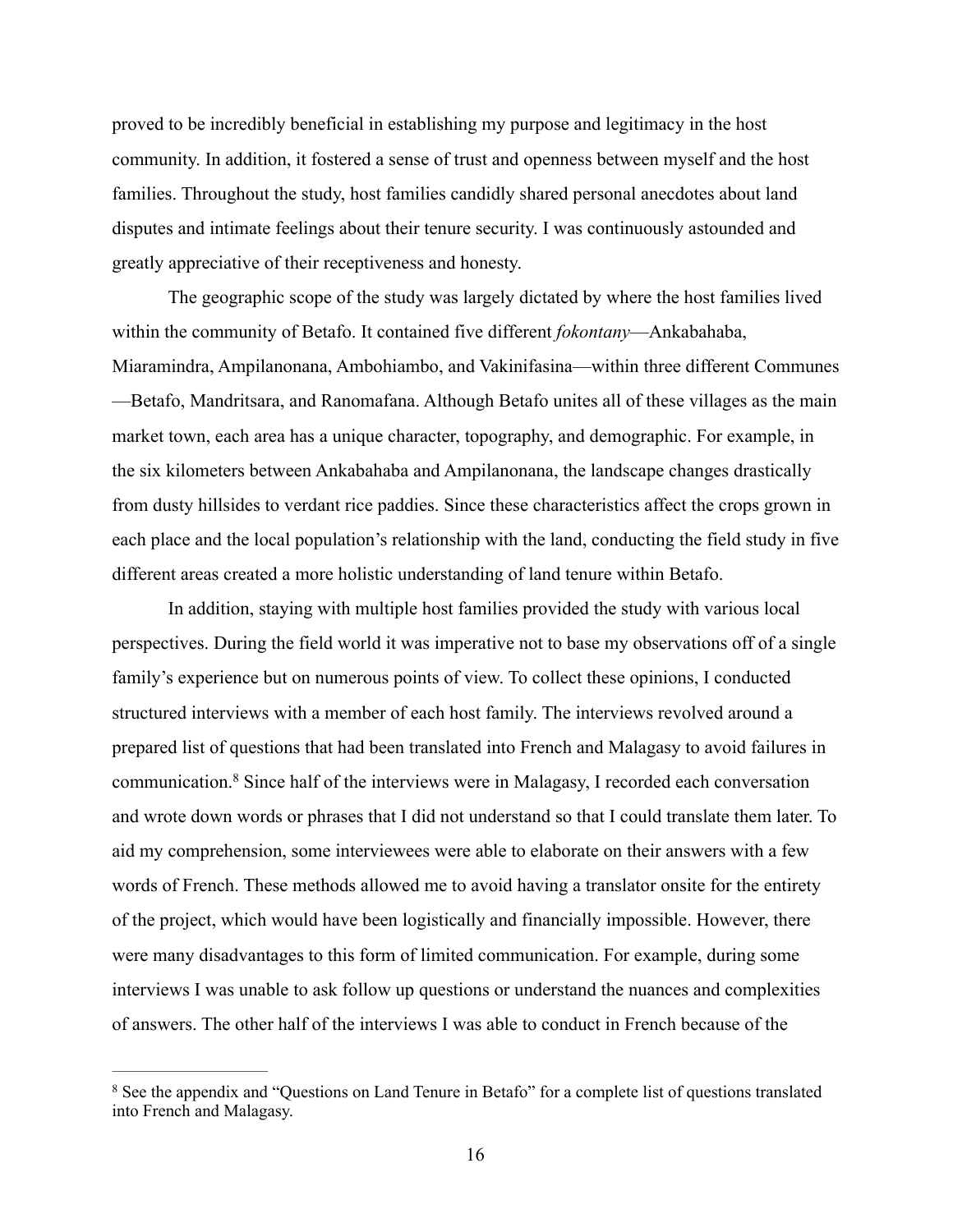interviewee's knowledge of the language or the presence of a family member who could help with translations. During these conversations, I could engage in deeper discussions because of my ability to understand the subtleties of specific comments and opinions. This ever-present language barrier was one of the largest obstacles of the study; however, I was able to obtain an abundant amount of information through this piecemeal solution of translations between Malagasy and French.

 While staying with host families, I supplemented these structured interviews with a variety of informal conversations and observations. Since I was living with the study's primary participants, many daily activities—like touring a family's property or inspecting their crops became sources of information. Often times, I would pose questions about the rice, potatoes, corn, and beans that they were growing or about the physical delineations of their plots. These casual conversations would frequently end in relevant topics of discussion that I had not thought to bring up.

 To build on my interactions with host families, I conducted a variety of interviews with Communal and Regional land offices, municipal officials, and judicial representatives. These discussions aided in my understanding of local leaders' and the State's perspective on Madagascar's land reform and current systems of land tenure. In Antsirabe, the administrative center of the Vakinankaratra Region, I was able to formally interview representatives at the *Schéma Regional d'Amenagement du Territoire*<sup>9</sup> (SRAT), the *Service Regional de Domaine*<sup>10</sup> (SRD), and the *Guichet Unique*—an office that combines the services of the *Circonscription Domaniale<sup>11</sup>* (CIRDOMA) and the *Circonscription Topographiques<sup>12</sup>* (CIRTOPO). Although I mainly gathered technical information from these visits, they aided in my understanding of the

Translated into English, this would be the Regional Land Planning Office. The SRAT in Antsirabe 9 manages urban planning, zoning restrictions, and territorial organization within the Vakinankaratra Region of Madagascar.

 $10$  Translated into English, this would be the Domain Land Services. The SRD in Antsirabe administers private land titles for State-owned property in the Vakinankaratra Region of Madagascar.

 $11$  Translated into English, this would be the District Land Services. The CIRDOMA in Antsirabe administers land titles and manages property information in the Antsirabe District of Madagascar.

 $12$  Translated into English, this would be the District Topographical Services. The CIRTOPO in Antsirabe manages topographical information on land in the Antsirabe District of Madagascar.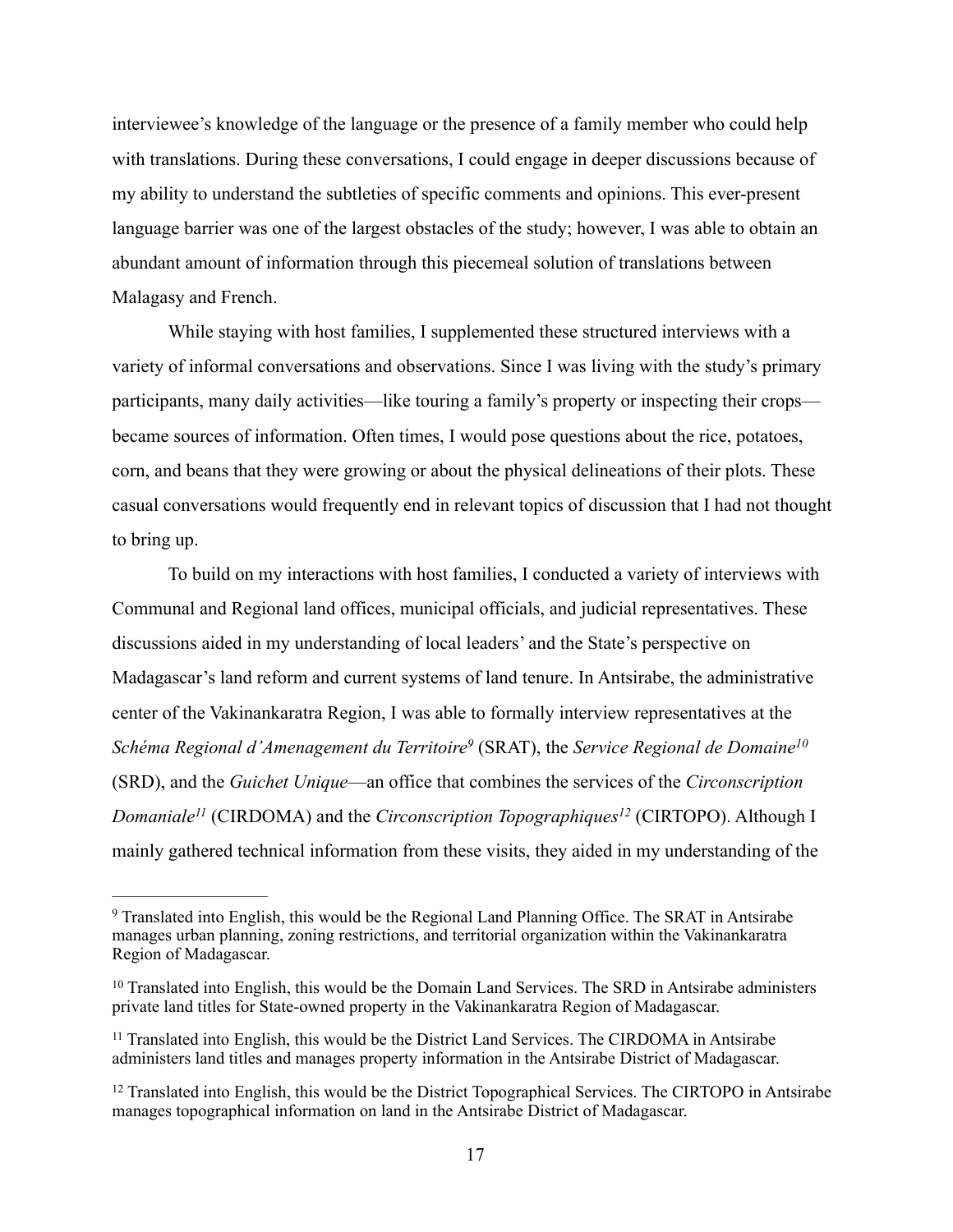accessibility of land titles and the relationship between the Region of Vakinankaratra and the Communes of Betafo, Mandritsara, and Ranomafana. While in Betafo, I was able to formally interview representatives from the *Guichet Foncier*, the *Centre de Service Agricole<sup>13</sup> (CSA)*, the *gendarmerie*<sup> $14$ </sup>, the Tribunal in Antsirabe, and a local *chef de fokontany* <sup>15</sup>. Through these conversations, conducted entirely in French, I strengthened my comprehension of land certificates, local insecurities, and community-based conflict resolution. While some of the opinions that I received from officials felt scripted or guarded, as if they were circumventing personal views on land tenure or problems that have arisen with the reform. Others felt candid and forthright about the complexity of the current systems that govern land rights. In both cases, it was critical for the study to gain an "official" perspective of land titles and certificates, tenure security, and the land reform.

### *Ethical Considerations*

In conducting the field study, there were a variety of ethical considerations. These included the sensitivity of discussing land tenure, the unavoidable language barrier, my potential for becoming a burden on host families, my preconceived notions about land rights, and the possibility of institutional misconduct discovered during the field study.

 The first ethical consideration, the sensitivity of discussing land tenure, could have impacted the authenticity of participants responses and their confidence in the project. As subsistence farmers, the majority of the community in Betafo is dependent on access to the land. It's not only where they live, but it is their livelihood. Therefore, some of the personal questions that I posed—about who owns the land, whether the family has a title or certificate, and what types of disagreements exist—could have portrayed me as someone there in an enforcement capacity rather than being there as a student. This misconception could have affected how they

<sup>&</sup>lt;sup>13</sup> Translated into English, this would be the Agricultural Service Center. The CSA in Betafo provides the local community with a variety of information about farming techniques, governmental programs, and international agricultural investment.

<sup>&</sup>lt;sup>14</sup> A section of the National police or military forces, charged with re-establishing law and order in conflict areas.

<sup>&</sup>lt;sup>15</sup> The elected leader of a *fokontany*.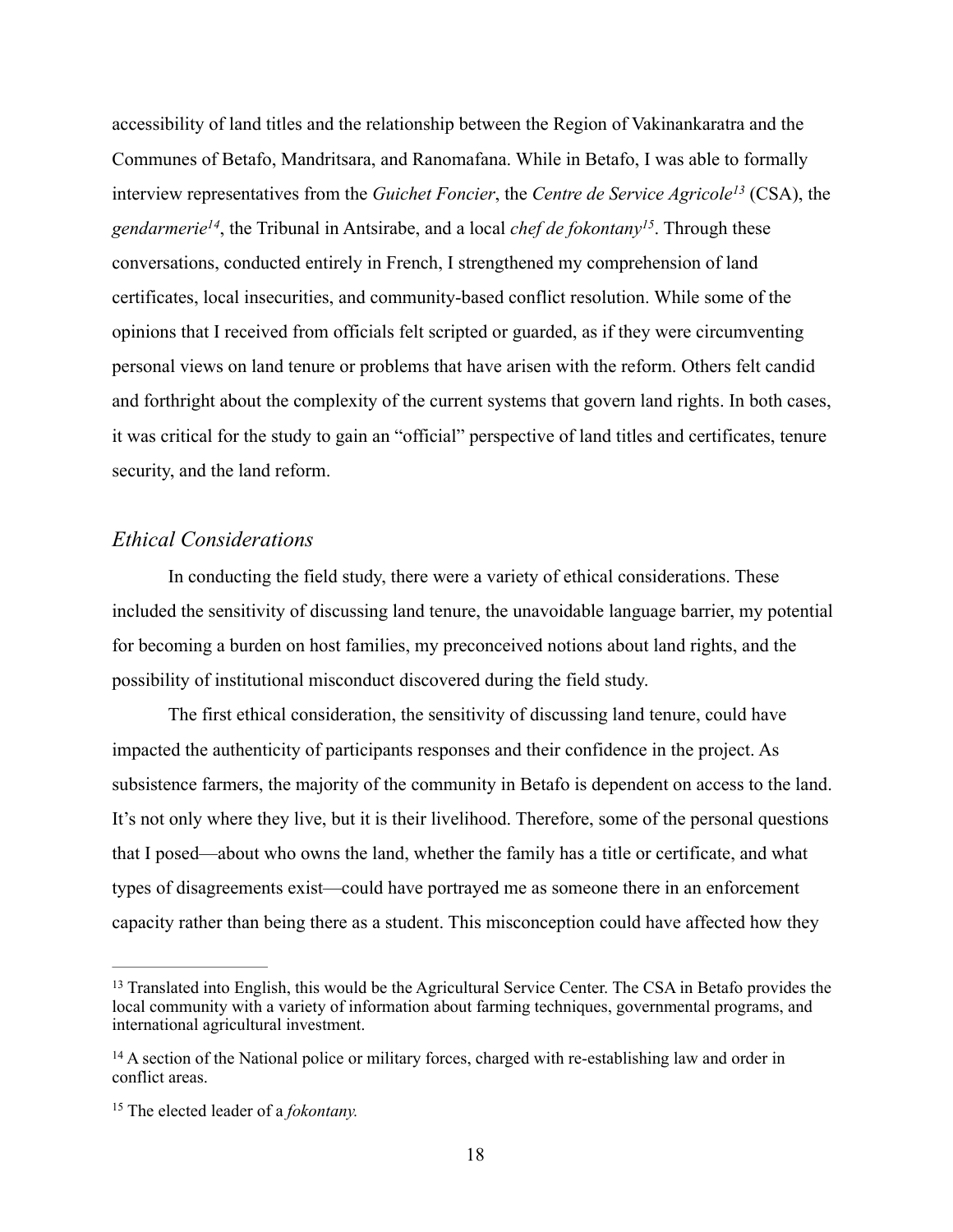responded to my questions and how honest they were with their responses. In addition, this misconception could have made participants extremely fearful if I was seen as a threat to the security of their land rights. Putting participants in harms way, even if it was based solely on a misunderstanding, would not have been ethically responsible. Therefore, it was advantageous to work with host families who had preexisting relationships with SIT and an understanding of the study. Nevertheless I obtained informed consent from the host families prior to arriving in Betafo. I ensured that they understood the topic and objectives of the study, along with their right to confidentiality and to withdraw their participation.

 The second ethical consideration, the unavoidable language barrier, could have lead to my inaccurate portrayal of the participants opinions. Beyond the practical difficulties of dealing with a language barrier, there is a huge potential for misinterpretation. During interviews with host families, I could have easily misunderstood participants' opinions on land access, security, and tenure. Although this misunderstanding would have been made in good faith, it would have incorrectly captured certain viewpoints in the study's results—a consequence that is not fair to the participants nor to the integrity of the project. This problem could have ranged from a benign miscommunication over the cost of certifying a plot to a grave misconception of someone's opinions on Madagascar's land reform. Therefore, recording conversations, writing down unknown words, and working with someone who could speak or translate into French were crucial strategies in the study's methodology. In addition, I continuously worked towards conveying my understanding of a participant's opinion, allowing them to either agree or disagree with my interpretation of their perspective. Although the existence of a language barrier was unavoidable, I actively tried not to portray someone's ideas in a false light.

 The third ethical consideration, my potential for becoming a burden on host families, could have placed an unreasonable responsibility on the local community. Between living with host families and relying on them as the study's primary participants, I was exceedingly dependent on their generosity and participation throughout my time in Betafo. There were many advantages to this close relationship with host families; most notably, they legitimized my presence, reduced skepticism about my project, and enhanced my understanding of the local context. However, I also had to consider the ethical problem of becoming a burden or difficulty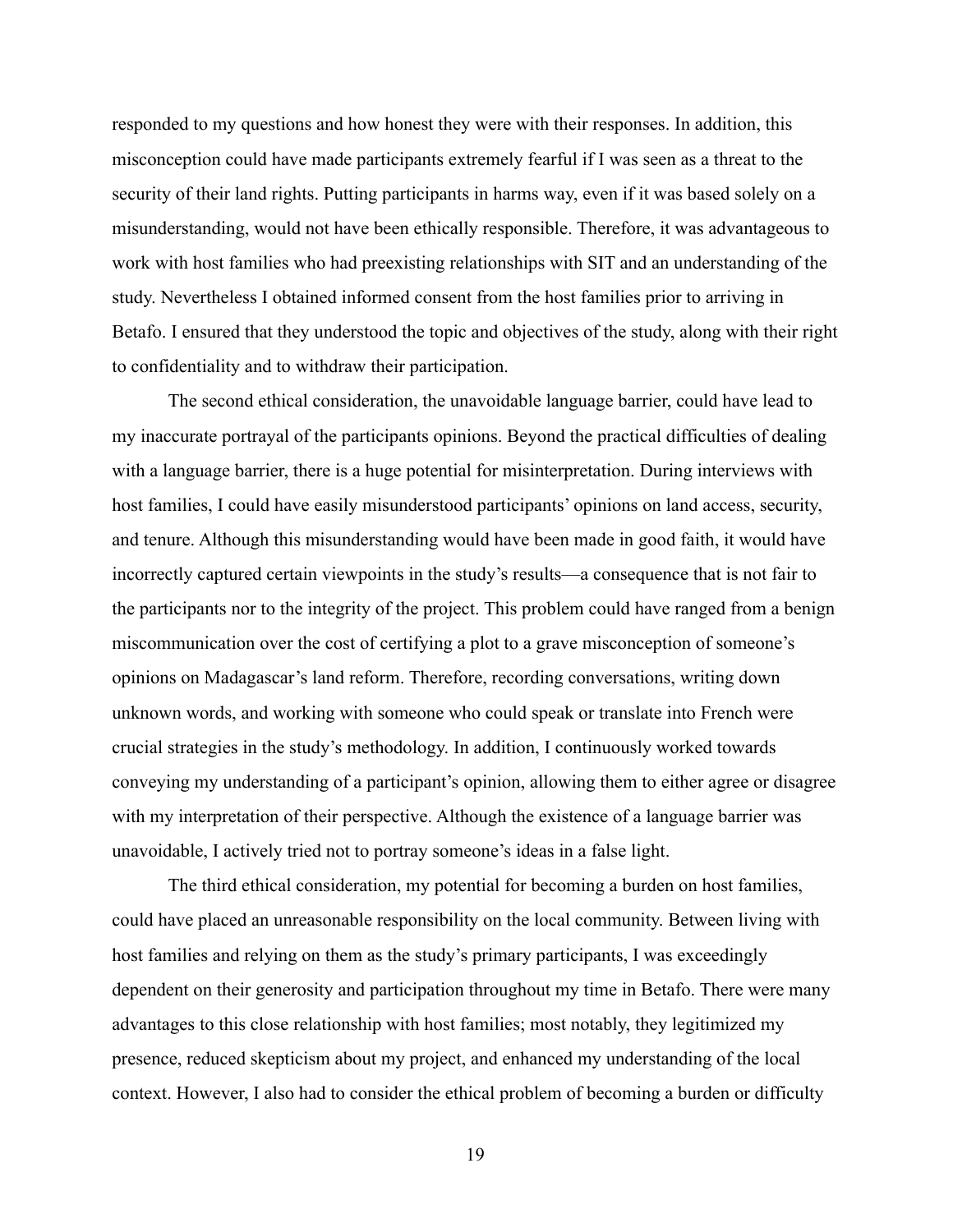for these five families. Although I would have been comfortable being largely independent, I understand that would not have been feasible as a *vazaha*<sup>16</sup> living in a rural community in Madagascar. During the two weeks of my field study, the host families significantly helped me with the project, often at the expense of their own plans—one host family skipped church to take me to an interview two hours away, another family returned from planting offseason crops in Mandoto so that they could host me, and a final family closed their corner store to accompany me to field visits in Betafo. These actions are not surprising knowing the exceedingly kind and giving nature of most Malagasy. However, it was imperative to ask myself whether a host family was sacrificing too much of their time to aid the study. To counterbalance my possible strain on host families, I worked hard to make my visits mutually beneficial. I helped cook a variety of Malagasy meals, I aided in planting seedlings of rice and *voanjobory*<sup>17</sup>, and I assisted with household chores. Through these small acts and an acknowledgement of the selflessness of host families, I tried hard to conduct the study's field work in a ethically conscious manner.

 The fourth ethical consideration, my preconceived notions on land rights, could have affected my perceptions of the successes and failures of Madagascar's land reform. I have to acknowledge that I am an outsider in Madagascar and that the country's tenure policies do not directly affect me. Since I am not a stakeholder, my understanding of what aspects of the land reform work and do not work might differ from the opinions of the local population. In addition, I am approaching the topic of land tenure from a Western perspective where property rights have been exhaustively established. In the United States, land is either State or privately owned and we often do not question, debate, or even think about the system of privatized land tenure. Therefore, my personal background could have influenced my opinion on the benefits of widespread private property and Madagascar's land reform.

The fifth and final ethical consideration, the possibility of institutional misconduct discovered during the field study, could have influenced the validity of some of my "official" interviews. During my final week of field study in Betafo, I was informed that the *Guichet Foncier* had been suspended. Some members of the local community believed that this

<sup>&</sup>lt;sup>16</sup> The Malagasy word for a foreigner, however, it is neither impolite nor pejorative.

<sup>&</sup>lt;sup>17</sup> The Malagasy word for a groundnut or an earth pea.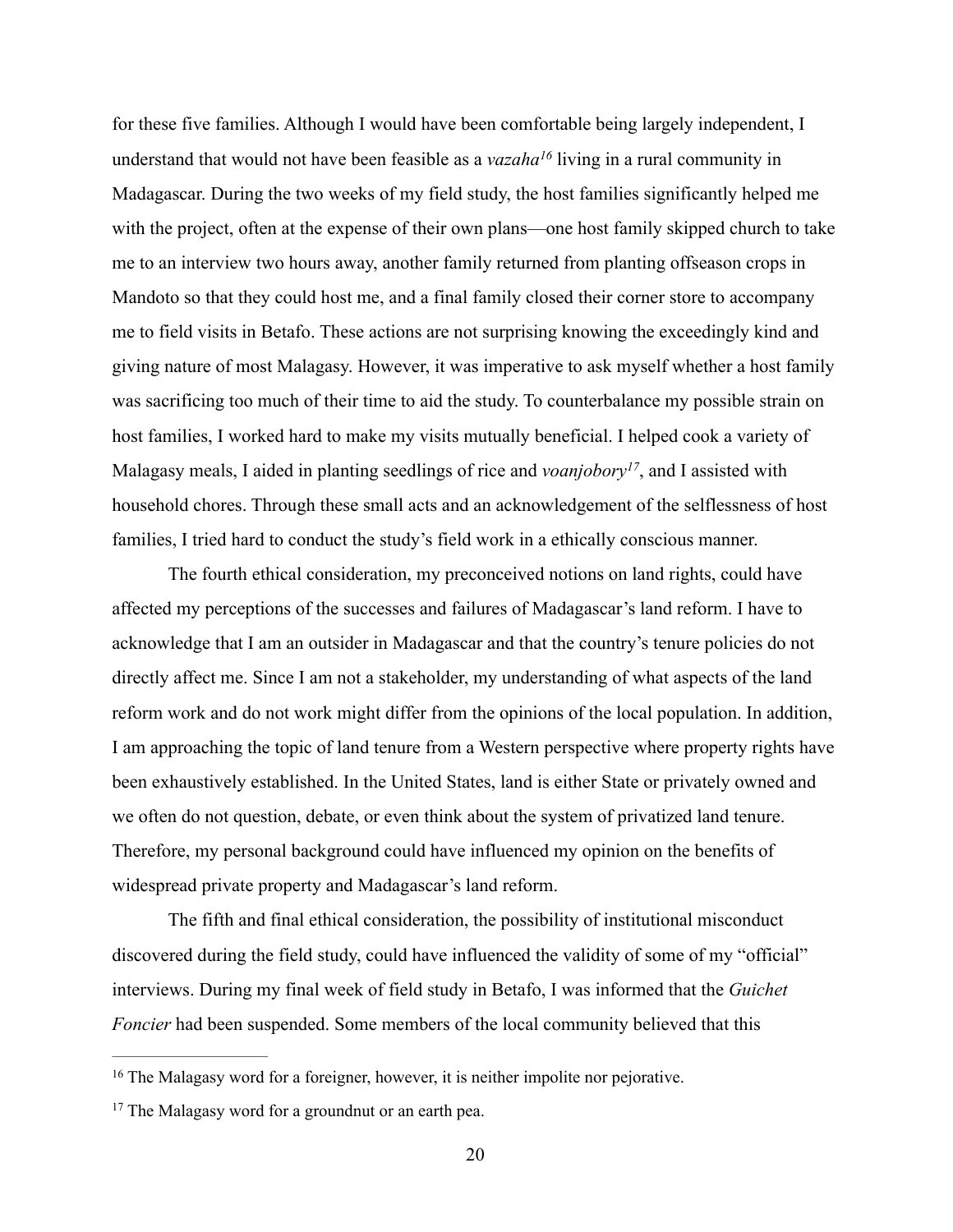suspension stemmed from institutional misconduct, but nothing was confirmed. My main contact at this Communal land office was not directly implicated in these allegations, so I have chosen not to disregard his opinions but to consciously consider the analytical weight that I will attribute to them. I do not believe the suspension of Betafo's *Guichet Foncier* strongly affected the results of my study, however it is necessary to be cognizant of this unexpected event.

#### *Limitations of the Study*

 Although I was able to obtain a significant amount of information through structured interviews and casual conversations with host families, land offices, and local officials, there are many limitations to this study. First, the monthlong timeframe of the project proved to be insufficient for understanding the complexities and nuances of land tenure in Madagascar. Some scholars and development experts have dedicated their careers to studying the country's system of property rights, therefore, it would have been impossible to master every aspect of this broad issue in only four weeks. With a longer time period for field research, the potential scope of the study and the depth of analysis would be significantly more extensive.

 Second, this research is entirely qualitative rather than quantitative. This shortcoming is especially apparent when thinking about the opinions of local subsistence farmers. I was only able to interview five households, a very small number compared to larger projects conducted by the World Bank and the Malagasy government. While this anecdotal nature emphasizes a human perspective that cannot be captured in broad statistics, it may not representatively portray Betafo's population.

 A third limitation was the use of host families to understand the local population's perspective. The host families were landowners, leaders in their communities, and they had farmed the land for generations; they were not disenfranchised by Malagasy society, instead, they occupied a higher socioeconomic position. This allowed these families to access legal systems of land tenure, so a huge gap in the study is opinions from those who could not. Although I was unable to interview landless households or marginalized community members because of the brevity of the field study and the sensitivity of the subject, the absence of their voice is an immense weakness in my findings.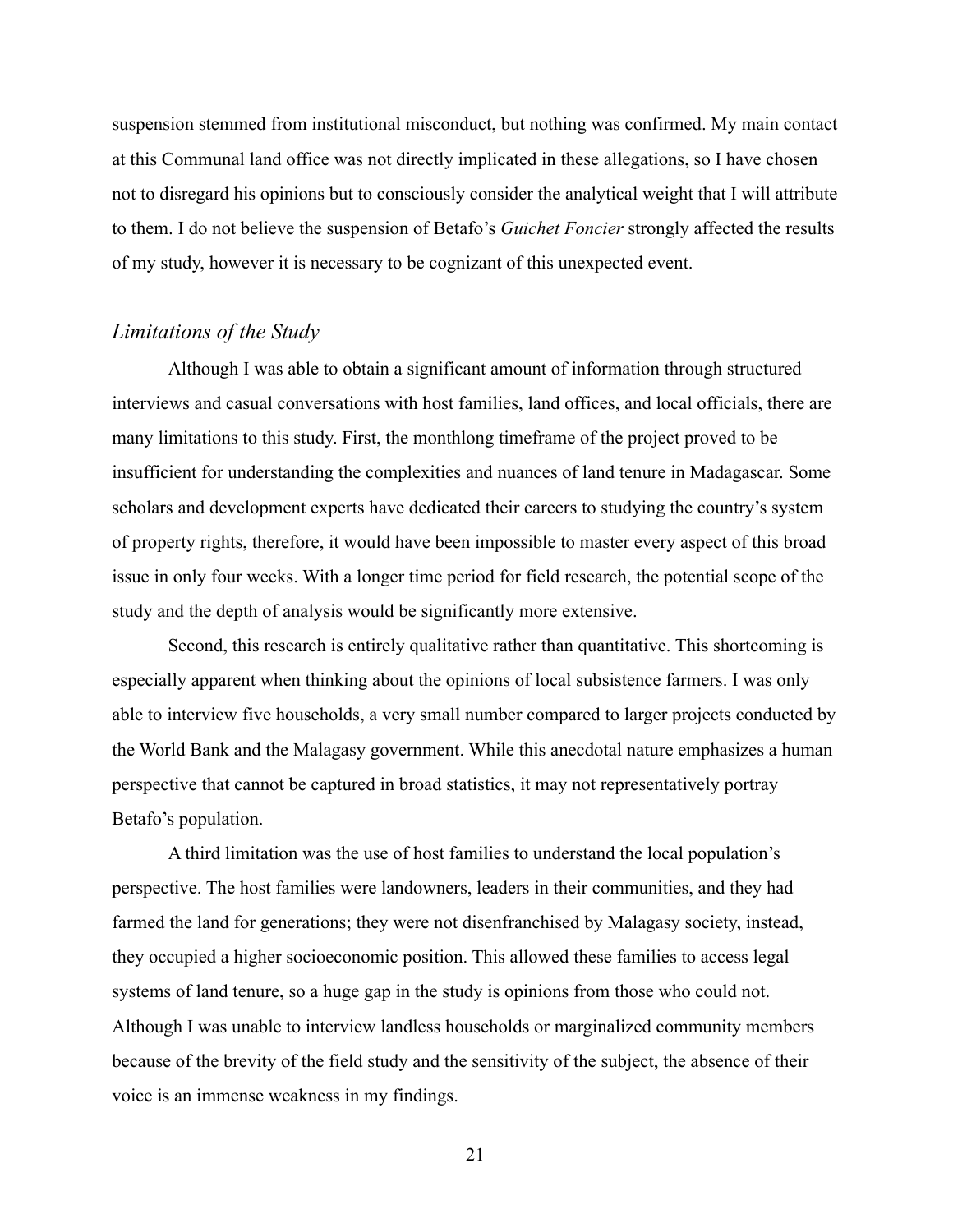A fourth and final limitation of the study is the particularity of conducting the field work in Betafo. Some of my findings were context-specific to the Communes of Betafo, Mandritsara, and Ranomafana. So the study's analysis cannot be applied to the entirety of Madagascar. Instead, this case study offers a geographically-specific understanding of how the country's land reform impacted land tenure in Betafo.

#### **Findings and Analysis**

 Although Madagascar's land reform was launched in 2005, its services did not reach the majority of the population until a few years later. The *Guichet Fonciers* in the Communes of Betafo, Mandritsara, and Ranomafana opened in 2008 and began delivering land certificates within the same year. Since that time, interactions with and opinions on Madagascar's land reform have been rampant within the rural community of Betafo. The study's findings on the results of the land reform, local perspectives of tenure security, and prevailing system of land tenure in Betafo are presented below.

#### *The Need for Legal Land Rights*

 During the field study, I found that legal land rights—as recognized by one's family, neighbors, community, and the government—were not irrelevant for the subsistence farmers of Betafo. For generations it has been difficult to farm land without a variety of problems arising and community-level system of land tenure were not successful in resolving these disputes. Therefore, Madagascar's land reform was largely welcomed by the local population because of existing sources of tenure insecurity, disagreements and violence over land, and a widespread lack of faith in *petits papiers*.

 Within Betafo, existing sources of tenure insecurity were fueled by a number of different reasons. The primary insecurity stems from the fact that nearly everyone in the area is a subsistence farmer who recognizes the immensely fertile nature of the land (H. Rahantamala, personal communication, November 15, 2014). Although this has lead to higher property values, it also breeds pervasive fears about losing access to this highly productive land. Within the *fokontany* of Ankabahaba, Miaramindra, Ampilanonana, Ambohiambo, and Vakinifasina, there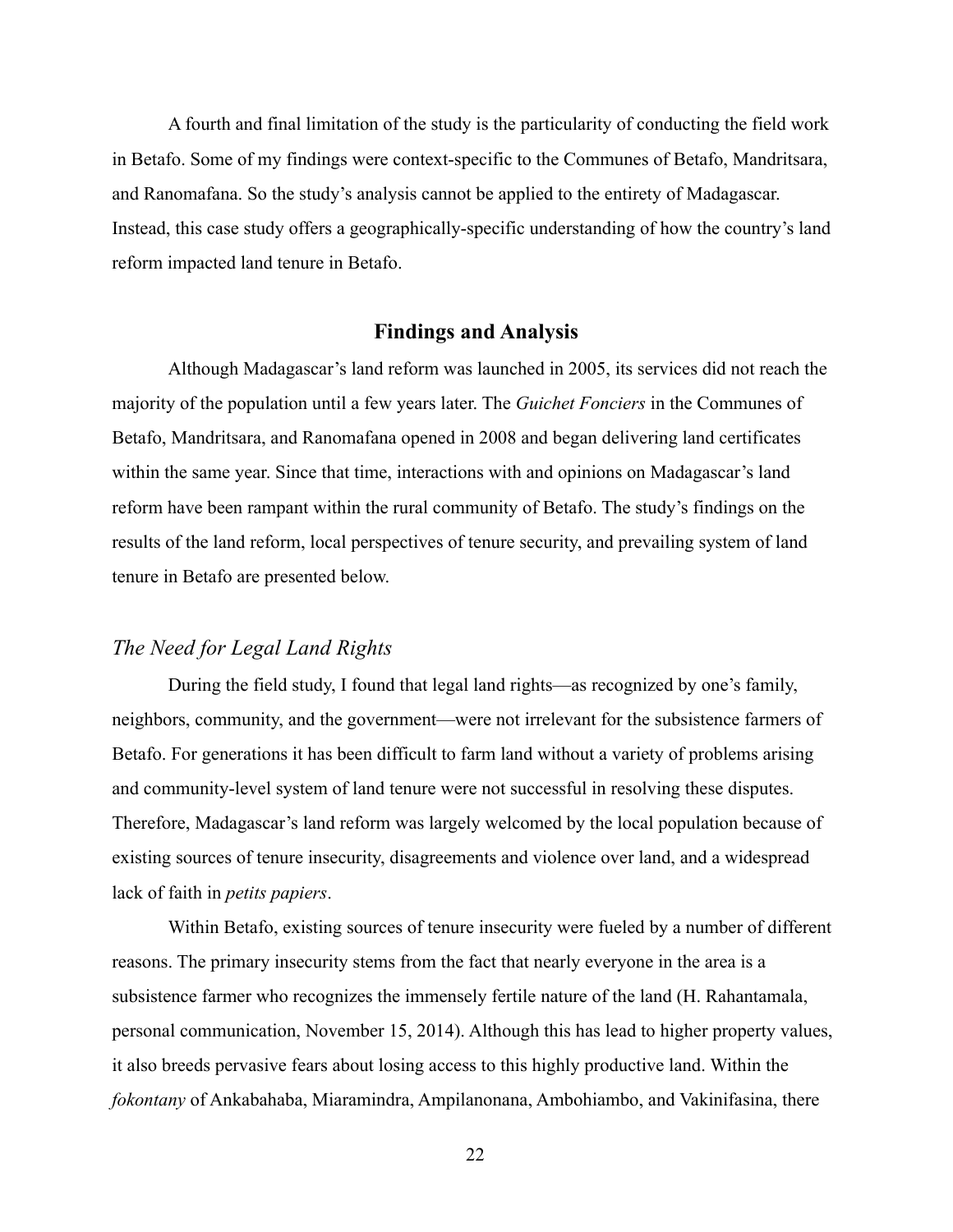are few plots left uncultivated and hardly any parcels that are for sale (T. Rakotondravony, personal communication, November 12, 2014). In these areas land is seen as a finite and precious resource. The local population understands that many of their neighbors and relatives would gladly acquire their property, so many feel anxious about securing their legal right to the land. These observations are supported by a large-scale study conducted in Madagascar by the World Bank. They found that when the economic value of a parcel was increased, people were more frightened of competing claims (Burnod et al., 2012).

 A secondary source of tenure insecurity comes from the ambiguous nature of local inheritance customs, which create fear of family members' contesting claims. Since farming familial land is practiced throughout Betafo and Madagascar and is the primary mode of land access, there are various problems that arise in dividing up the land (O. Andrianjaka, personal communication, November 14, 2014). The majority of the study's participants farm their familyowned land in this collective and sometimes complicated manner. For example, in Ankabahaba, Mr. Mampifaliarisoa grows potatoes with the help of his brother, but plants them on his in-law's land (personal communication, November 9, 2014). Similarly, in Miaramamindra, Mrs. Rakotondravony and her siblings cooperatively farm her parents' rice paddies, splitting the harvests at the end of the season (personal communication, November 12, 2014). Although the younger generation does not legally own the parcels they are farming, there is an understanding that they will eventually inherit their family's land. Ideally, this inherited land, known as *rova*, is split equally between all of the siblings or designated heirs, and they are not permitted to sell or lease their portions without the unanimous consent of the others (H. Rahantamalala, personal communication, November 15, 2014). However, with each division the boundaries between plots become increasingly vague and the parcels often become too small to farm. These issues, which are rampant in Betafo, lead to arguments over who should rightfully own the land and have been a constant source of tenure insecurity.

 A final source of tenure insecurity arises from newly purchased property and its accompany potential for a variety of competing claims. In the early 2000s, when Mr. Razafindrakoto purchased twelve acres of land in Vakinifasina, he deeply feared that someone would challenge the validity of the sale or his right to farm the property (personal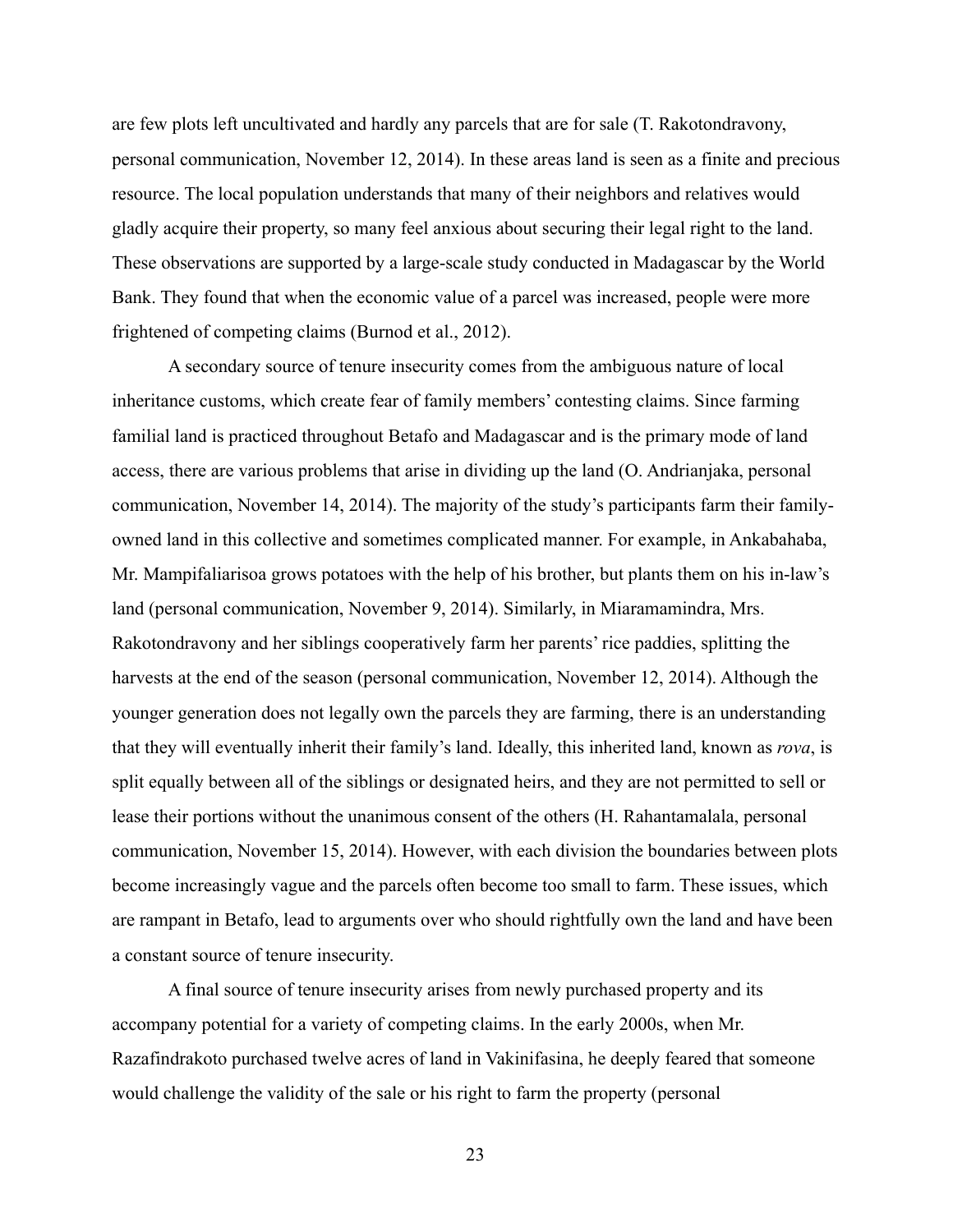communication, November 19, 2014). His fear stemmed from a lack of well-documented land rights that were recognized by both the community and the State. Unfortunately, his story is not unique; when farmers purchase a new plot of land they often fear that there will be extended members of the seller's family or bordering neighbors that will contest their claim.

 Unfortunately, these sources of tenure insecurity have lead to many land disputes and occasionally violence within the Betafo area. While talking with local farmers, government representatives, and *gendarmerie* officers, the pervasiveness of land disagreements was often emphasized. Most commonly, conflicts arise from disputes over bordering property. Whether intentional or on accident, one farmer may begin to cultivate a sliver of land that rightfully belongs to their neighbor and over time the boundary between the two properties becomes hotly contested (T. Rakotondravony, personal communication, November 12, 2014). Government officials verified that these disagreements are rampant throughout the Communes of Betafo, Mandritsara, and Ranomafana. In addition, quarrels between family members are widespread within the community. Usually, this occurs between siblings, cousins, aunts, and uncles that are fighting over certain parcels of their ancestral land or the details of their inheritance (H. Rahantamalala, personal communication, November 15, 2014). Although many people insisted that the majority of these disputes can be resolved peacefully within the family, it is not unheard of for these conflicts to escalate into violence (R. Razafindrakoto, personal communication, November 19, 2014). I observed this firsthand while conducting an interview at Betafo's *gendarmerie* office, in the courtyard I bumped into a family that had been involved in a violent dispute over an inherited parcel of land. Unfortunately, one of the siblings had attacked another and officials were forced to get involved to mediate the dispute and file charges (M. Nicholas, personal communication, November 18, 2014). Although this is not an everyday occurrence, stories of violent feuds in Betafo and within Madagascar's urban centers have instilled fear among the local community (T. Rakotondravony, personal communication, November 12, 2014). To reduce the incidence of these violent quarrels, subsistence farmers needed a form of respected land tenure.

 However, the locally-recognized *petits papiers* did not offer adequate protection for Betafo's rural population. During the study, every landowner that I interviewed possessed these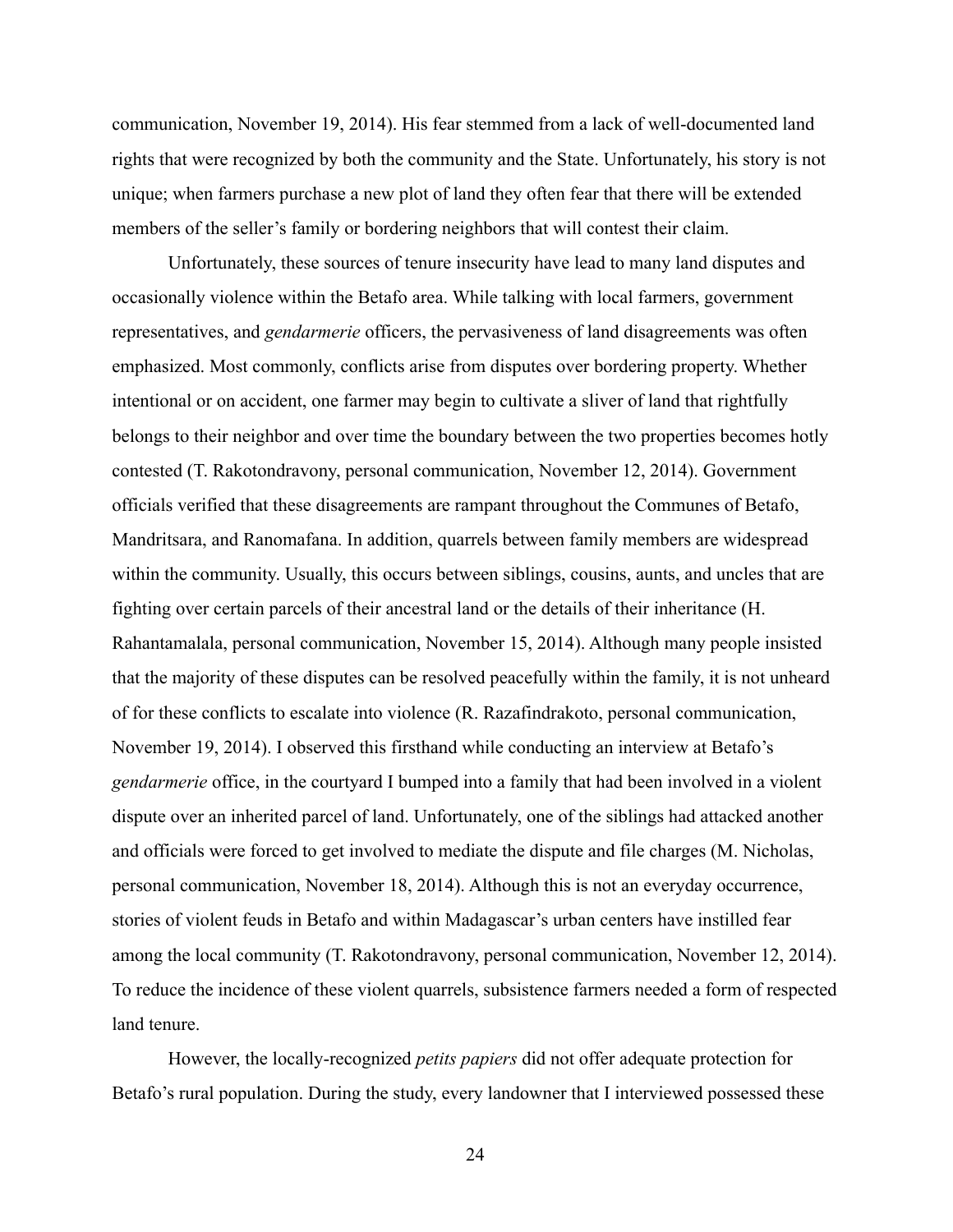community-level documents. This observation corresponds with other surveys, that have found that only eight percent of households throughout Madagascar have no documentation at all on the plots that they own (World Bank, 2014). The prevalence of *petits papiers* is not surprising because they cost around 600 Ariary (\$0.25), a fraction of the price of land titles or certificates (ibid). However, many people in Betafo understand that *petits papiers* only secure land rights at the local level and are insufficient proof of tenure for the Commune, Region, and Tribunal. Mrs. Rakotondravony explained that when she and her husband bought a small parcel of land to build their house, they received a *petits papiers* listing them as the rightful owner. However, they felt that this was not sufficient because it was unrecognized by the State (personal communication, November 12, 2014). Instead, they needed a form of legal land tenure that was both accessible and largely recognized among Betafo's community.

# *The Inaccessibility and Lack of Land Titles*

 Although farmers in Betafo want to secure their property through a recognized form of land tenure, I found that the titling system remains largely inaccessible to the local population. In 2013, only 9,747 land titles had been issued throughout Madagascar with 1,185 of them in the Region of Vakinankaratra (L'Observatoire du Foncier, 2014). Of the farmers that were interviewed during the field study, none of the households had obtained a land title.

 The titling system is not possible nor practical for the country's rural population because of the length of time and costs involved. Few subsistence farmers can sacrifice 600,000 Ariary and wait between six to ten years to obtain a form of legal documentation of their land rights. This exorbitant price and protracted amount of time stems from the technical complexity of the titling process and the many Regional land offices involved. Mrs. Rakotoarison, the director of the *Service Regional de Domain* (SRD), explained that first a family has to go to the *Circonscription Topographiques* (CIRTOPO) to figure out whether their plot has been previously titled or requested. If the land is unclaimed, then the family can submit a formal demand for a title. Afterwards, SRD representatives conduct a visit to the property to see if it is actually being farmed by the family that has requested the title. During this time neighbors, community members, and the *chef de fokontany* are asked whether they support or oppose this claim to the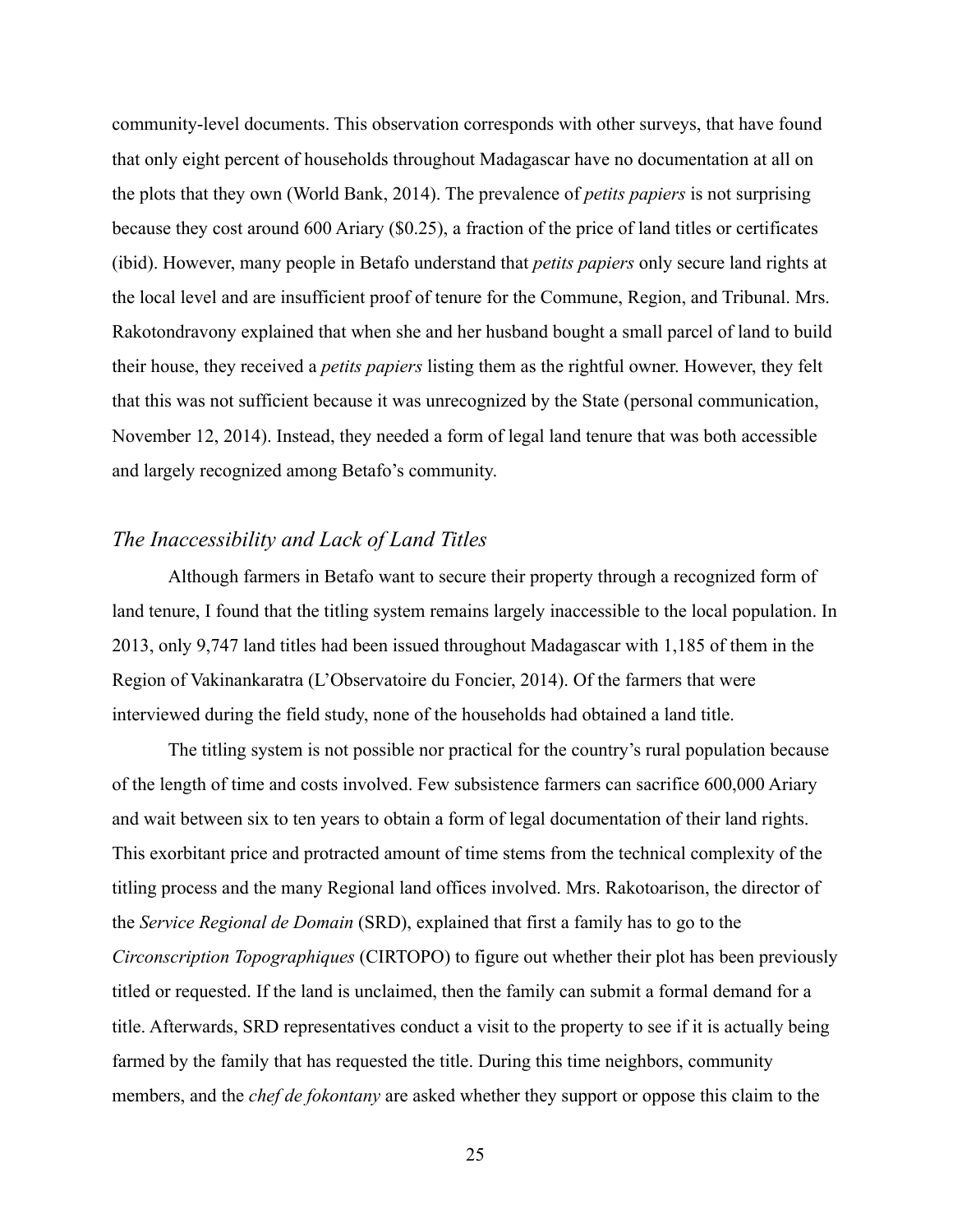property. If no one disagrees with the family's claim, then technical material on the parcel's zoning restrictions and dimensions are collected and reviewed by the *Schéma Regional d'Amenagement du Territoire* (SRAT) for further considerations. Following the SRAT's considerations, the director of the SRD decides whether the state will title the land. If they decide in the family's favor then the property has to be surveyed and demarcated prior to the final step of delivering the title (personal communication, November 6, 2014). This entire process is carried out through Regional offices in Antsirabe. Although this is only 22 kilometers from Betafo, many families are unable to make this journey because of the expense involved and the time away from cultivating their land (H. Rahantamala, personal communication, November 15, 2014).

 Therefore, these financial, geographical, and logistical barriers exclude the majority of Betafo's rural population from obtaining land title. However, people still need a form of land tenure that is recognized by the local community and the State. So subsistence farmers in Betafo have largely embraced the land certificates and *Guichet Fonciers* introduced by Madagascar's land reform.

## *The Prevalence, Validity, and Benefits of Land Certificates*

 Unlike titles, I found that land certificates were prevalent throughout Betafo and that *Guichet Fonciers* were significantly more accessible for subsistence farmers in the local community. This form of land tenure is more attainable because of the the shortened time period, the decreased price, and the proximity of service. In addition, Betafo's population trusts land certificates because they are validated through local knowledge and voices of opposition can be heard in the certification process.

 During the field study I found that land certificates, compared to land titles, were widespread in Betafo and the surrounding area. All of the subsistence farmers who were interviewed had obtained a land certificate through one of the Communal *Guichet Fonciers* in Betafo, Mandritsara, or Ranomafana. Although these families may not be representative of the local population, the popularity of land certificates over land titles is supported by data from the *Observatoire du Foncier*, a governmental monitoring agency.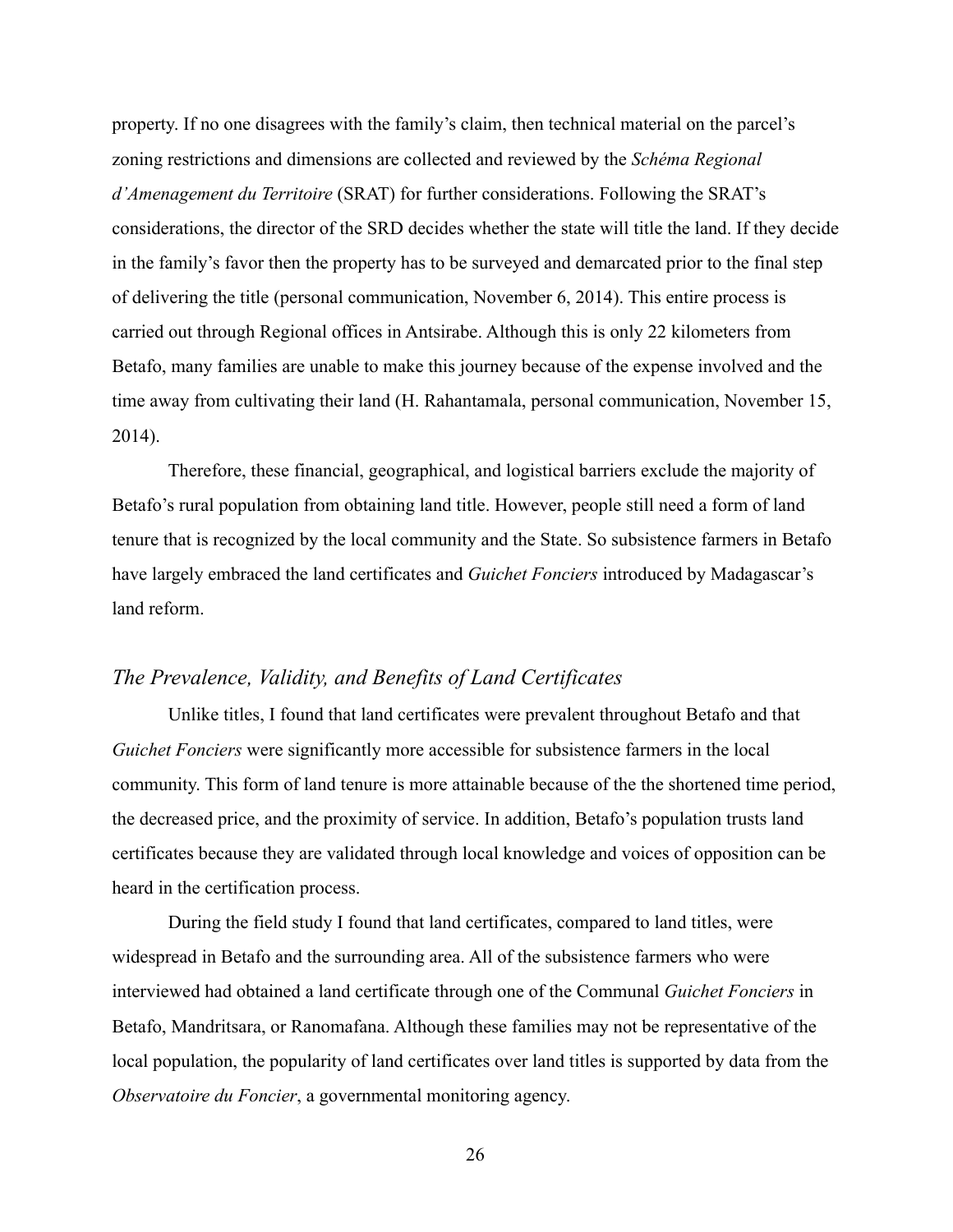In 2013, 78,221 applications were submitted to Communal land offices in the Vakinankaratra Region and 50,115 certificates were delivered to the local population<sup>18</sup> (L'Observatoire du Foncier, 2014). Compared to the 1,185 titles created in the same area, land certificates are fiftytimes more prevalent among the local population.

 Within each Commune, the proportion of families with land certificates differed from *fokontany* to *fokontany*. In Ankabahaba, an area to the Northeast of Betafo that is well-known for its potato growing conditions, very few families have land certificates for the parcels that they cultivate (P. Rahelimanana, personal communication, November 9, 2014). Conversely, in Vakinifasina, an area to the West of Betafo with a plentitude of rice paddies, the majority of farmers have land certificates for their plots (R. Razafindrakoto, personal communication, November 19, 2014). Mr. Andrianjaka, the head of the *Service de Développement Rural* and a representative of the *Guichet Foncier*, explaining that this is because of specific mentalities in the neighborhood or different types of land (personal communication, November 17, 2014).

Beyond these particularities, the frequency of land certificates is influenced by the geographical, logistical, and financial accessibility of *Guichet Fonciers.* A third of the Communes in Madagascar have been equipped with these local land offices, bringing the certification process closer to the local population. In addition, this process is significantly simplified compared to land titling—first, a family has to submit an official request along with *petits papiers*; second, there is a fifteen-day announcement period about the intention to claim the land; third and finally, there is a local reconnaissance mission to demarcate the property and hear from any opposing parties (P. Rahelimanana, personal communication, November 9, 2014). Without an opposition, it takes around a month and a half to obtain the land certificate, a fraction of the time required for a land title (P. Rahelimanana, personal communication, November 9, 2014). Furthermore, since the local reconnaissance mission is conducted by local representatives, rather than regional officials, and surveying the property is not required, massive expenditures and technical information is completely avoided.

<sup>&</sup>lt;sup>18</sup> See the appendix for precise certification information for the Communes of Betafo, Mandritsara, and Ranomafana.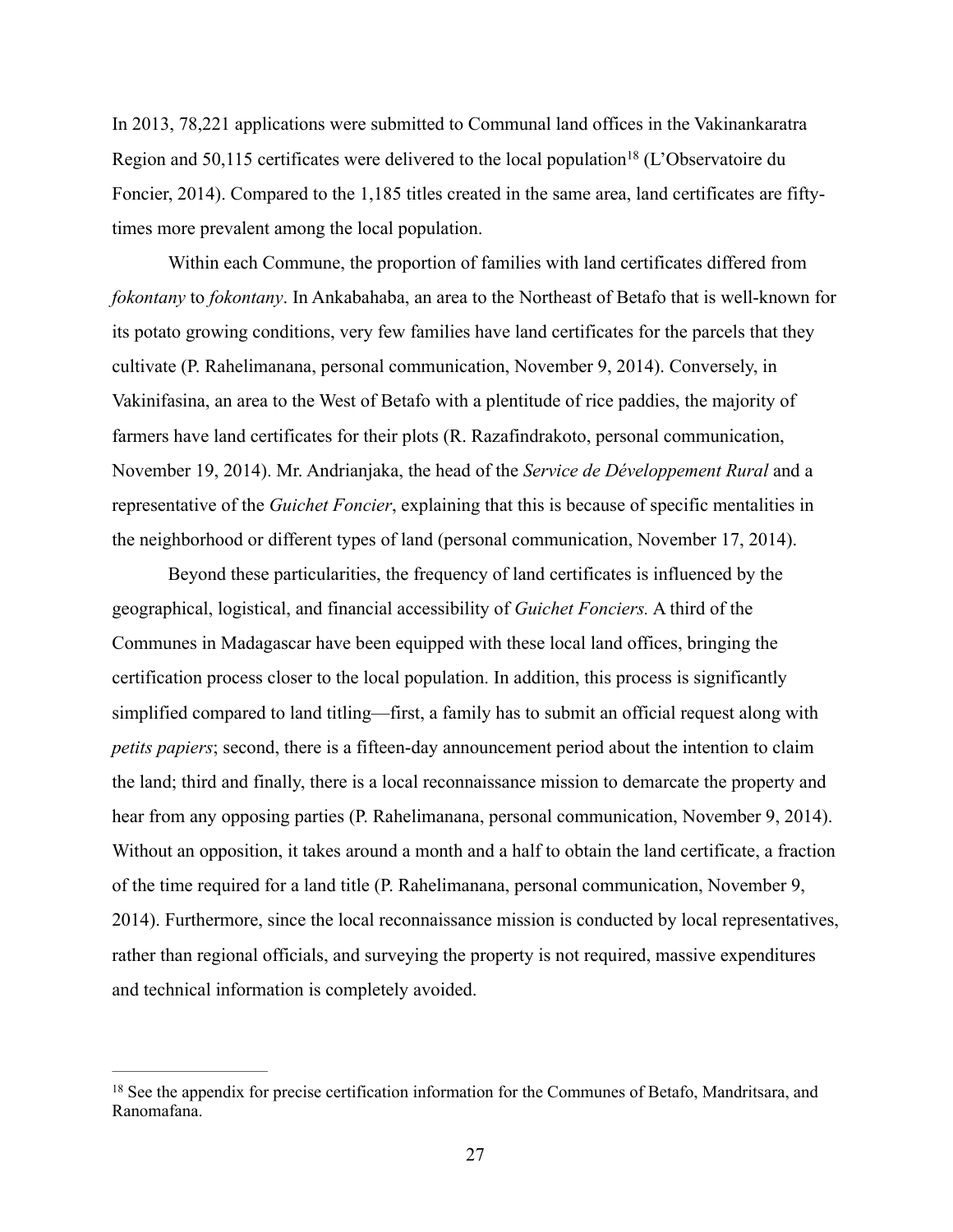In addition, conducing the local reconnaissance mission with community representatives validates land claims through local-knowledge and instills a sense of trust in land certificates among Betafo's population. Lead by the *Comité de Reconnaissance Local* (CRL), this visit ensures that everyone agrees with a family's claim to the land and the property's boundaries. This is a holistic approach because the CRL is composed of the *chef de fokontany* and two *raimandreny*, or older community members, to represent the local population's interests; a representative of the *Guichet Foncier* and the Commune to represent the administrative and technical plan; and the neighbors to represent their personal concerns (O. Andrianjaka, personal communication, November 14, 2014). All of these actors ensure that this step of the certification process happens and is conducted fairly (T. Rakotondravony, personal communication, November 12, 2014). The consensus, among the subsistence farmers that were interviewed, was that this local reconnaissance mission provides a fair and reasonable opportunity for the community to voice their opinion on a family's right to certify a parcel of land. This validity of land certificates obtained through local knowledge is a necessity for property that has been farmed for generations because it helps to prevent someone from falsely claiming the land.

 Furthermore, the local reconnaissance mission provides an opportunity for community members to legitimately oppose land claims, ensuring the accuracy of land certificates. This opposing side could range from a neighbor arguing over the property's border or a family member disagreeing with someone's right to the land. When a voice of opposition is raised during the reconnaissance mission, there is an immediate attempt to resolve the dispute (O. Andrianjaka, personal communication, November 14, 2014). However, if this is impossible then the reconnaissance mission is postponed while the conflict is handled within the family or negotiated by elders in the community (H. Rahantamala, personal communication, November 15, 2014). In Betafo, these actions are largely sufficient; but the disputes can progress to the Communal and State levels if they remain unresolved (P. Rahelimanana, personal communication, November 9, 2014). Within the Commune, land disputes are handled by the *Conseil Municipal*, <sup>19</sup> six elected officials that hear the cases of either side and evaluate their

<sup>&</sup>lt;sup>19</sup> Translated into English, this would be the Municipal Council. In Betafo, the *Conseil Municipale* manages a variety of local issues; like land disputes, municipal budgets, and mayoral advising.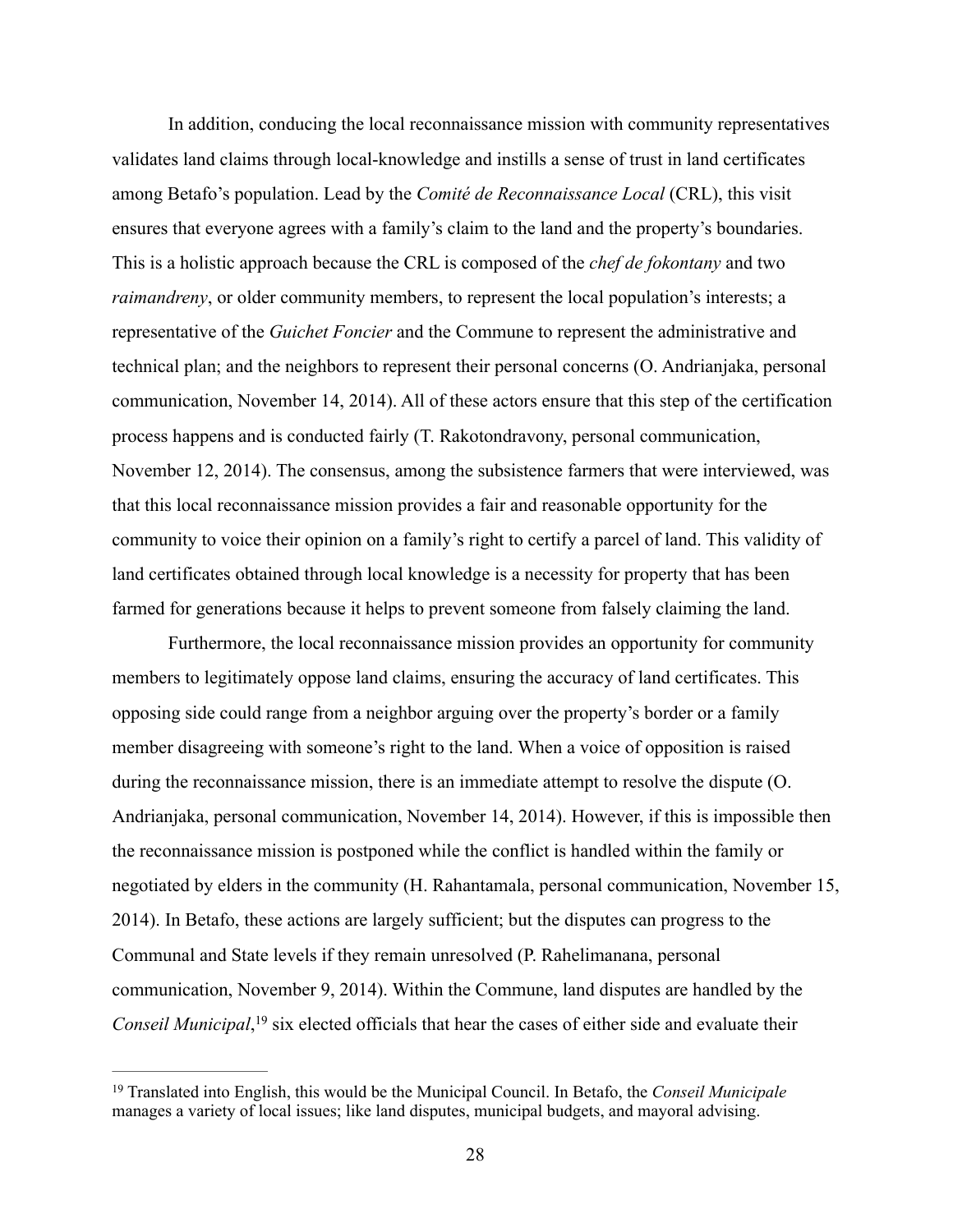proof of land tenure (R. Razafindrakoto, personal communication, November 19, 2014). This decision has judicial weight, however, it can be appealed by either party within twenty days and the case will be taken to the Tribunal in Antsirabe (O. Andrianjaka, personal communication, November 14, 2014). In fact, over 80 percent of the cases heard at the Tribunal involve land disputes; they have issued decisions on every type of case from property theft to complications with inheritance (M. Razafindrina, personal communication, November 18, 2014). Although the Tribunal's verdict is the final say, this process may take years and costing each side copious amounts of money (O. Andrianjaka, personal communication, November 14, 2014). Only one of the subsistence farmers that was interviewed during the study had encountered an oppositional party when they were certifying their plots of land. Mr. Razafindrakoto, a subsistence farmer in Vakinifasina, explained there was a neighbor that disagreed with the dimensions of one of the *tanimbary*, or rice plots, that he had bought (personal communication, November 19, 2014). The neighbor believed that a huge corner of this newly purchased property belonged to his family, however, Mr. Razafindrakoto and the seller had previously obtained a *petit papiers* that listed out the correct measurements of the property (ibid). Unable to reach an agreement, the case had to be heard by the Tribunal in Antsirabe; the court decided in Mr. Razafindrakoto's favor but the process took two years. On multiple occasions, Mr. Razafindrakoto almost decided to drop the case because of the exorbitant cost involved in defending his right to the land (ibid). Cases like this are not unheard of but rare in Betafo. Nevertheless, the existence of a valid space for the opposition ensures the accuracy of land certificates. If disagreements or conflicts arise they are mitigated before someone can legally claim tenure over the land.

 For Betafo's population, this accuracy of land certificates is important because of their wide-reaching benefits for the local community. From the participants' perspectives, the primary benefit for certifying your land is being able to farm without worrying about disputes or conflicting claims. Mr. Rahelimanana, a subsistence farmer in Morafenomahatsinjo, explained that land certificates allow him to cultivate in peace (personal communication, November 9, 2014). He does not fear that one day someone will come and take the land on which he depends (ibid). The local population also believes that protecting property for posterity is a benefit of land certificates. Mrs. Rahanamalala and her husband, subsistence farmers in Ampilanonana, decided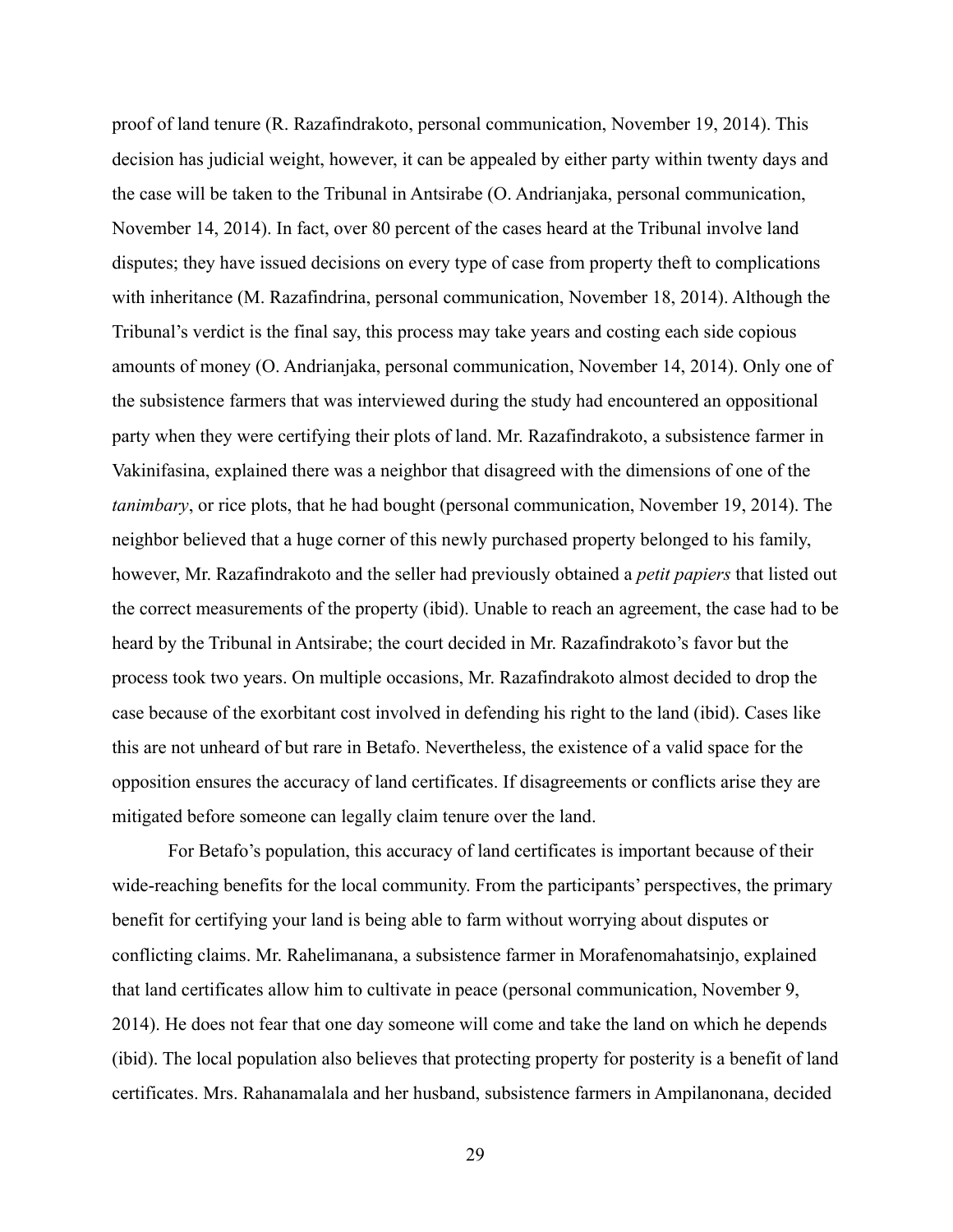to certify their rice fields to ensure that their daughters had access to the land and an inalienable source of income (personal communication, November 15, 2014). A final benefit of certification is access to collateral and development project. Land is the sole asset for many subsistence farmers living around Betafo. Therefore, they can gain collateral for micro-finance loans if the State recognizes them as the rightful owners (O. Andrianjaka, personal communication, November 14, 2014). Of the handful of micro-finance institutions in Betafo, like AccèsBanque and Otiv, only CECAM does not recognize the validity of land certificates (Comby et al., 2013). Land certificates are also necessary for a variety of development projects run through the *Fond Regional de Development Agricole*<sup>20</sup> (FRDA), like subsidizing agricultural equipment or establishing grain storehouses (F. Ranjarasoa, personal communication, November 17, 2014).

 Subsistence farmers in Betafo have recognized these extensive benefits of land certification, which has strengthened local confidence in this legal system of land tenure. Many people believe that land certificates will last forever and protect their family's rightful access well into the future (H. Rahantamalala, personal communication, November 15, 2014; R. Razafindrakoto, personal communication, November 19, 2014). Unlike land titles, land certificates are not viewed as fleeting or unapproachable. Instead, they are a form of legal tenure security in which the local population has invested their resources and faith.

# *Exclusion from the Legal System of Land Tenure*

 Although land certificates are more accessible than land titles, there are members of Betafo's rural population that are excluded from this system of land tenure. Madagascar's land reform introduced a system where land is not methodically certified but done by demand. This lack of a systematic process means that some people cannot overcome educational, social, and financial barriers in order to access land certificates and *Guichet Fonciers*.

 During the study, I found that there was a lack of available information on the process of obtaining a land certificate and the function of the *Guichet Foncier*. When I casually talked to residents in each of the *fokontany*, most had heard of this Communal land office and knew they administered land certificates. However, without going through the process themselves, few

<sup>&</sup>lt;sup>20</sup> Translated into English, this would be the Regional Fund for Agricultural Development,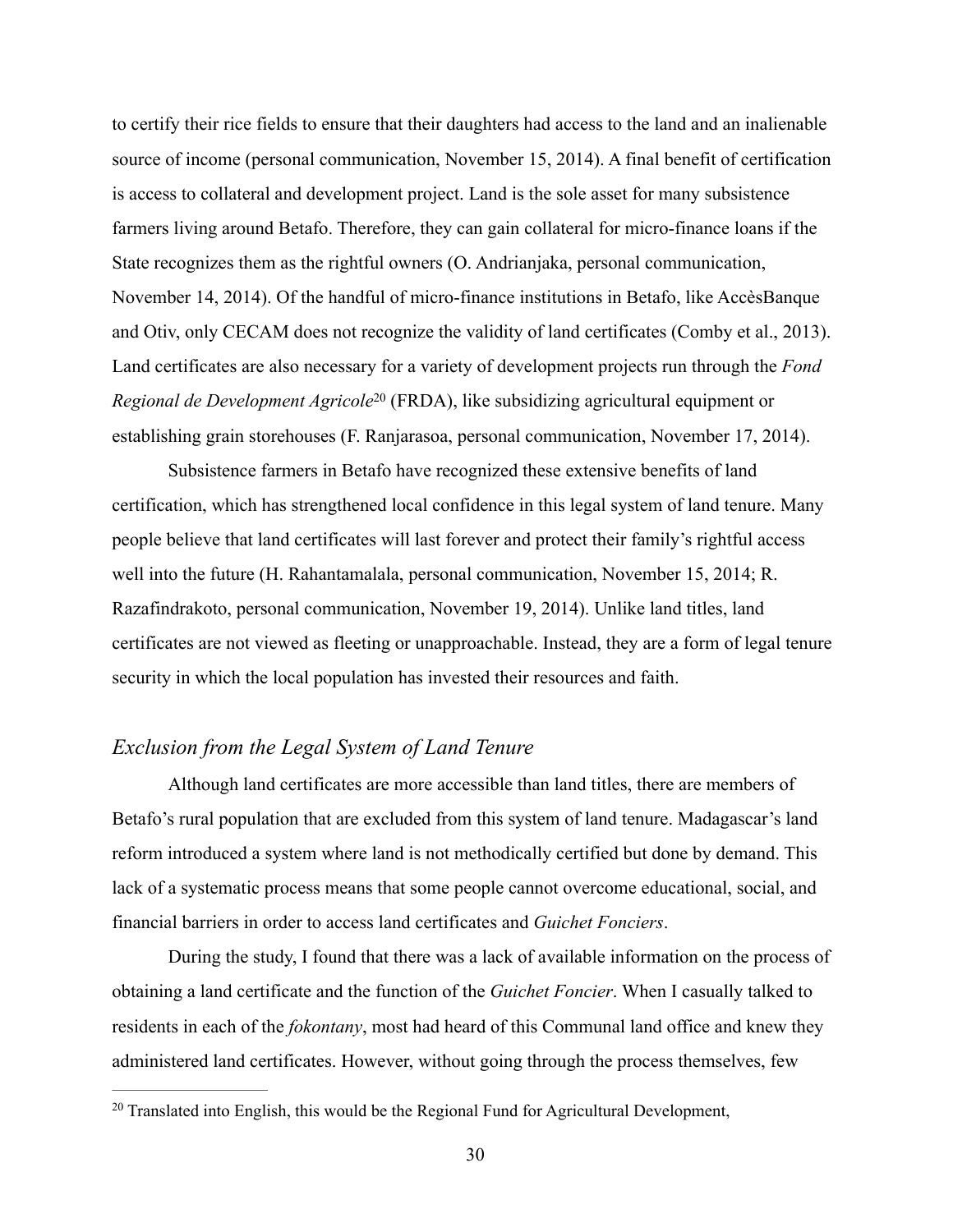understood the various steps that are involved. Although the *Guichet Foncier* administers some awareness-raising activities, this mostly consists of representatives discussing the advantages and disadvantages of certifying land while they conduct the local reconnaissance mission (O. Andrianjaka, personal communication, November 14, 2014). Mrs. Raharison, a representative of the *Guichet Unique* in Antsirabe, views this lack of awareness-raising as a detrimental problem. She wishes there were educational programs in rural areas so that the local population could understand the certification process and the judicial system for land disputes (personal communication, November 24, 2014). Within the Communes of Betafo, Mandritsara, and Ranomafana, there are no widespread programs to inform the local population about land rights and legal systems of land tenure. More has to be done to strengthen local understandings, otherwise some subsistence farmers will not be able to access Madagascar's land tenure system.

 Gender is another social barrier that prevents members of the rural population from accessing land certificates. This problem stems from the unequal treatment of women in inheritance practices and land succession. In general, women receive slightly smaller or inferior parcels of land compared to men because of their lower status within Malagasy society (Raharison, 2008). In addition, women are often unlisted on land certificates and titles. Although Malagasy property law does not prohibit co-owners, the majority of people in Betafo are not aware of this fact (O. Andrianjaka, personal communication, November 14, 2014). Men, women, couples, or even families as a whole can own the land; however men, in line with inheritance, local, and customary rules are usually listed as the sole owners (Burnod et al., 2012). Of the five families that I interviewed, none of the property was co-listed in the wife's name. In addition, previous research has found that it is harder for Malagasy women to defend their their property rights in front of the Tribunal (Raharison, 2008). This is because they are more likely to have less money and time, along with a lower level of education (ibid).

 Other farmers in Betafo are denied access to land certificates because of their lower socioeconomic class. In the Communes of Betafo, Mandritsara, and Ranomafana, one of the largest impediments to certifying land is that many people do not have disposable income (P. Rahelimanana, personal communication, November 9, 2014). Although land certificates are significantly less expensive than land titles, many rural households still cannot afford the 50,000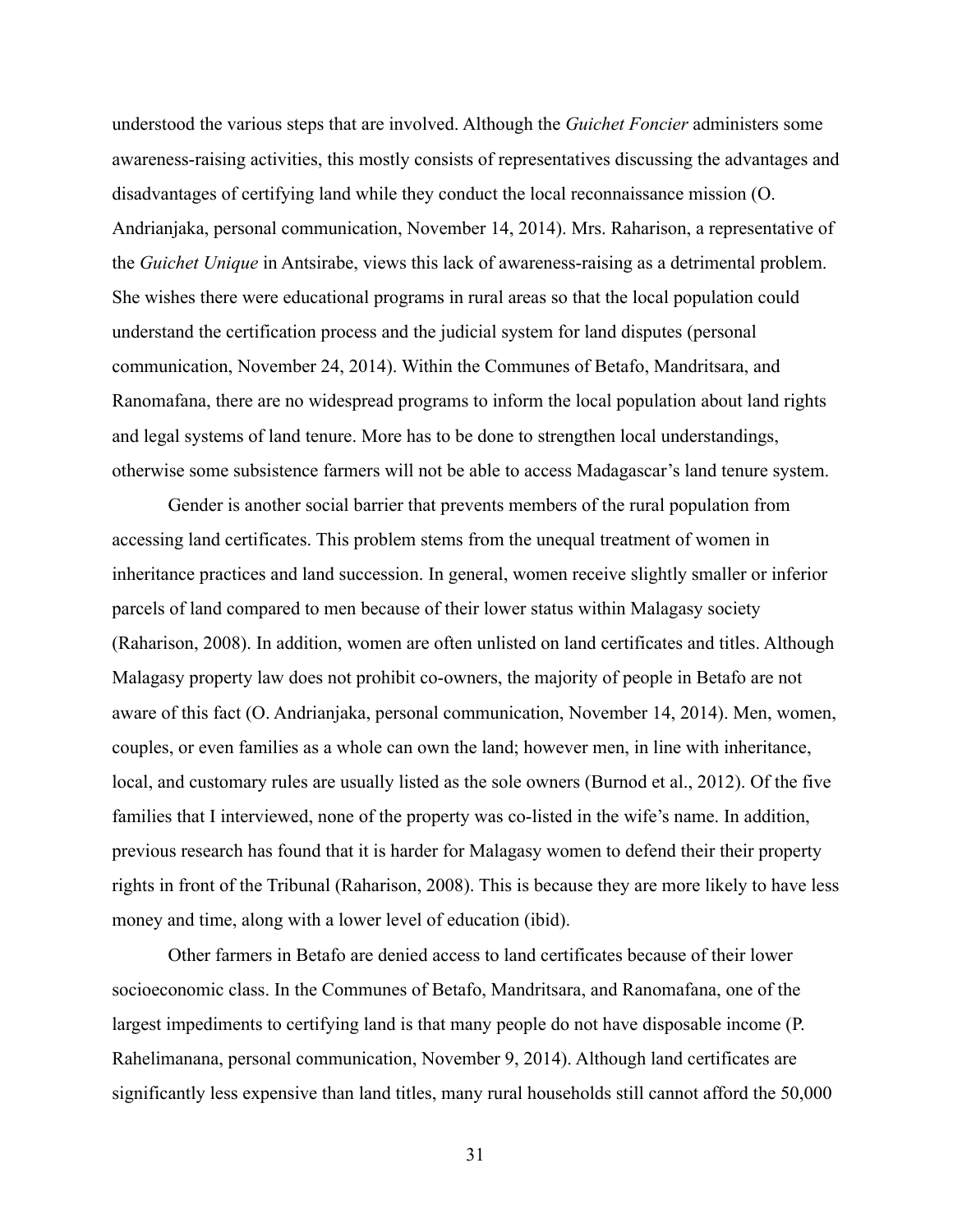Ariary (\$20) that is required. Unfortunately, *Guichet Fonciers* are forced to straddle the line between setting an accessible price for the local population and maintaing fiscal independence because of the Malagasy government's lack of funding (Comby et al., 2013). Along with those who cannot afford land certificates, there are some farmers who cannot retain access to their familial land. In the *fokontany* of Ampilanonana, many families have to informally lease their property, often through familial connections, when they are strapped tight for cash (H. Rahantamalala, personal communication, November 15, 2014). Similarly, in the *fokontany* of Miaramamindra, many subsistence farmers work on their neighbors' property because they do not own enough land to sustain their families (T. Rakotondravony, personal communication, November 13, 2014). These families cannot afford land certificates, but more importantly they are excluded from "official" systems of land tenure in general. In the eyes of the State, they do not own property and this lack of security could make them susceptible to a variety of outside influences.

 A process that certifies land systematically rather than by demand would begin to combat these social and economic barriers, providing a more equitable system of tenure security. Such a plan was developed by the Malagasy government in 2011. It introduced State-sponsored programs that methodically surveyed land and offered certificates at a lower price of 5,000 Ariary (around \$2) (Ravelomanantsoa & Randrianitovina, 2013). These programs were piloted in five Communes and within months the majority of parcels were certified (ibid). However, these systematic certification programs have not been organized within the Communes of Betafo, Mandritsara, or Ranomafana, so many disenfranchised subsistence farmers are continuously barred from accessing land certificates. Their land rights remain in a vulnerable position despite the inclusionary goals of Madagascar's land reform.

#### *Local Misconceptions and Institutional Resistance*

 Another barrier for Madagascar's rural population is the presence of two forms of land tenure—land titles and land certificates. Although they are both meant to make property rights more accessible, their coexistence creates debilitating confusion for subsistence farmers in Betafo. Mr. Rahajamananana, a farmer in the *fokontany* of Ambohiambo, explained that many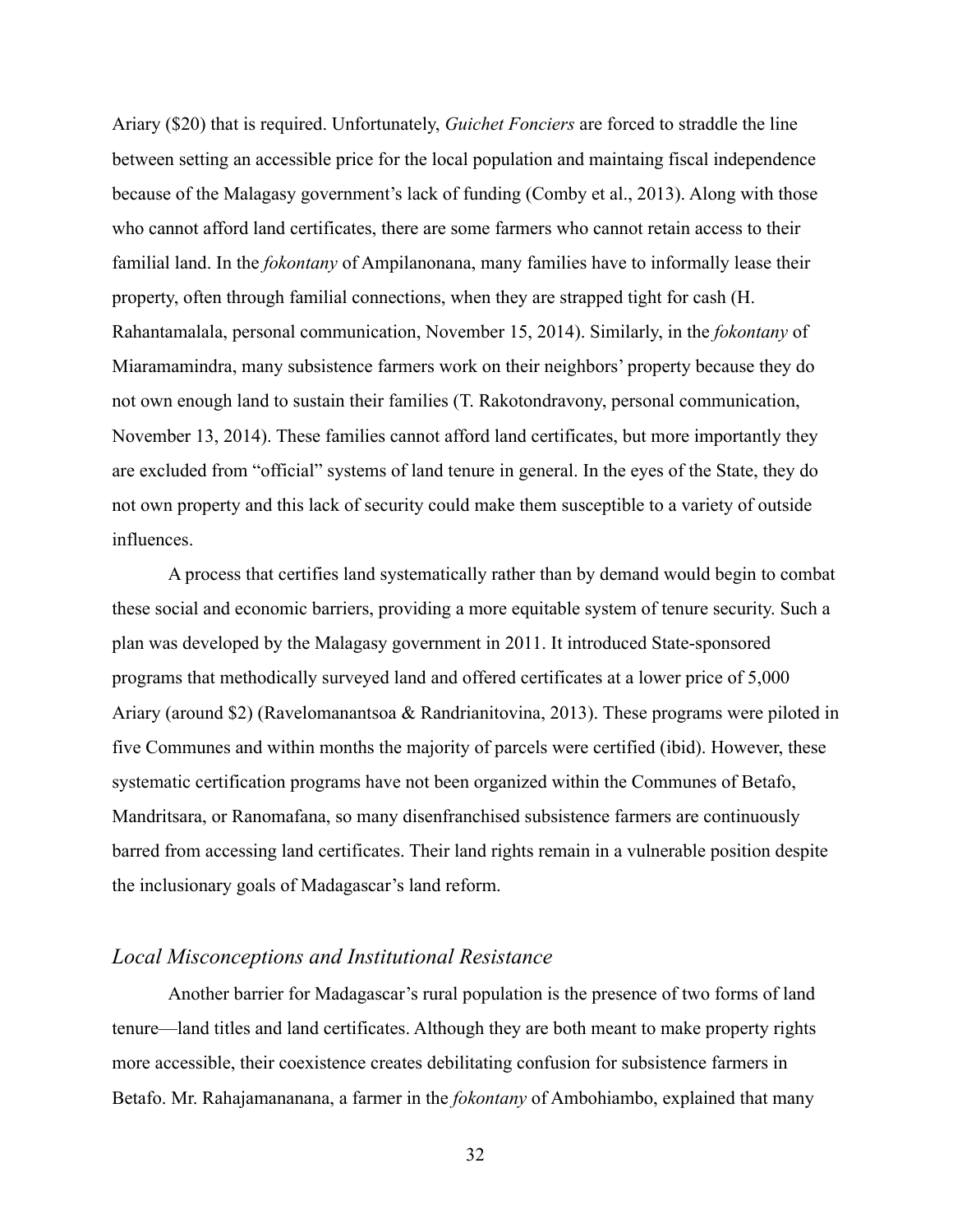people do not understand the differences between land titles and land certificates, the existence of land classifications and state-owned property, or the multiple processes for obtaining land rights (personal communication, November 17, 2014). Mr. Gabriel, the director of the *Schéma Regional d'Amenagement du Territoire* in Antsirabe, echoed these sentiments by stating that in the Region of Vakinankaratra most of the local population does not understand that existing codes and laws that govern land policies and practices (personal communication, November 6, 2014). Unfortunately, there are few attempts to rectify this problem and inform the local population of the complexities of the land tenure system.

 Along with local misconceptions, the coexistence of land titles and certificates have created governmental institutions that are often at odds with one another. During various administrations, Madagascar's land services have been continuously reorganized, becoming incredibly fragmented and inefficient. There are three branches of the Regional government that deals with land practices—the *Service Topographiques*, the *Service de Domaines*, and the *Service d'Aménagement du Territoire*—yet, these efforts are often uncoordinated and constantly conflict with one another (M. Gabriel, personal communication, November 6, 2014). Madagascar's land reform augmented the complexities of this governmental organization. With the decentralization of land services and the opening of *Guichet Fonciers*, there are thousands of civil servants in charge of managing the country's land (World Bank, 2014). In addition, since the processes of titling and certifying are split between the Domain and the Commune, there is a plethora of institutional quarreling and resistance. During the study, representatives from the Commune complained about the lack of work done by the Domain, while representatives from the Domain complained about the Commune allowing anything to happen. In Vakinankaratra, there is one agent from the *Bureau Specialisé<sup>21</sup>*, who is meant to be a liaison between the Domain and its Commune; however, this rarely happens (L. Raharison, personal communication, November 24, 2014). These various institutions should be cooperating rather than quarreling, they should be working together to make State-recognized land tenure more functional and accessible for the local population. However, this institutional resistance, along with the

<sup>&</sup>lt;sup>21</sup> The *Bureau Specialisé* was created in March of 2013 to improve support activities for governmental land offices in Madagascar.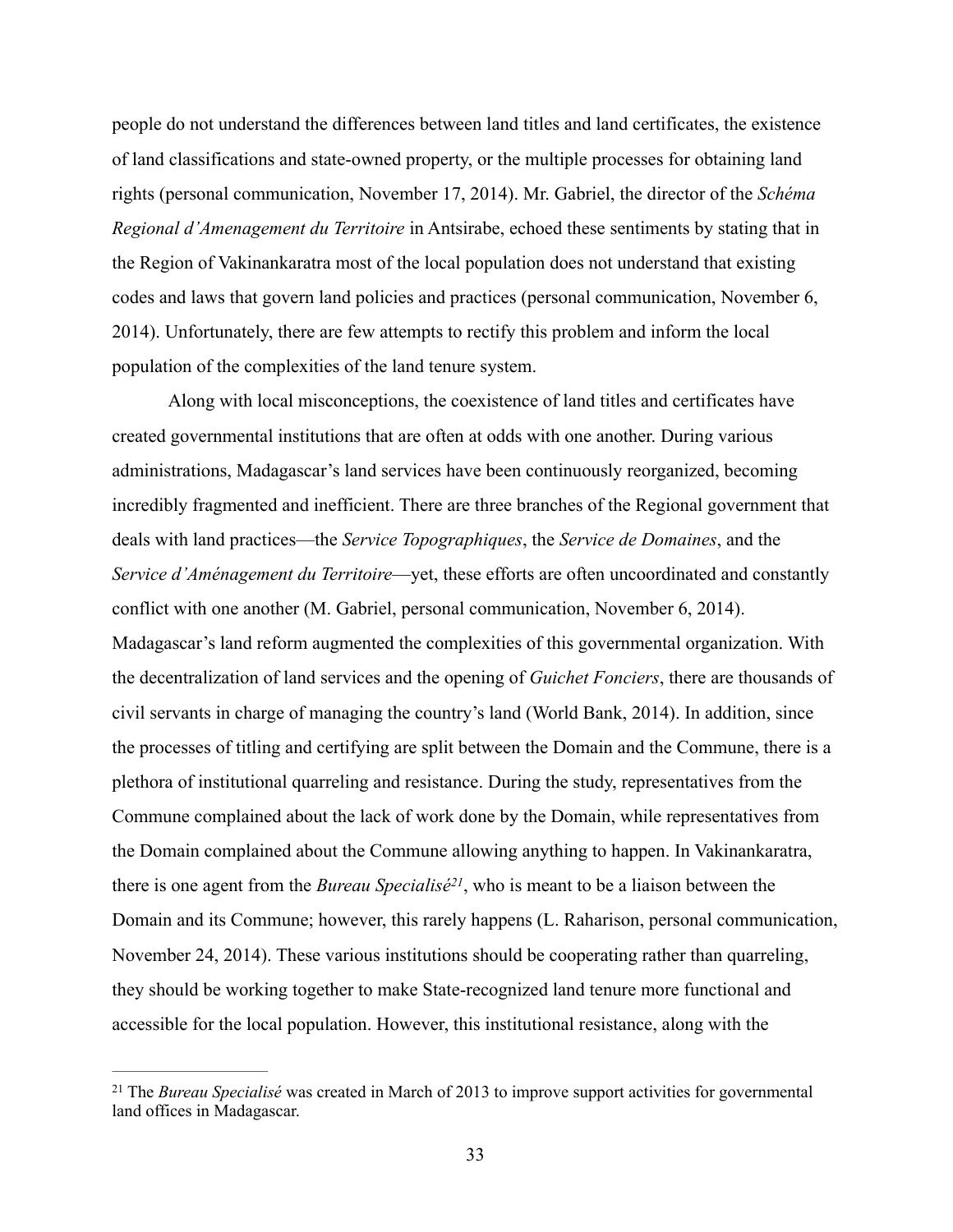confusion over coexisting forms of land tenure, are a negative consequence of Madagascar's land reform.

#### *The Need to Update and Maintain Accurate Information*

 Although updating technical information was outlined as a goal for Madagascar's land reform, these actions have not yet happened at the local level. Since systems of land tenure are only as effective as the data that supports them, this lack of maintenance threatens the entire system of tenure security. Within the Communes of Betafo, Mandritsara, and Ranomafana, there is a need to update and maintain accurate data on the land under their jurisdiction. The *Plan Local d'Occupation Foncier* (PLOF), a detailed blueprint of all the property in the Commune, remains out of date in most areas of Madagascar; there is an incomplete amount of information, data is incorrect, and satellite images are often inaccurate (Comby et al., 2013). In addition, the Domain and the Commune often do not exchange information, while the State has not installed the majority of its data onto the software (O. Andrianjaka, personal communication, November 14, 2014). While visiting the *Guichet Foncier* in Betafo, I noticed that there is a paper PLOF with demands, titles, and certificates penciled in; and there is another electronic copy that is done on ArcMap, a complex GIS program that the technician did not know how to use. These methods of guarding information on local land, do not seem to be sufficient or sustainable. However, the local land offices have not been taught anything else. Previous studies have found that agents from the *Guichet Foncier* often receive very little training and these Communal land offices have frequently been abandoned by the government (World Bank, 2014). This is the exact opposite of what should be happening, because the certification system is newly developed, fragile, and technically challenging. The *Guichet Foncier* should have more institutional support to ensure that they can function without making mistakes and endangering farmers' land security.

 Communal land services also need material and monetary support to update data and maintain accurate information. Since Madagascar's political crisis in 2009, the country's land reform has lost a significant amount of its funding. Investment in *Guichet Fonciers* has dropped from \$11 million in 2008, to \$1 million in 2009 and 2010, to \$600,000 in 2011 and 2012 (World Bank, 2014). Training was abruptly stopped in more than 250 Communes, their only funding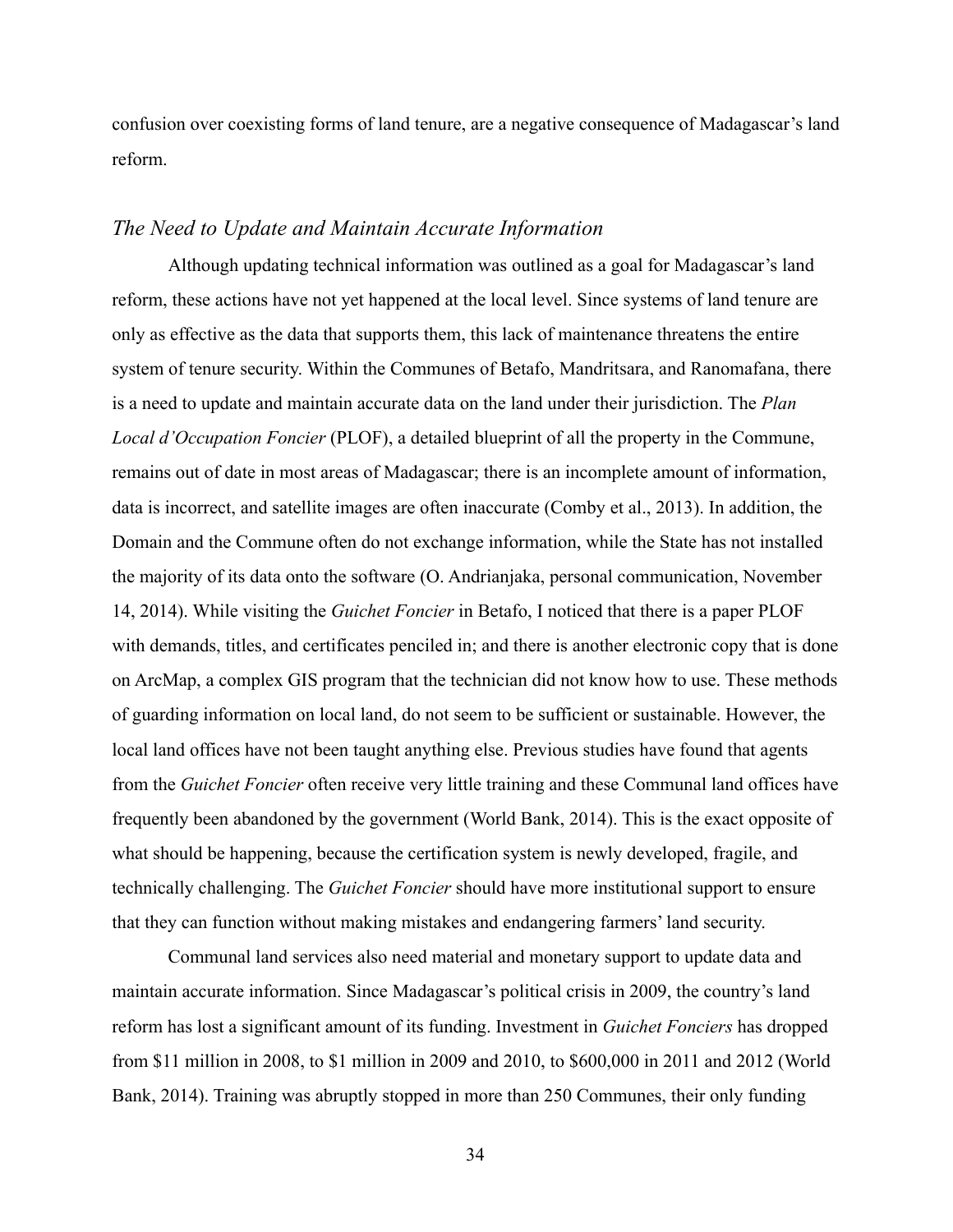now comes from the international community (ibid). Unfortunately, the Malagasy government does not have the financial, logistical, or human resources to react to the demands for formalizing and managing land rights for the country's population (Comby et al., 2013). But these locally based land offices need to receive a larger amount of funding if they are expected to carry out the breadth of their functions. In addition, there is a lack of material necessities—like computers and storage cabinets—that threaten to destroy decades worth of data. Since Madagascar's independence in 1960, over 12 percent of land registries have been lost or destroyed because of the horrible conditions of governmental archives and buildings (ibid). At the *Guichet Foncier* in Betafo, the PLOF and a paper land plan are kept in a series of unorganized binders with pages untidily ripped out. These documents are stacked haphazardly in a broken file cabinet and if they were to be lost or stollen there are no other copies. If there is a problem with the computer or its mapping software, then the office's entire operation is shut down while it gets fixed in Antsirabe (O. Andrianjaka, personal communication, November 17, 2014). Therefore, there are a variety of material and logistically obstacles that thwart the *Guichet Foncier*'s mission to maintain accurate information.

 In addition to updating technical data, the certification system has to be maintained by registering land mutations, inheritances, and donations with the *Guichet Foncier*. Over time, land certificates can easily become outdated because the listed owner has died, a part of the property has been sold, or a parcel of land has been given to a relative. Therefore, this system of land tenure can only be successful if the information on land certificates is accurately maintained. However, updating land certificates is a costly process. In the Commune of Betafo, changes in a parcel's owner is vey rarely registered with the government or local land offices (O. Andrianjaka, personal communication, November 14, 2014). Without updating and maintaing this technical information, the entire system is threatened to become irrelevant.

#### *Institutional Suspension and Corruption*

 Although land certificates are widespread and valued throughout Betafo, the actions of the *Guichet Foncier*, the *gendarmerie*, and the Tribunal do not always instill trust within the local population. In Madagascar, these governmental bodies are considered to be some of the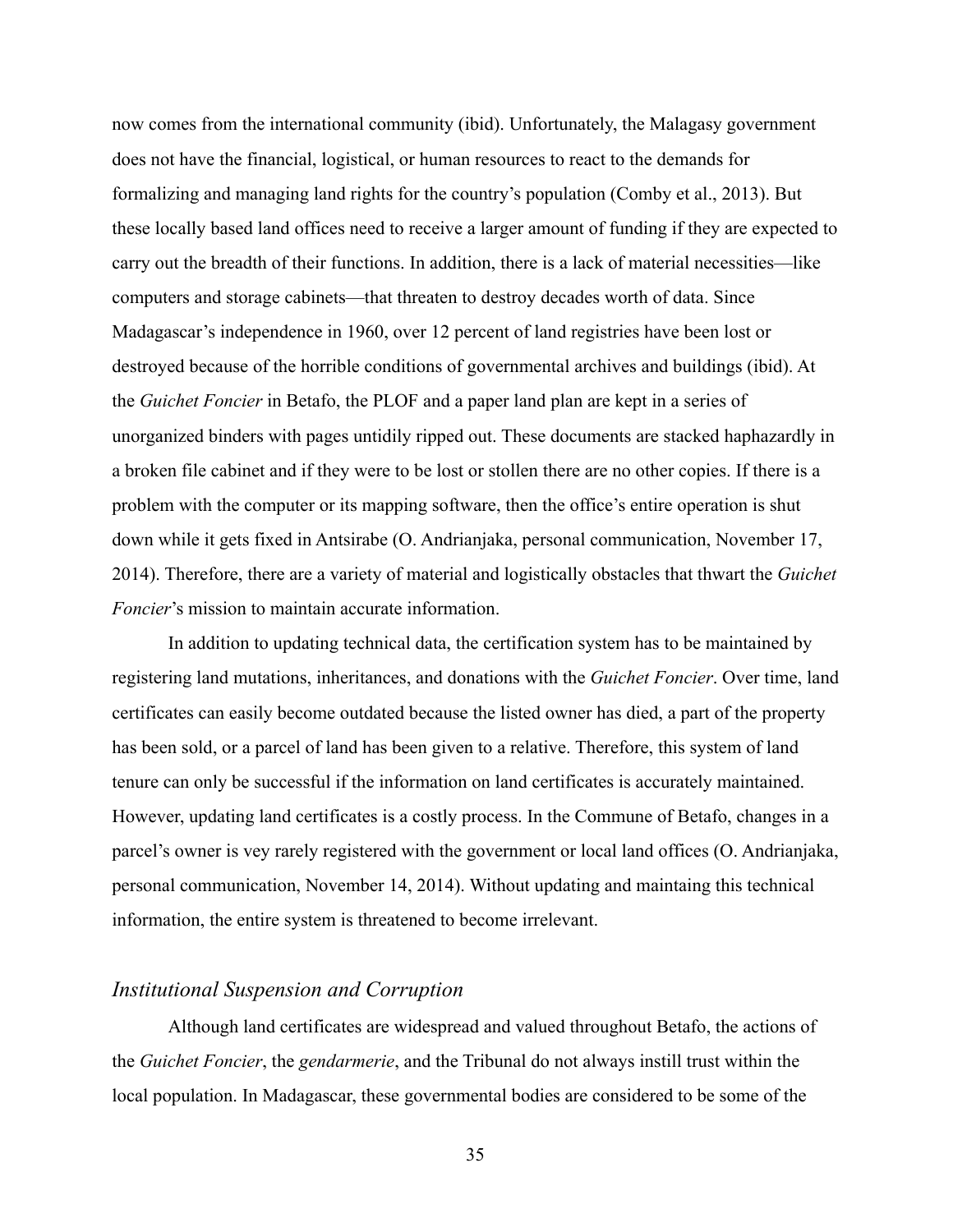most corrupt institutions (M. Razafindrina, personal communication, November 18, 2014). Among farmers in Betafo, some do not feel secure on their land because of existing corruption and its ensuing conflicts (A. Raharisoa, personal communication, November 18, 2014). People believe that agents at the local *Guichet Foncier* tell people where there are uncertified plots of land in exchange for large amounts of money (M. Razafindrina, personal communication, November 18, 2014). Others believe that they occasionally issue false paperwork and land certificates for friends with connections (ibid). These convictions are fueled by well-known stories. In particular, the account of a colonial concession on the edge of town that was being disputed by various descendants, when an unknown man with falsified documents claimed the property from underneath their noses (ibid). This case went to the Tribunal in Antsirabe where the validity of the falsified papers were held up in court, so locals believe that he paid off municipal land offices, local police, witnesses, the mayor, and the judge (ibid). Although this story may be local folklore, many people are convinced that land institutions are rampant with corruption.

 These widespread sentiments may have been corroborated during my two weeks in Betafo. Towards the end of my field study, I learned from a local *chef de fokontany* that the *Guichet Foncier* had been suspended indefinitely due to possible accounts of misconduct. The technical agent<sup>22</sup> had been accused of extorting money from farmers on the periphery of the Commune, so the mayor had decided to close the land office until further notice (A. Raharisoa, personal communication, November 18, 2014). Although this type of corruption is a common occurrence in Madagascar, this claim by the *chef de fokontany* was not confirmed nor denied by other contacts in the Betafo area. However, the office of the *Guichet Foncier* did remain closed during my final days of field study. When I returned to Antsirabe, I attempted to verify this claim with representatives at the *Guichet Unique.* They confirmed that the office had been suspended, but they said it was because of issues with the accuracy of the PLOF (L. Raharison, personal communication, November 24, 2014). Although this contrasting information makes it difficult to understand what truly happened in Betafo, it underlines the existence of institutional problems

 $22$  It should be noted that this technical agent is not Mr. Andrianjaka, who was a participant in the study and works at the *Guichet Foncier*. Although I had met the representative that was suspended, he was never interviewed.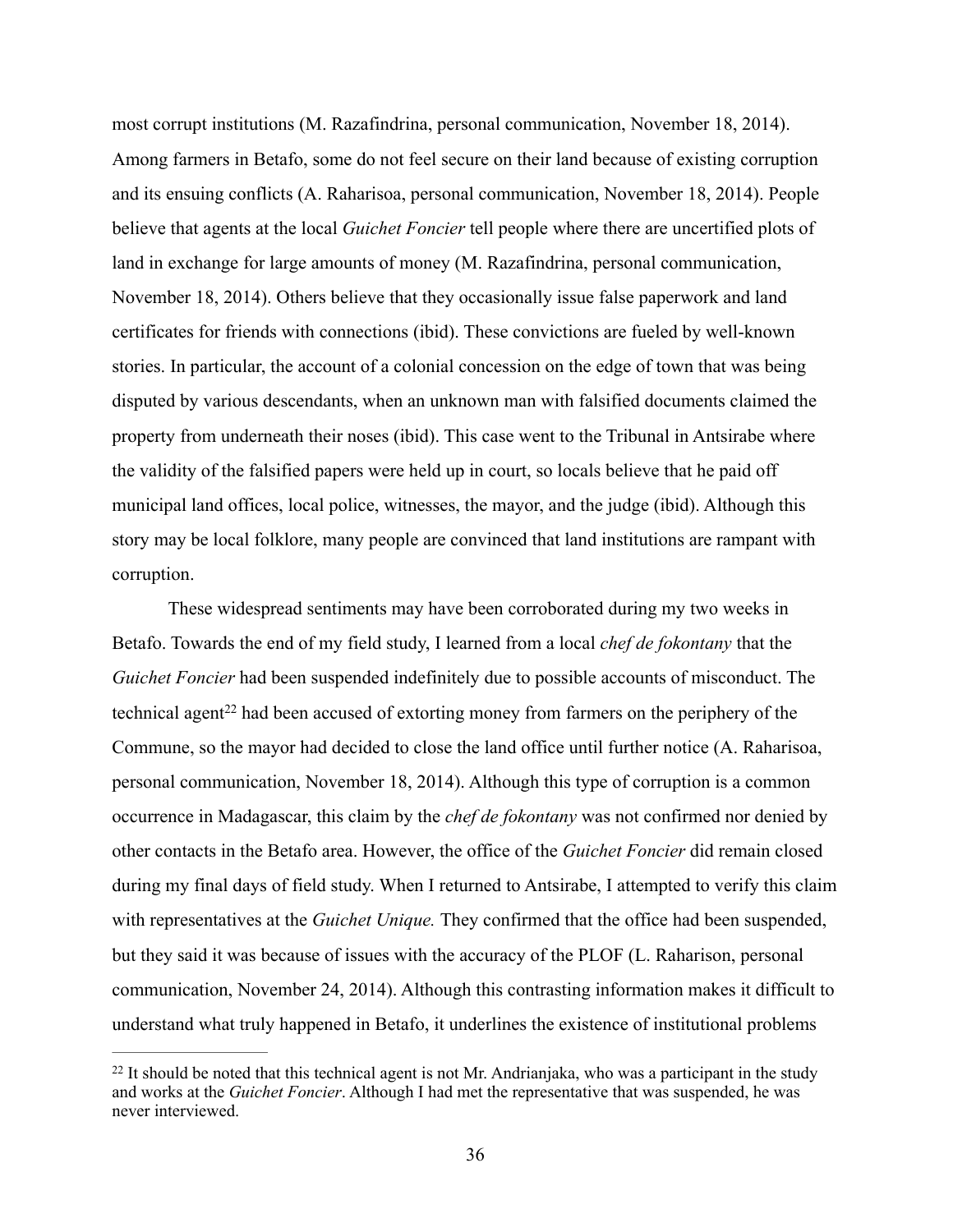with the local land office. Whether the *Guichet Foncier* was closed because of corruption, inaccurate data, or another unknown reason, the frailty of land institutions has created mistrust amongst the local population.

#### *Familial and Societal Forms of Land Security*

 Facing this corruptive system of land tenure, farmers in the Betafo area rely on familial and societal recognition to maintain access to their land. It is important to note that having a land certificate does not systematically imply a deep-rooted sense of security, nor does the lack of one imply a sense of vulnerability (Arnot, Luckert & Boxall, 2011). During the study, I found that many farmers felt secure in their land rights because their families had been farming the parcels for countless generations. Mrs. Rakotondravony explained that she did not certify some of her potato fields because they had belonged to her parents, grandparents, and great-grandparents for centuries (personal communication, November 12, 2014). There had never been a conflict over the property and she could not imagine someone trying to steal the land (ibid). These deep-rooted familial connections within the community are common within Betafo, and the provide a secondary source of tenure security.

 Similarly, societal recognition can protect a family's access to the land. This is seen throughout Madagascar, where a household's financial, human, and social capital affects their power to claim land rights (Burnod et al., 2012). As Mrs. Onintsoa explained, she highly she highly doubts someone from the community would challenge her land tenure because of her family's social and economic standing—they have many acres of land, raise cows and pigs, and own a corner store (personal communication, November 18, 2014). The more that a family is respected within their community, the more secure they tend to be in their claim to the land.

 Oftentimes, these alternative forms of land security do not replace the benefits of legal documentation. Instead, they can be combined with land titles, certificates, and *petits papiers* to strengthen perceptions of tenure security*.* In Betafo, they also help farmers combat outdated and flawed systems of legal land tenure and their existence underscores that land certificates are not the only consequential proof of land rights.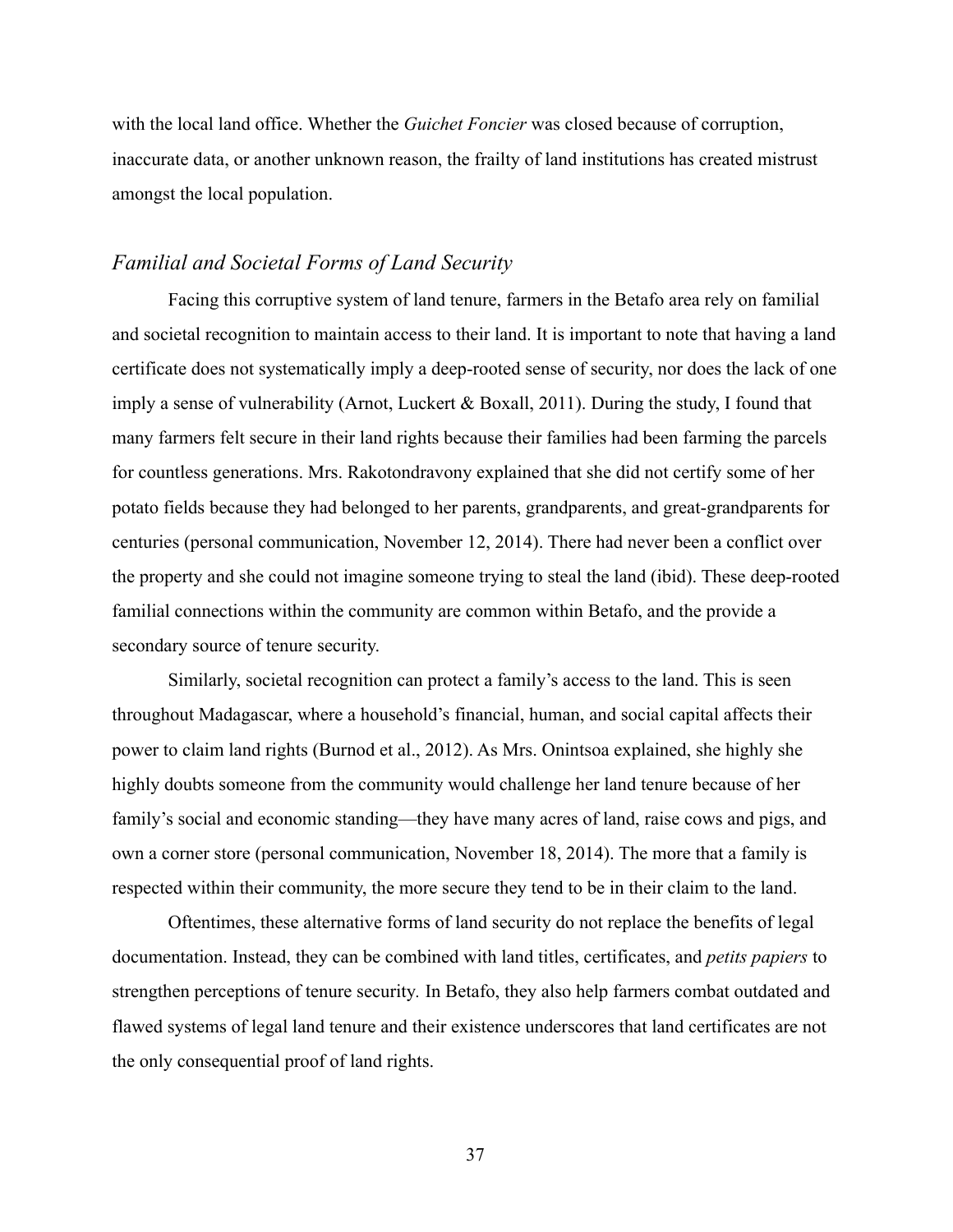#### **Conclusion**

Madagascar's land reform had lofty goals—modernizing land institutions, making land tenure accessible to the entire population, certifying the country's vast swaths of land, and stimulating rural "development." In the last nine years none of these goals have been met, however, this should not be a cause for despair because land reforms require more time. In practice, the creation of land certificates and *Guichet Fonciers* have lead to many changes—both positive and negative—among the rural community of Betafo.

#### *Synthesis of the Affects of Madagascar's Land Reform in Betafo*

 To begin, Madagascar's land reform created a meaningful system of tenure security that was largely welcomed by the rural population. Land reforms often vary between being changes desired by the local population to imposed actions for the benefit of the international community. However, in Madagascar, the absence of strong customary laws, the inaccessibility of land titles, and the lack of faith in *petits papiers*, has pushed subsistence farmers to welcome land certificates. This legally-recognized form of land tenure has not been futilely force onto the population, instead, it has ensured that many families can maintain access to their land.

 In addition, the land reform made this system of tenure more accessible to the rural population in Betafo. Compared to land titles and Regional land offices, land certificates and *Guichet Fonciers* are more approachable to agrarian households because of their decreased price and proximity of service. However, the certification process is not systematic so some marginalized members of the local community, particularly women and low-income households, are largely excluded. State-sponsored programs, which methodically survey land while offering certificates at a lower price, would be a better option for creating an inclusive system of land tenure.

 Along with creating a more equitable process, Madagascar's system of land tenure has to be further developed because large tracts of land throughout the country remain untitled and uncertified. Unfortunately, the extensive certification intended by the land reform has not happened. Many plots within Betafo remain classified as non-titled private property, even though the land has been intensely farmed for generations. Although it would be unreasonable to expect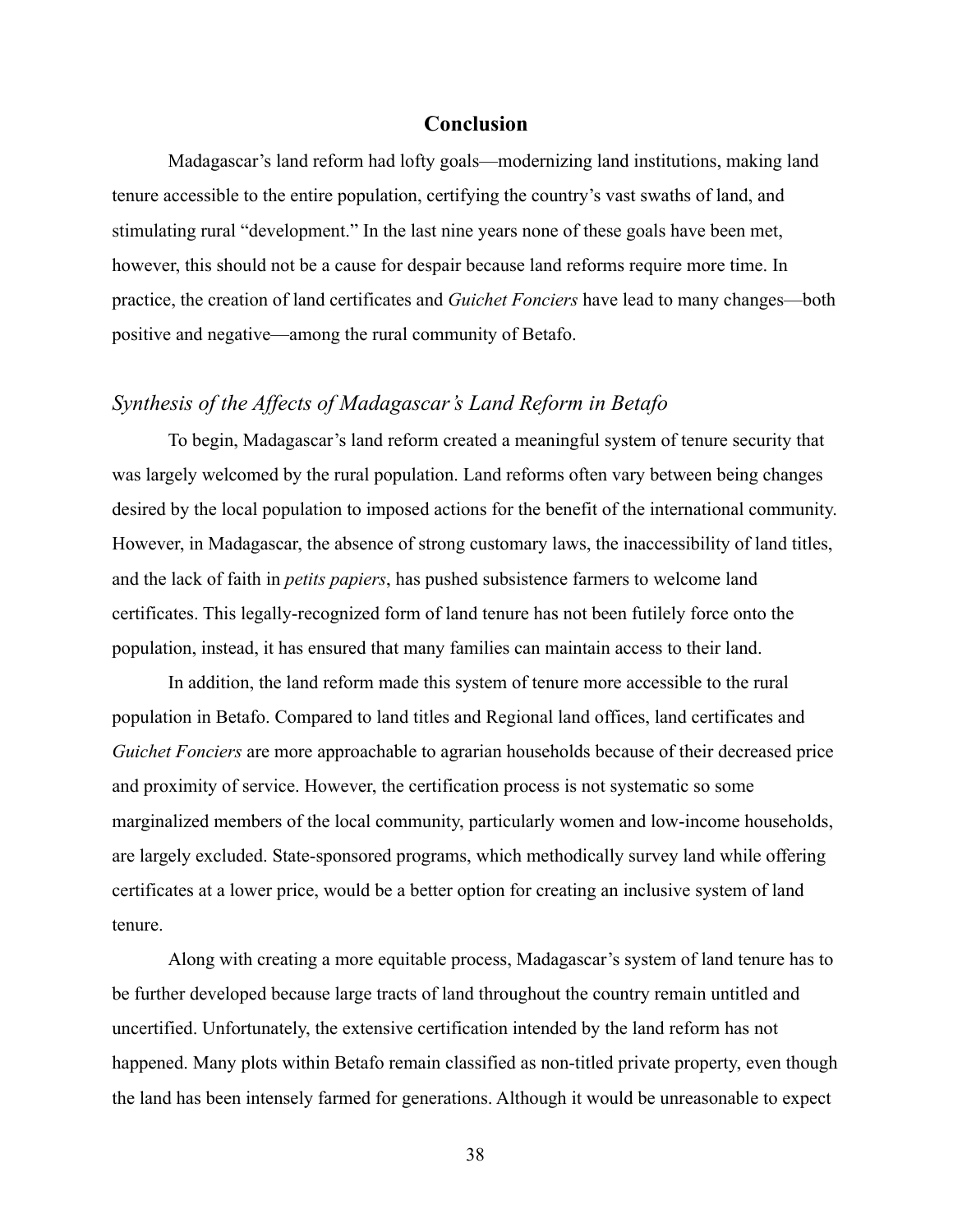the land reform to certify every plot within nine years, this limbo of partial certification has created dire consequences. Some families who cannot afford to certify their land fear competing claims, while others are unsure if they can trust the system. A system of land tenure can only be as accurate and effective as the land recorded, so there has to be further efforts to inclusively certify and title all property.

 Furthermore, in a rural context, obtaining land security has to be simplified by eliminating the existence of two forms of land tenure—titles and certificates. In Betafo, there is no need for two systems of land tenure; in fact, the coexistence of two practically identical legal documents does more harm than good. Since land certificates hold relatively the same value as land titles, subsistence farmers should feel protected. However, confusion over the processes and each document's legal weight causes them to doubt whether their land is "fully" protected. To avoid these feelings of insecurity, land titles should be implemented in urban areas while land certificates should be the sole form of land tenure in rural areas.

 Although not a strict product of Madagascar's land reform, institutional weakness and corruption also have to be addressed. The country's Regional and Communal land offices, *gendarmerie*, and Tribunal are plagued with corruption. In addition, the vast amount of technical information continues to be inadequately updated, managed, and protected. These governmental institutions that govern land rights do not instill confidence within the local population. Although many families choose to act within this flawed system and certify their land, these faults could threaten the validity of Madagascar's entire land tenure system in the long run.

 Finally, the land reform's affect on rural development has not achieved all of the goals set forth by the international community. These objectives were to provide subsistence farmers with land security, encourage investment in agricultural practices, increase access to loans, and stimulate land markets. In Betafo, land certificates have greatly eased farmers' security concerns and have helped many access micro finance loans and State-sponsored development projects. However, land markets remain stagnant because people do not certify their land with the intention to sell it. The fertility of the region, along with the cultural importance of ancestral land, ensures that farmers use land certificates to closely guard onto the right to their property. In addition, land certificates have not encouraged investment in agricultural practices because they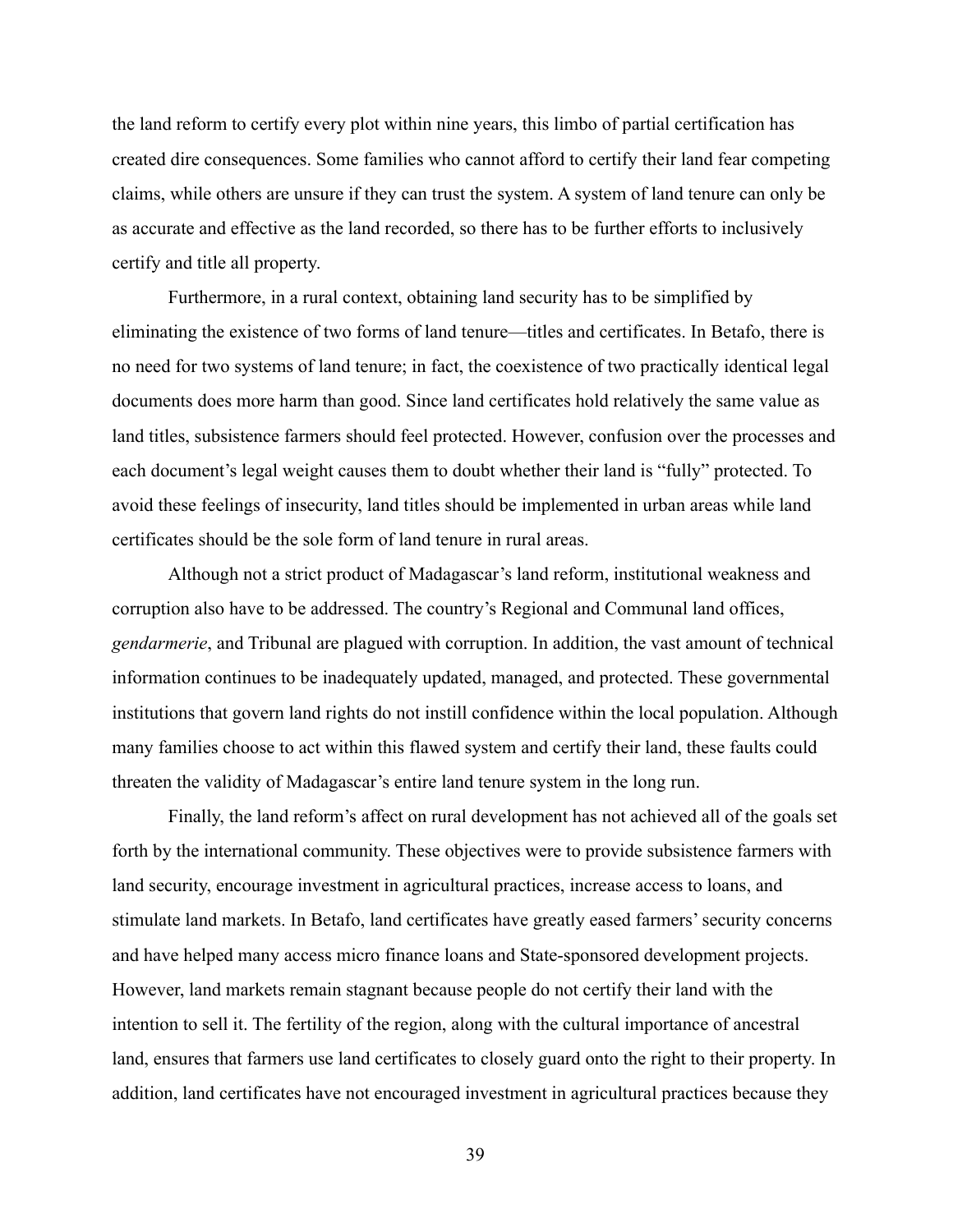have not drastically changed peoples' perceptions of their land. Titling or certifying land does not give the parcel more importance. In fact, it works the other way around; more important land, for social and economic reasons, is more likely to be titled or certified. And prior to the land reform, farmers in Betafo viewed their land as individually-owned so this link between land security and investment is greatly exaggerated. Other issues are just as important for rural "development" success, like access to markets and farming technology.

#### *Topics for Further Study*

 Further inquires into the consequences and persisting challenges of Madagascar's land reform will have to be closely considered before President Hery Rajaonarimampampianina releases his land policies in 2015. These topics, which are beyond the scope of this study, could include: the possibility of transforming *petits papiers* into legal forms of land tenure, the differences in customary land practices throughout Madagascar, the affects of land certificates on the urban population, and the successes and failures of Madagascar's land reform compared to others throughout the world.

 Since Madagascar's system of land tenure is still in a constant state of flux, these topics would assist in understanding what improvements have to be addressed in the forthcoming land policies. These past nine years have scarcely been enough time to stimulate widespread changes in land institutions, regulations, and practices, but they can become a starting point for discussing how to make legal land tenure more accessible and equitable in the future.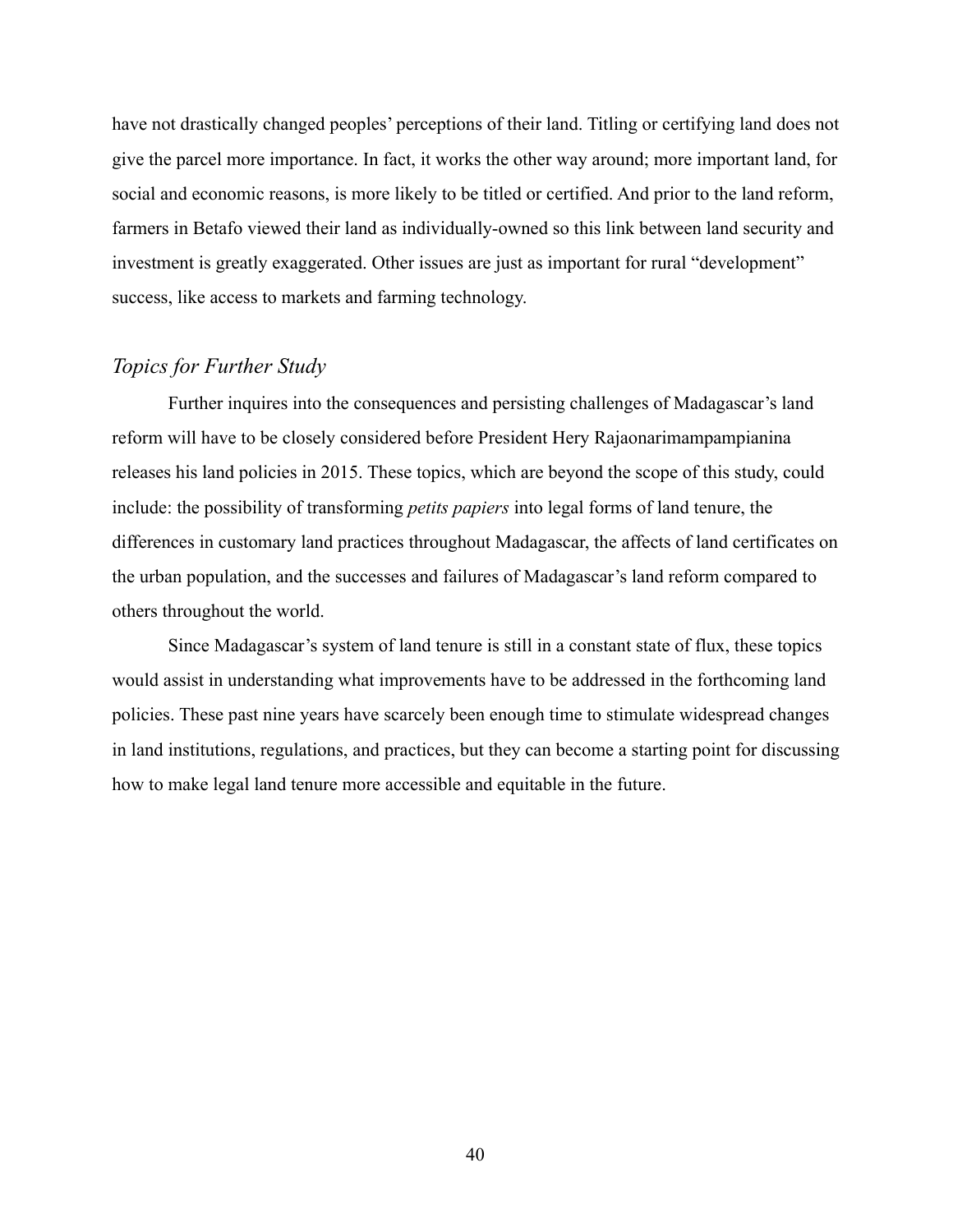## **Reference List**

- Arnot, C., Luckert, M., & Boxall, P. (2011). What is Tenure Security? Conceptual Implications for Empirical Analysis. *Land Economics, 87*(2), 297-311.
- Berry, S. (2009). Property, Authority, and Citizenship: Land Claims, Politics and Dynamics of Social Divisions in West Africa. *Development and Change, 40*(1), 23-45.
- Burnod, P., Andrianirina, N., Boue, C., Gubert, F., Rakoto-Tiana, N., Vaillant, J., Rabeantoandro, R., & Ratovoarinony, R. (2012). Land Reform and Certification in Madagascar: Does Perception of Tenure Security Matter and Change? *The World Bank: Annual Conference on Land and Poverty*.

Central Intelligence Agency (2014). *The World Factbook*. Washington DC: Author.

- Comby, J., Durand, J., Jonckheere, S., Liversage, H., Mathieu, P., Mérat, J., Nourrissat, D., Reparison, E., Ramboarison, R., & Savouré, D. (2011). Evaluation de la Réforme Foncière à Madagascar: Rapport Final Synthétique. *L'Observatoire du Foncier.* Retrieved from [http://www.observatoire-foncier.mg/1-Rapport-Evaluation-Reforme-Fonciere.pdf](http://www.observatoire-foncier.mg/downloads/1-Rapport-Evaluation-Reforme-Fonciere.pdf).
- The Food and Agriculture Organization. (2002). *Land Tenure and Rural Development*. Rome: Author.
- Ilo. (2014). The Commune Census by the Ilo Program of Cornell University in Collaboration with FOFIFA and INSTAT*.* Retrieved from [http://www.ilo.cornell.edu/index.html.](http://www.ilo.cornell.edu/index.html)
- Jacoby, H., & Minten, B. (2006). Land Titles, Investment, and Agricultural Productive in Madagascar: A Poverty and Social Impact Analysis. *The World Bank.* Retrieved from <http://siteresources.worldbank.org/INTPSIA/Resources/490023-1120841262639/> Madagascar Land Titling PSIA Final 2006.pdf.
- L'Observatoire du Foncier. (2014). Statistiques Guichet Fonciers. Retrieved from http:// [www.observatoire-foncier.mg/cartegf.php.](http://www.observatoire-foncier.mg/cartegf.php)
- Raharison, L. (2007). L'Accession de la Femme à la Propriété Foncière en Milieu Rural: Cas de de la Commune de Miadanandriana. Unpublished manuscript.
- Rasambainarivo, J., & Ranaivoarivelo, N. (2014). Madagascar: Country Pasture/Forage Resource Profiles. *The Food and Agriculture Organization*. Retrieved from http:// www.fao.org/ag/AGP/AGPC/doc/Counprof/Madagascar/madagascareng.htm.
- Ravelomanantsoa, Z., & Randrianitovina, P. (2013). L'Approche Combinée de Recensement Systématique et de Certification Vers une Inclusion Élargie, le Cas Malagasy.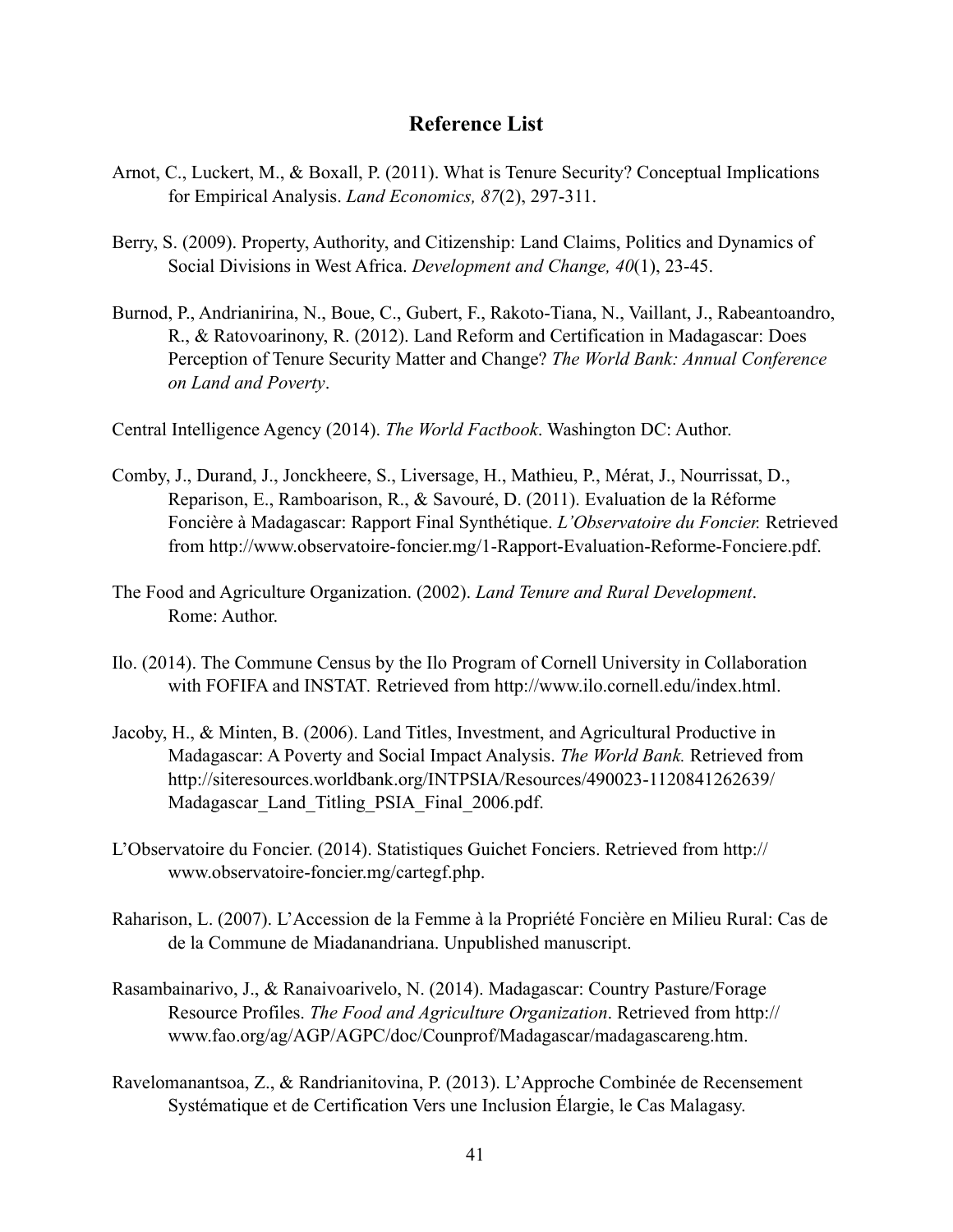Sandron, F. (2008). *Population Rurale et Enjeux Fonciers à Madagascar*. Antananarivo: CITE.

- Stamm, Volker. (2009). Social Research and Development Policy: Two Approaches to West African Land-tenure Problems. *Africa Spectrum, 44*(2), 29-52.
- Walt, V. (2008, November 23). The Breadbasket of South Korea: Madagascar. *Time Magazine*.

World Bank (2014). *Note Sectorielle sur la Réforme Foncière.* Washington DC: Author.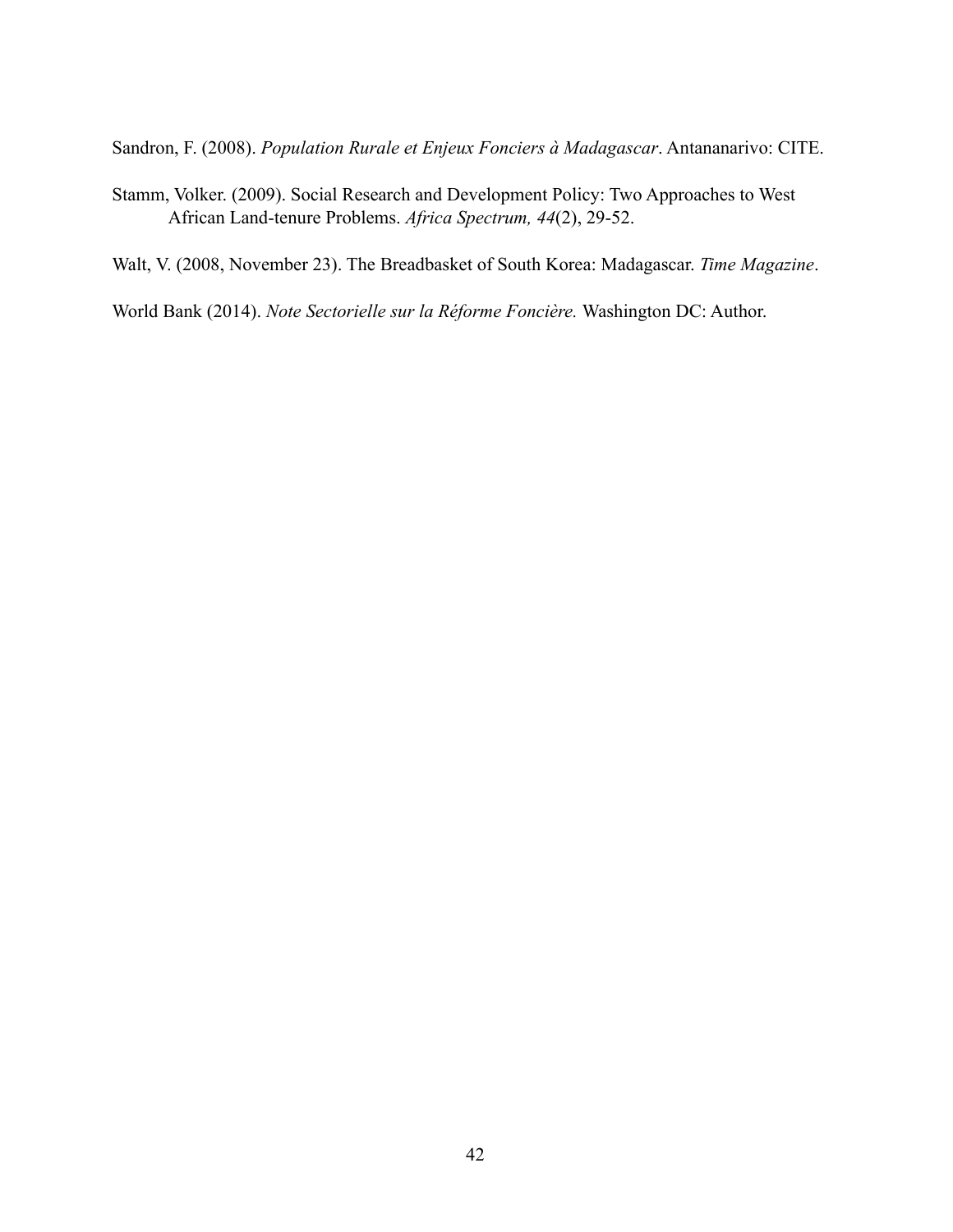# **Appendix**

## *Interviews Conducted*

Andrianjaka, Olivier Honorat. Director of the *Service de Développement Rural* and representative of the *Guichet Foncier* in the Commune of Betafo. November 14, 2014. Betafo. French.

Andrianjaka, Olivier Honorat. Director of the *Service de Développement Rural* and representative of the *Guichet Foncier* in the Commune of Betafo. November 17, 2014. Betafo. French.

Onintsoa, Lalaina Mamy. Local farmer and host mother. November 18, 2014. Ambohiambo. French and Malagasy.

Rahantamalala, Hanta. Local farmer and host mother. November 15, 2014. Ampilanonana. Malagasy.

Raharisoa, Augustine Antoinette Raoel. *Chef de fokontany* in Avaratsena. November 18, 2014. Betafo. French.

Raharison, Lalaina. Representative of the *Guichet Unique*. November 6, 2014. Antsirabe. French.

Raharison, Lalaina. Representative of the *Guichet Unique*. November 24, 2014. Antsirabe. French.

Rahelimanana, Pascale. Representative of the *Guichet Foncier* in the Commune of Mandritsara. November 9, 2014. Morafenomahatsinjo. French.

Rakotoarison, Lovasoa Claudia. Director of the *Service Regional de Domaine.* November 6, 2014. Antsirabe. French.

Rakotondravony, Tantely. Local farmer and host mother. November 12, 2014. Miaramindra. French.

Rakotondravony, Tantely. Local farmer and host mother. November 13, 2014. Miaramindra. French.

Ranjarasoa, Florentine. Representative of the *Centre de Service Agricole*. November 17, 2014. Betafo. French.

Razafindrakoto, Richard. Local farmer and host father. November 19, 2014. Vakinifasina. French and Malagasy.

Razafindrina, Marie Angele. Representative of the Tribunal in Antsirabe. November 18, 2014. Betafo. French.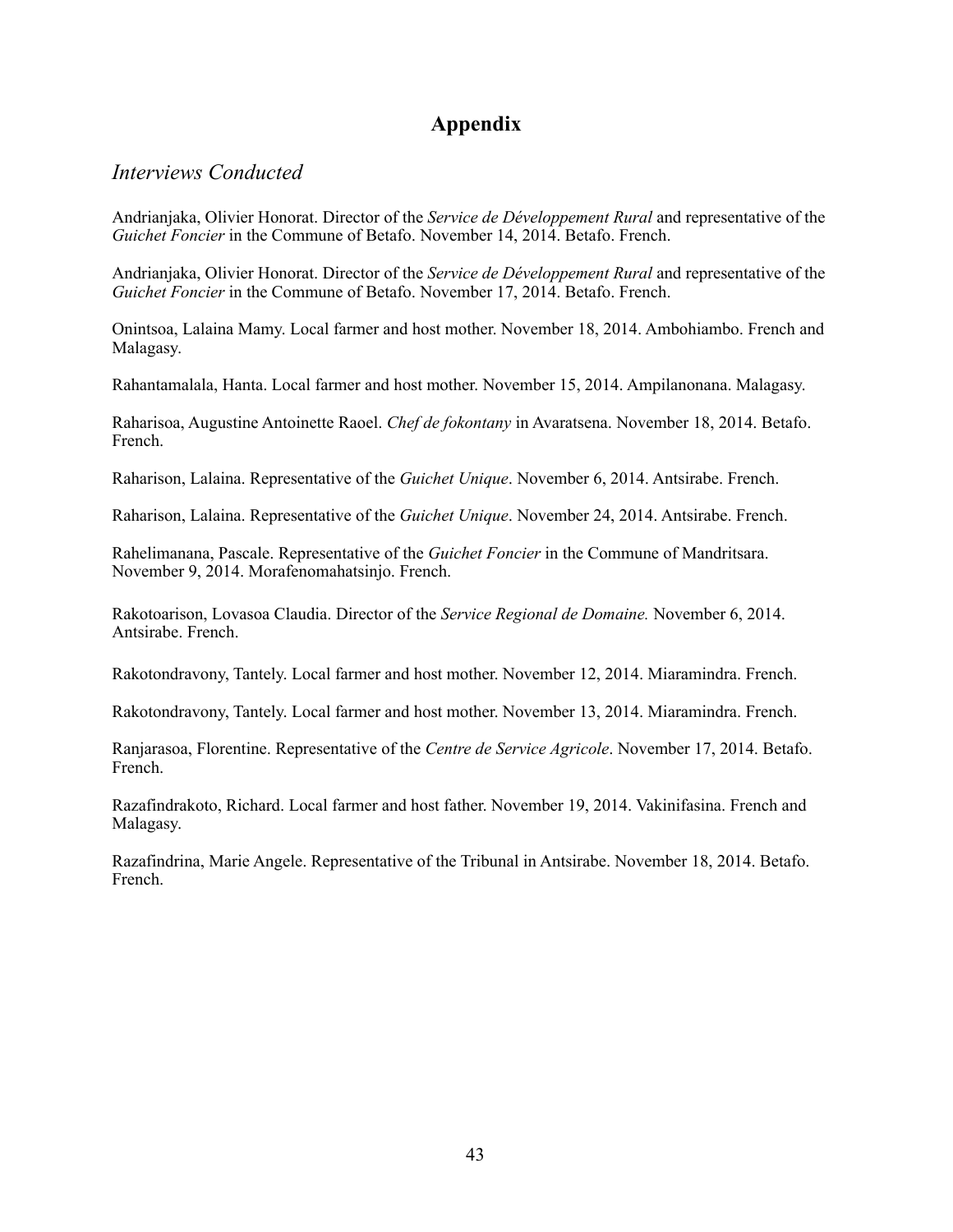# *Questions Posed to Subsistence Farmers*

- 1. How is land titled in the Betafo area? Quelle est la façon d'obtenir un titre foncier dans la region de Betafo? **Ahoana ny fomba hahazoana titra fananan-tany ato amin'ny faritr'i Betafo?**
	- 1. What steps are required to obtain a land title? Quelles sont les procedures obligatoires pour obtenir un titre foncier? **Inona ireo dingana tsy maintsy atao mba hahazoana titra fananantany?**
	- 2. In the community, is it important for families to have an official title for their land? Dans la communauté, est-ce que c'est nécessaire pour chaque famille d'avoir un titre foncier pour leur terre? **Ao amin'ny fiarahamonina, moa ve ilain'ny fianakaviana tsirairay ny manana titra ho an'ny taniny?**
	- 3. In your opinion, how many people in this area have an official title for the land that they farm? Selon votre avis, combien de personnes dans cette région ont un titre foncier pour la terre qu'ils cultivent? **Araka ny hevitrao, firy ny olona manana titra amin'ny tany amboleny?**
	- 4. What happens if someone does not have a land title? Qu'est ce que se passe si quelqu'un n'a pas de titre foncier? **Inona no mitranga raha misy olona tsy manana titra fananan-tany?**
	- 5. Are there disagreements over land in this area? Est-ce qu'il y a des désaccords ou des conflits concernant la terre dans cette région? **Misy tsy fifankazahoana na fifandonana ve mikasika ny tany eto amin'ny faritr'i Betafo?**
		- 1. What happens if there is a disagreement over land? Qu'est ce que se passe s'il y a un désaccord ou un conflit conncernant la terre? **Inona no mitranga rehefa misy tsy fifankazahoana na fifandonana mikasika ny tany?**
		- 2. Is there ever violence over land titling? Est-ce qu'il y avait déjà de la violence concernant les propriétés foncières? **Efa nisy hesisetra ve mikasika ny fananan-tany?**
- 2. Do you have an official title for your family's land? Avez-vous un titre foncier pour la terre de votre famille? **Manana titra ara-panjakana mikasika ny tanin'ny fianakavianao ve ianao?**
	- 1. For your family, what steps were involved in procuring a land title? Pour votre famille, quelles étaient les êtapes nécessaires pour obtenir un titre foncier? **Ho an'ny fianakavianao, inona ireo dingana nilaina natao mba hahazoana titra fananan-tany?**
	- 2. What governmental office did you use to obtain a land title? Où êtes-vous allés pour obtenir un titre foncier? **Inona ireo biraom-panjakana nandehanao mba hahazoana titra fananan-tany?**
	- 3. How did you prove that this land belonged to your family? Comment prouvez-vous que la terre appartient à votre famille? **Ahoana no hanaporofoanao fa an'ny fianakavianao ny tany?**
- 3. In your opinion, what are the consequences of surveying and titling the land? Selon votre avis, quelles sont les consequences d'avoir borné et titré la terre? **Araka ny hevitrao, inona no fiantraikan'ny fanaovana baorina ny tany sy sy fananana titra?**
	- 1. Does land titling provide more security? If yes, how so? Est-ce que les titres fonciers fournissent plus de securité pour la terre? Si oui, comment? **Misy fiarovana ve ny fananana titra tany? Raha eny, amin'ny fomba ahoana?**